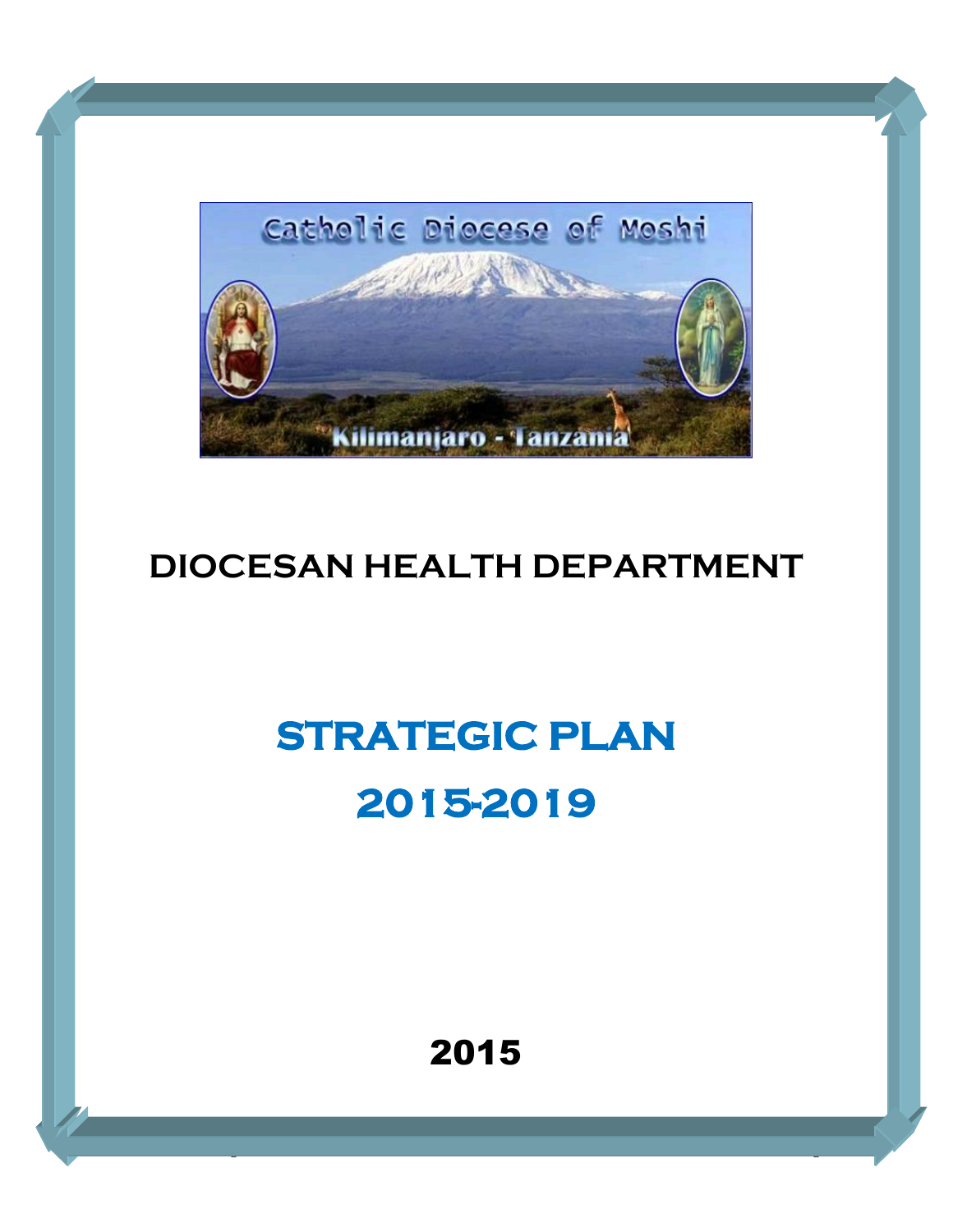# **TABLE OF CONTENTS**

| <b>CHAPTER</b>                                     | <b>PAGE</b> |
|----------------------------------------------------|-------------|
| MESSAGE FROM THE CDM HEALTH DIRECTOR               | 5           |
|                                                    |             |
| <b>ACKNOWLEDGEMENT</b>                             | 6           |
| <b>LIST OF ACRONYMS</b>                            | 7           |
| <b>CHAPTER ONE</b>                                 | 8           |
| 1.0 INTRODUCTION                                   | 8           |
| 1.1 Why Strategic Plan for DHD?                    | 8           |
| 1.2 The Process Used to Develop the Strategic Plan | 9           |
| 1.3 Layout of the Strategic Plan                   | 9           |
| 1.4 Rationale of the Plan                          | 9           |
| <b>CHAPTER TWO</b>                                 | 10          |
| 2.0 STRATEGIC FRAMEWORK TO 2019                    | 10          |
| 2.1 The Strategic Direction for the DHD SP to 2019 | 10          |
| 2.2 Guiding Principles, Assumptions and Risks      | 11          |
| 2.3 Assumptions and Risks                          | 13          |
| <b>CHAPTER THREE</b>                               | 14          |
| 3.0 THE ENVIRONMENT SCAN - SWOT ANALYSIS           | 14          |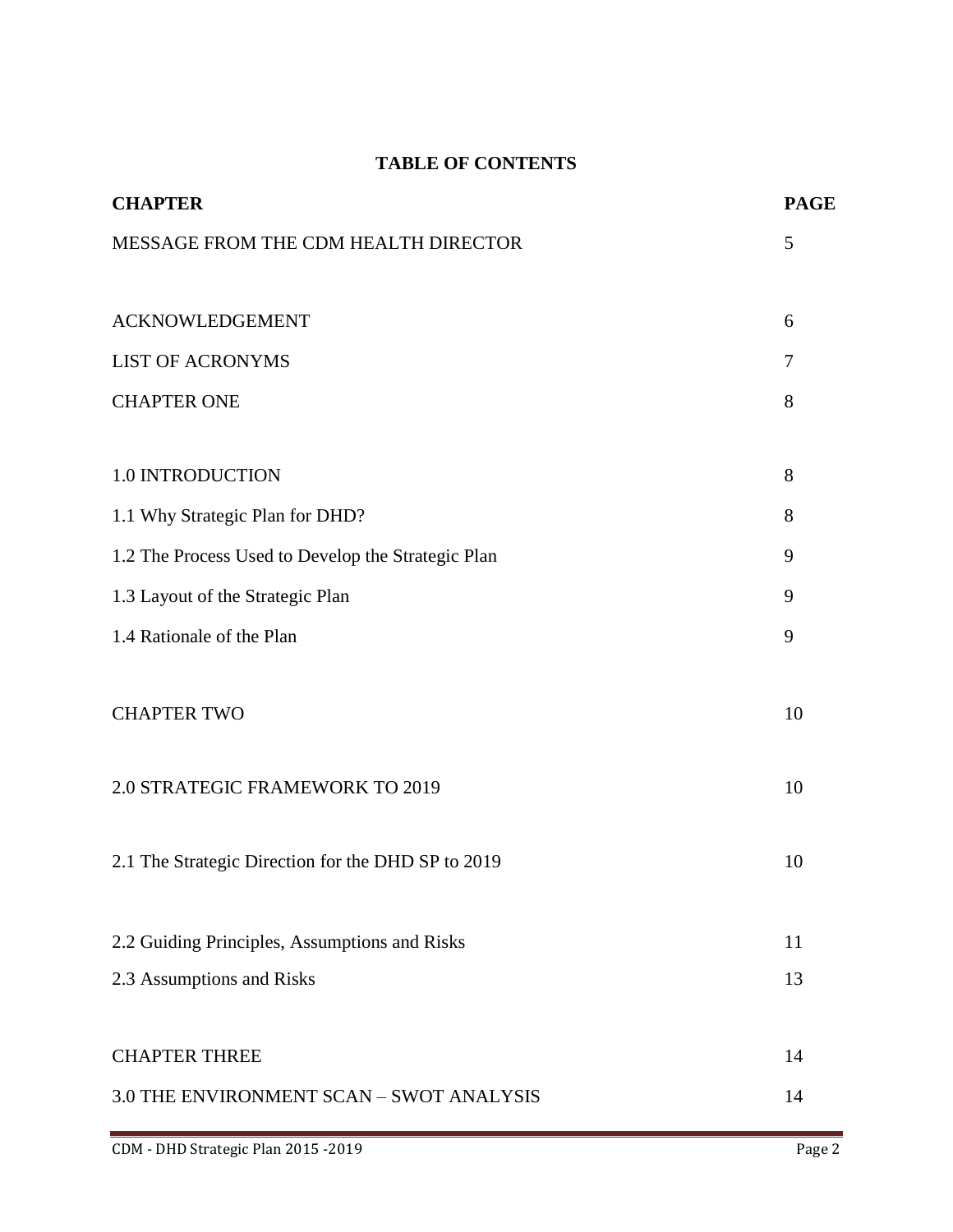| 3.1 SWOT Analysis                                    | 16 |
|------------------------------------------------------|----|
| 3.2 Stakeholder Analysis                             | 17 |
|                                                      |    |
| <b>CHAPTER FOUR</b>                                  | 19 |
| 4.0 KEY FOCUS AREAS AND ACTION STEPS TO 2019         | 19 |
| 4.1 Key Focus Areas and Action Steps                 | 19 |
| <b>CHAPTER FIVE</b>                                  | 34 |
| 5.0 IMPLEMENTING THE STRATEGIC PLAN 2015 - 2019      | 34 |
| 5.1 Implementation Arrangements                      | 34 |
| 5.2 Implementation                                   | 34 |
| 5.3. IMPLEMENTATION PLAN                             | 35 |
|                                                      |    |
| <b>CHAPTER SIX</b>                                   | 41 |
| 6.0 COSTING THE SP 2015 -2019                        |    |
| 6.1 Costing Methodology                              | 41 |
| 6.2 Overall Cost Summary                             | 42 |
|                                                      |    |
| <b>CHAPTER SEVEN</b>                                 | 45 |
| 7.0 MONITORING AND EVALUATION ARRANGEMENTS           | 45 |
| 7.1 Introduction                                     | 45 |
| 7.2<br>Monitoring                                    | 45 |
| Evaluation<br>7.3                                    | 46 |
| 7.4 Rolling Forward and Review of the Strategic Plan | 46 |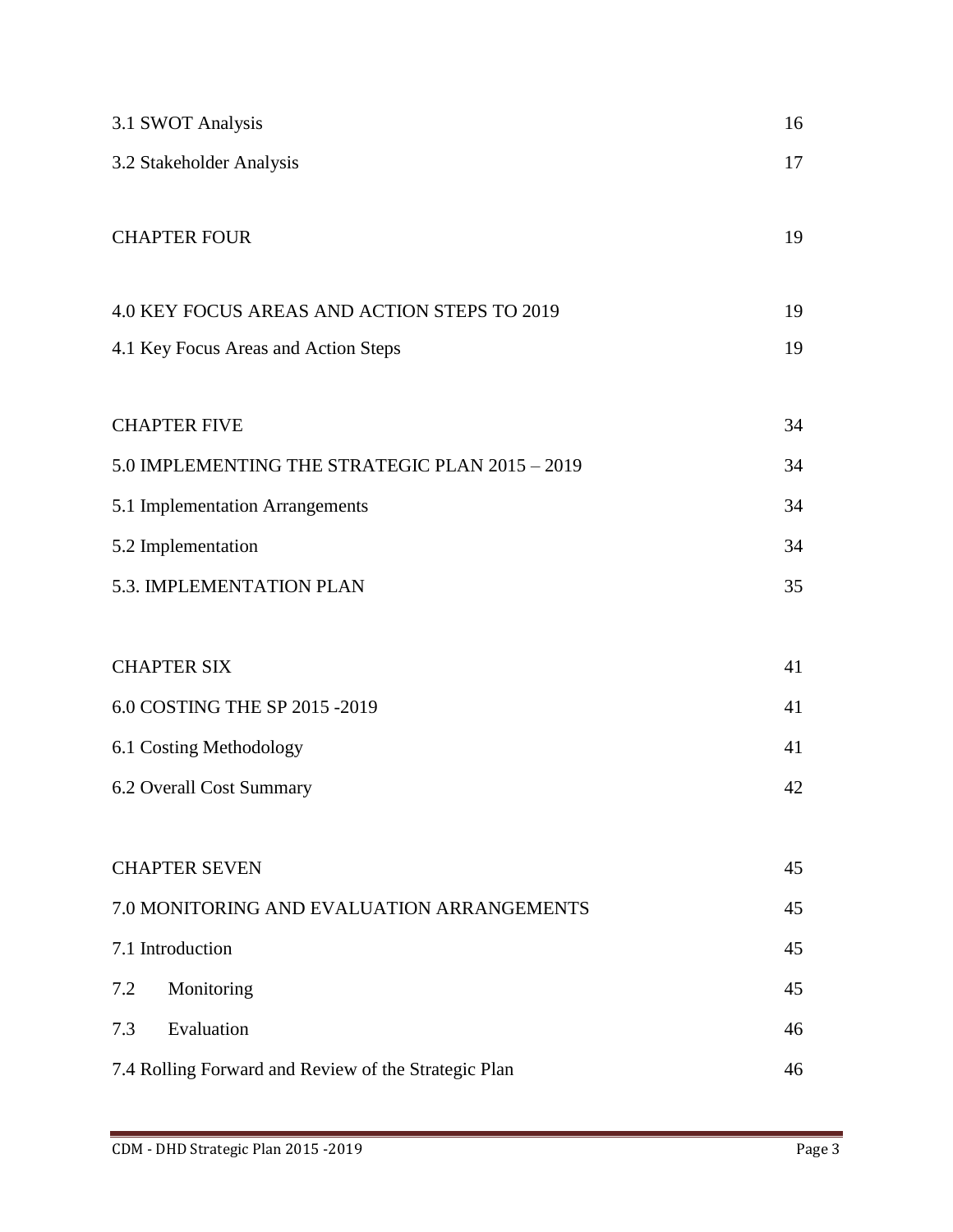# **List of Tables**

| Table 1: Guiding Principles                                                                                                                         | 12             |
|-----------------------------------------------------------------------------------------------------------------------------------------------------|----------------|
| Table 2: Assumptions and Risks                                                                                                                      | 13             |
| Table 3: SWOT Analysis                                                                                                                              | 14             |
| Table 4: Stakeholder Analysis<br>Table 5: Estimated SP Cost Summary by Key Focus Area over the Five-Year Period<br>Table 6: Annual Work Plan Format | 16<br>42<br>45 |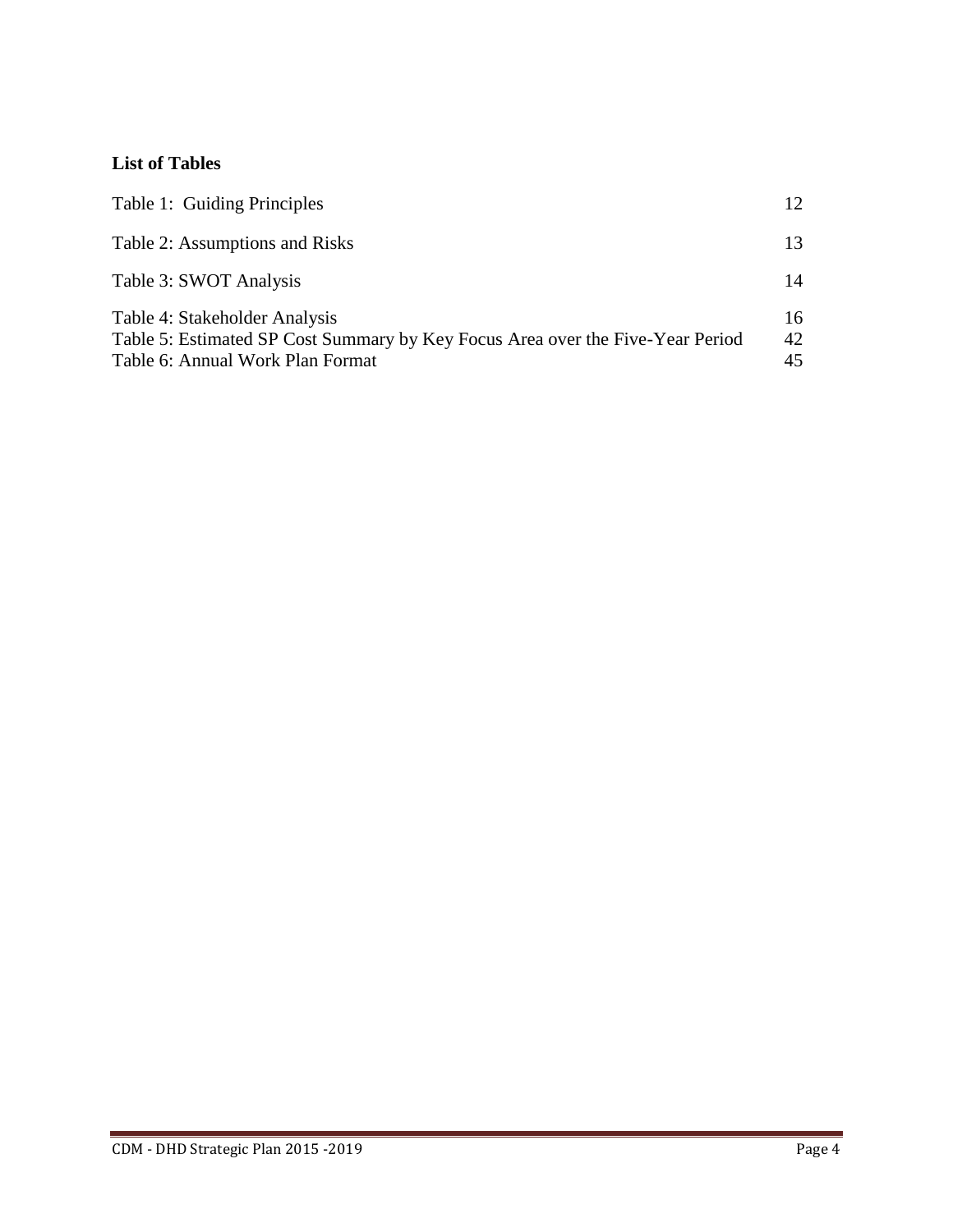# **MESSAGE FROM THE CDM HEALTH DIRECTOR**

The Diocesan Health Department is pleased to present its Strategic Plan 2015-2019. The Plan is designed to implement the Diocesan Health Policy 2014 – 2024 aimed to address health care, public health promotion and protection, disease prevention and capacity building to the health workforce. The plan encompasses all essential areas in the promotion of health sector and will serve as a practical guide to ensure the Diocesan Health Department (DHD) activities and resources are aligned with its priorities. The Plan is DHD's blueprint for achieving its Vision of having a society where people attain and maintain holistic well-being and live in harmony with the Creator and neighbors. We are committed to its implementation.

DHD's Plan is the result of a process that began with reviewing of the ending health Strategic Plan 2010 – 2014 and inclusion of the intervention areas stipulated in the CDM Health Policy 2014 – 2024. This Plan involves various people including Church health practitioners and Church Stakeholders. They have provided important input on variety of issues aimed to provide quality and standard health care services.

The overall objective of this Health Strategic Plan is to ensure that 85% of catchment area of the Catholic Diocese of Moshi health facilities access essential primary health services by 2019. A stronger focus has been placed on health promotion and disease prevention. Furthermore deliberate efforts will be directed at harnessing the contribution of health related sectors and that of communities to the achievement of health outcomes on a sustainable basis.

This Health Strategic Plan aims to promote Human Services*.* We believe that the economic and social well-being of individuals, families, and communities is fundamental to human dignity and a healthy life. The Strategic Plan is dedicated to encouraging the development of healthy and supportive families and communities and to promoting economic independence and social wellbeing across the lifespan. This Health Strategic Plan indeed is particularly committed to ensuring the safety, stability, and healthy development of the Nation's populations.

I wish to express my appreciation to all those who worked tirelessly to produce this document. I am requesting the Donor agencies, population, development partners and private sector to finance this Health Sector Strategic Plan.

**Rev. Fr. Aloyce Urio Dicesan Health Director Catholic Diocese of Moshi**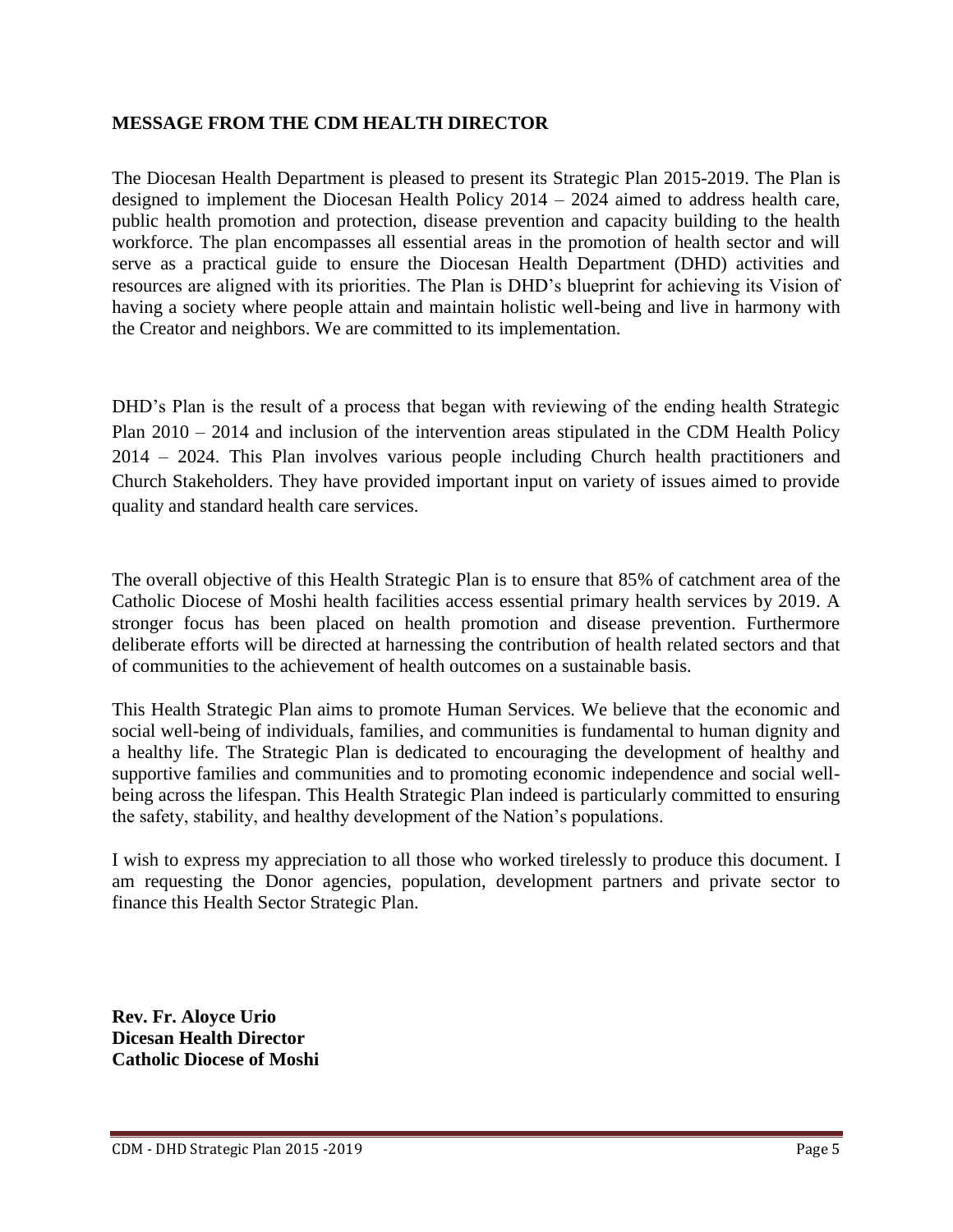# **ACKNOWLEDGEMENT**

This Strategic Plan is an important tool in achieving the Vision and Mission of the Catholic Diocese of Moshi (CDM) in delivering quality health care to people in its catchment area and elsewhere. The CDM has developed this strategic plan through extensive consultations with all Stakeholders, to arrive at the priorities, setting goals and objectives and to the best deployment of resources.

During the process of developing this plan adequate analysis of the current situation has been made and future needs of the health services have been identified.

CDM Health Strategic Plan aims to provide high quality, safe and sustainable health services to meet the needs of our communities.

Preparation of this Strategic Plan was done in a participatory manner, involving experts from the CDM, as well as Consultants and Stakeholders. Technical planning groups convened several times in meetings to perform a situation analysis and to formulate strategic priorities for this plan.

Responsible medical personnel of Diocesan hospitals and Dispensaries have contributed to the preparation of the Plan. The Diocesan Health Board coordinated the production of this Strategic Plan and edited the final version of the document.

I would like to express my profound gratitude to all who contributed to the completion of this Plan. The success of this Plan relies on its continued application at different levels by Diocese, all Stakeholders, within the Development partners, the Government and Users of the services we provide.

Our goal, in collaboration with our partners, is to respond effectively to immediate challenges and more proactively shape health services so that we are able to meet our patients' needs now and in the future. A health nation with adequate preventive and effective curative health care is our aim.

The CDM is committed, to the implementation of this Plan, and shall utilize it as a reference document for planning, monitoring and evaluation.

**Rt. Rev. Isaac Amani The Bishop of the Catholic Diocese of Moshi and Apostolic Administrator of the Catholic Diocese of Mbulu.**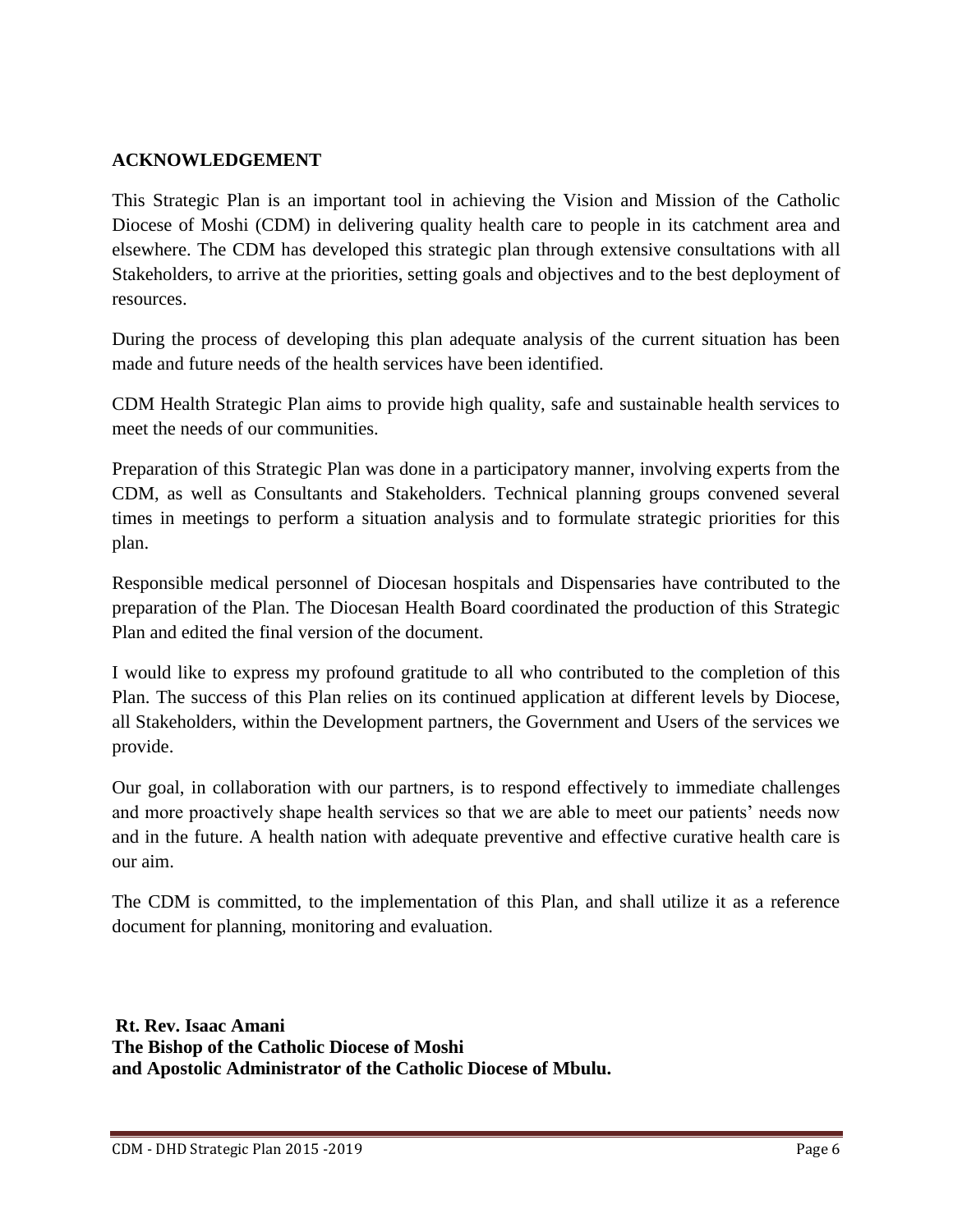# **LIST OF ACRONYMS**

| <b>CBO</b>  | <b>Community Based Organization</b>          |
|-------------|----------------------------------------------|
| <b>CDM</b>  | Catholic Diocese of Moshi                    |
| <b>DHB</b>  | Diocesan Health Board                        |
| <b>DHD</b>  | Diocesan Health Department                   |
| EWS         | Early Warning Systems                        |
| <b>HMIS</b> | <b>Health Management Information System</b>  |
| <b>HRN</b>  | Human Resources for Health                   |
| <b>ICT</b>  | <b>Information Communication Technology</b>  |
| <b>IEC</b>  | <b>Information Education materials</b>       |
| M & E       | Monitoring and Evaluation                    |
| MH & SA     | Mental Health and Substance Abuse            |
| <b>MNCH</b> | Maternal, Newborn and Child Health           |
| <b>NCD</b>  | <b>Non-Communicable Diseases</b>             |
| <b>NGO</b>  | Non-Governmental Organization                |
| <b>OVC</b>  | Orphans and Vulnerable Children              |
| <b>PWD</b>  | People With Disabilities                     |
| <b>SOP</b>  | <b>Standard Operating Procedures</b>         |
| SP          | Strategic Plan                               |
| <b>SWOT</b> | Strength, Weaknesses, Opportunity and Threat |
| TB          | Tuberculosis                                 |
| <b>TOR</b>  | Terms of Reference                           |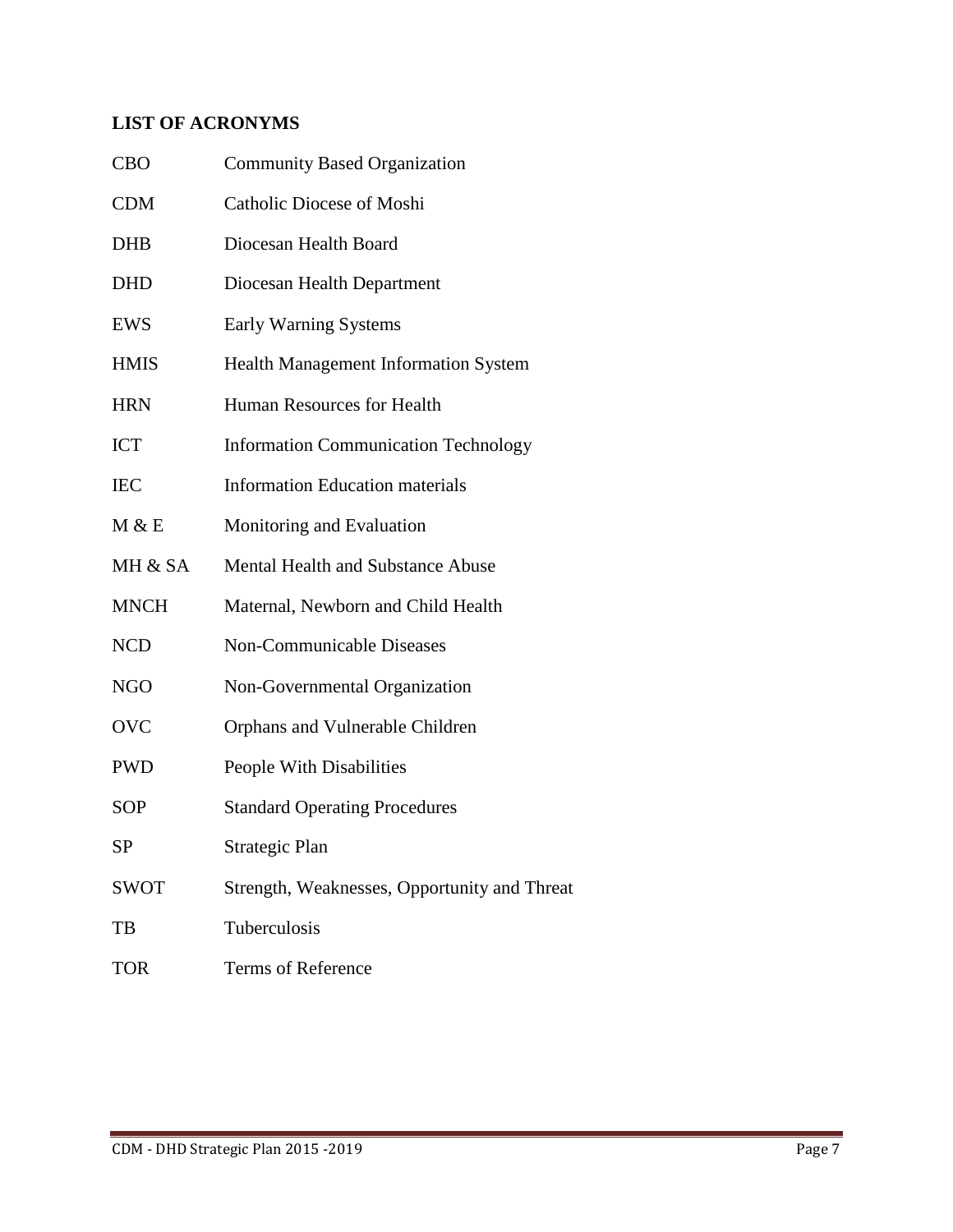# **CHAPTER ONE**

#### **1.0 INTRODUCTION**

The CDM health Strategic Plan 2015 – 2019 is the strategic guide to ensure the Diocesan Health Department (DHD) activities and resources are aligned with its priorities. The Plan addresses the health care, public health promotion and protection, disease prevention and capacity building to its health workforce. The Plan is designed to implement the Diocesan Health Policy 2014 – 2024. The Plan is DHD's blueprint for achieving its Vision of having a society where people attain and maintain holistic well-being and live in harmony with the Creator and neighbours.

This Plan will be reviewed periodically for relevance and effectiveness and, when necessary, adjustments will be made. The Plan aims to inform the implementers, stakeholders and the intended beneficiaries on Strategic Directions to be taken into consideration when developing implementation plans. It will be used by the DHD staff and stakeholders as the framework to coordinate and monitor implementation of the proposed intervention activities.

#### **1.1 Why Strategic Plan for DHD?**

The Diocesan Health Department now believes that it is time to prepare a more explicit strategy to guide its further development. This is based on the recognition that managing an Organization of the current size can no longer rely on the approaches that worked in the past. It is also recognition of the rapid pace of change taking place in the environment within which the Organization operates, and which demands a more pro-active response and active engagement with stakeholders. Consequently, the DHD has identified a set of strategic questions which needs to be addressed:

- What kind of Organization should it be in the future?
- What challenges need to be addressed to ensure that the DHD sustains its capacity to provide quality services at an affordable cost?
- What kind of funding strategy should be pursued to assure sustainability over the longer term?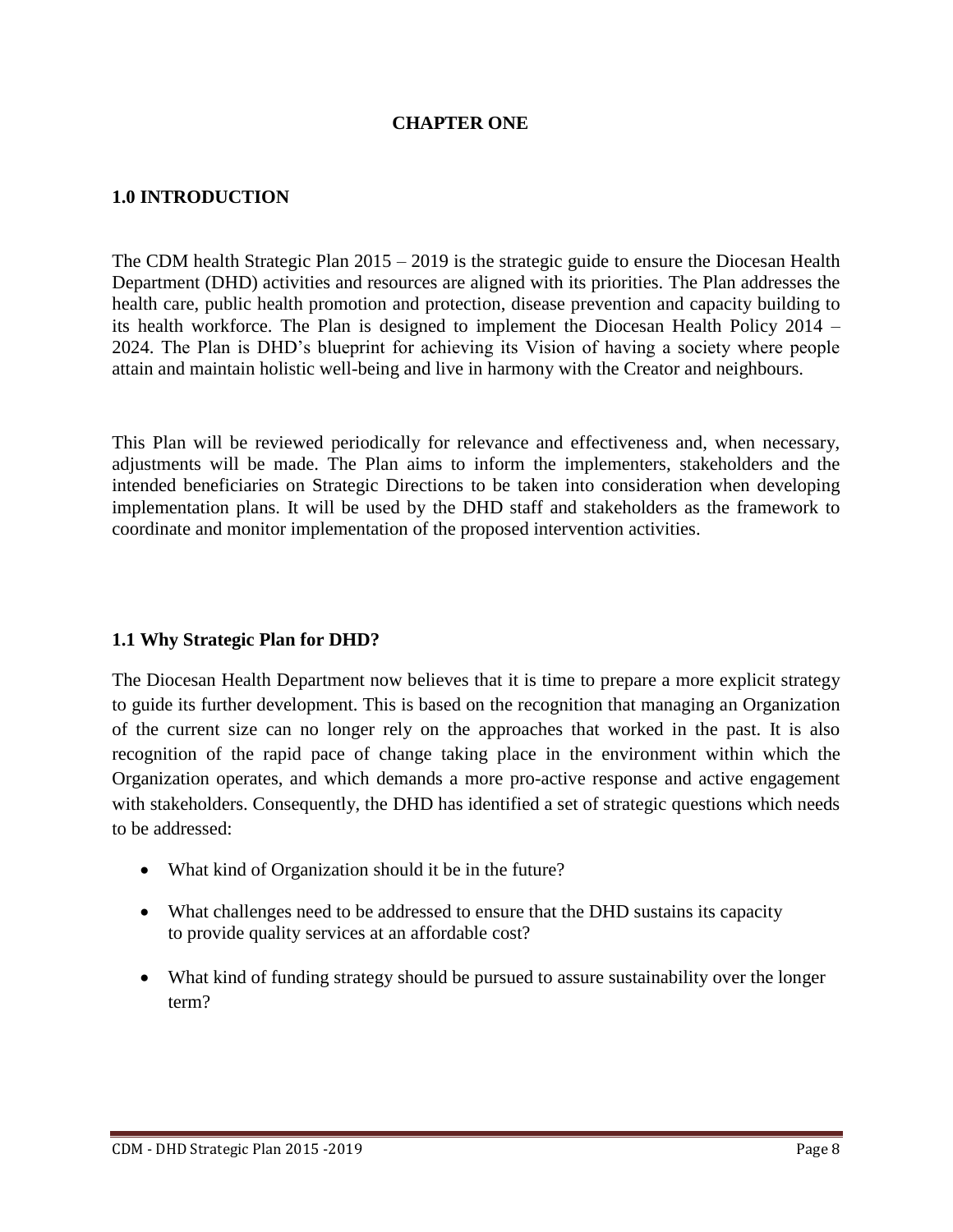#### **1.2 The Process Used to Develop the Strategic Plan**

In constructing this Strategic Plan the Catholic Diocese of Moshi (CDM), sought to respond to the requirements of its beneficiaries. Each of the department's operating and staff divisions especially the Clinical officers, Nurses and Laboratories contributed to the development of this *Strategic Plan*, from the goals and the broad strategic objectives to the baselines and targets for performance indicators.

In developing and selecting performance indicators, CDM sought to include broad health and human service impact measures as well as more intermediate processes and outcomes that have contributed to effective impacts. In several cases, numerous operating and staff divisions play a role in achieving these impacts. CDM regularly consults with Stakeholders who plays a big role on improving the Strategic Plan.

# **1.3 Layout of the Strategic Plan**

This strategy document is organized in Seven Chapters. Following this introduction, Chapter 2 presents the Strategic Framework to 2019; this includes a presentation of the Organization's Vision and Mission as well as a set of "Guiding Principles and main Assumptions". Thereafter, Chapter 3 presents a situation analysis whereby the key features of the Organization's external and internal environment are highlighted in terms of Strength, Weaknesses, Opportunities and Threats (SWOT).

On the basis on this situational analysis Chapter 4 presents the Key Focus areas and Action steps to 2019. Chapter 5 presents the SP Implementation Arrangements; Chapter 6 present the SP Costing Methodology while Chapter 7 present the monitoring, evaluation and review system for the SP implementation process.

#### **1.4 Rationale of the Plan**

The Plan establishes an implementation framework which focuses clearly on results that are essential to achieving the impact desired in the coming five years. The Plan describes how implementation can be coordinated and managed, DHD will know exactly with who and where to work to meet its expectations.

DHD would therefore use this Plan in the following way: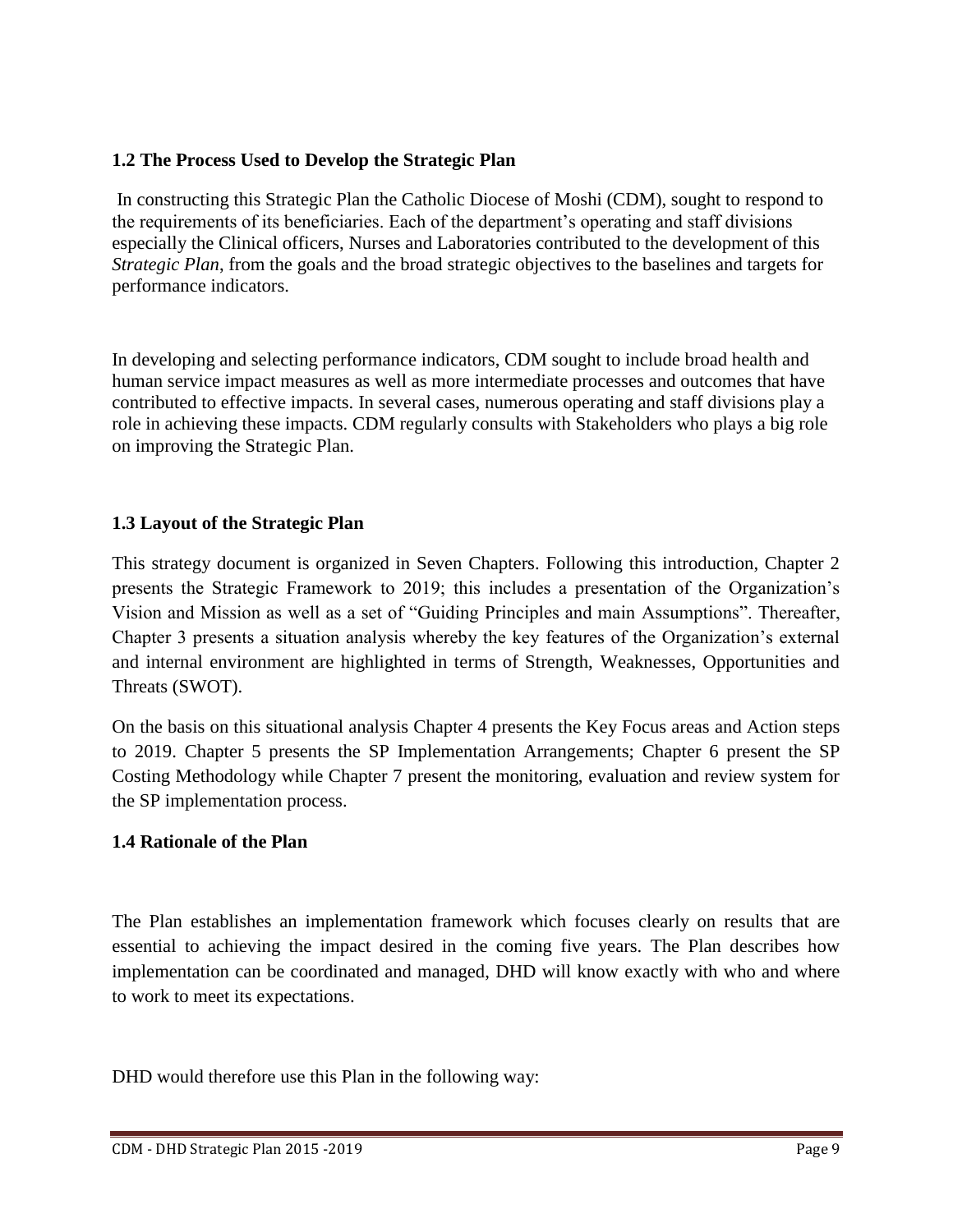- Identify the results based on Output and Outcome levels that will contribute to the fulfillment of this SP Objectives and Goals.
- Develop an implementation plans in accordance with the organization programming, planning, budgeting and monitoring systems and report the intervention activities against the indicator(s) identified for the Outputs and Outcomes realization.
- Use the DHD Medical officers and their assistants including health stakeholders who are responsible for the results framework for developing coordinated and comprehensive Implementation Plans and for reporting results.

# **CHAPTER TWO**

#### **2.0 STRATEGIC FRAMEWORK TO 2019**

#### **2.1 The Strategic Direction for the DHD SP to 2019**

The Vision and Mission of DHD to 2019 are:

#### **2.1.1 Vision**

The Church envisages a healthy society where people attain and maintain holistic well-being and live in harmony with the Creator and neighbours.

#### **2.1.2 Mission**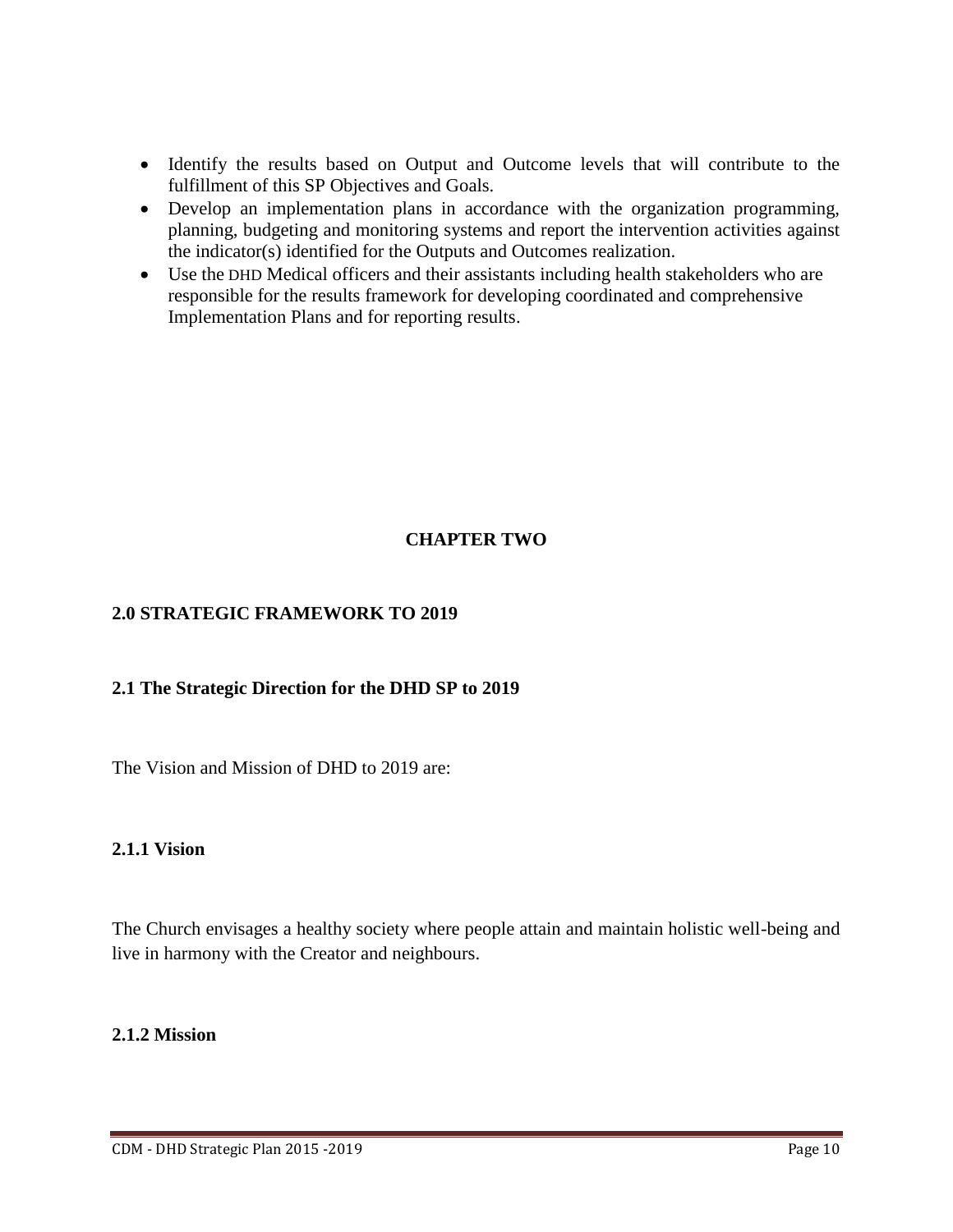To facilitate the attainment of a good health standard by ensuring promotive, preventive, curative and rehabilitative health care to all people.

# **2.1.3 Core Values**

#### **1.2.4 Values**

We are committed to the values of integrity, respect and accountability. We value care, excellence, innovation, creativity, leadership and equity in health care provision and health outcomes.

**Integrity:** We believe in integrity and we are determined to treat our target group and each other with trust, confidentiality and honest.

**Respect:** We are an organization that values its staff and volunteers and respects its target group.

**Accountability:** We are accountable, in undertaking our duties fairly, with care and transparency.

**Innovation:** We are working with compassion and love of God. We encourage creativity and innovation leading to enhancement of our capacity in handling our daily activities.

**Empowerment:** We believe in empowerment and effective delegation enabling staff and volunteers to make decisions and take challenges commensurate with their own levels of responsibility. We are generosity in knowledge exchange and sharing.

**Teamwork:** We benefit from teamwork, putting together diverse expertise to achieve success.

**Objectivity:** We undertake our activities objectively and we are result oriented.

We demonstrate our values in our interactions with other in Tanzania health, the community, and those for whom we care.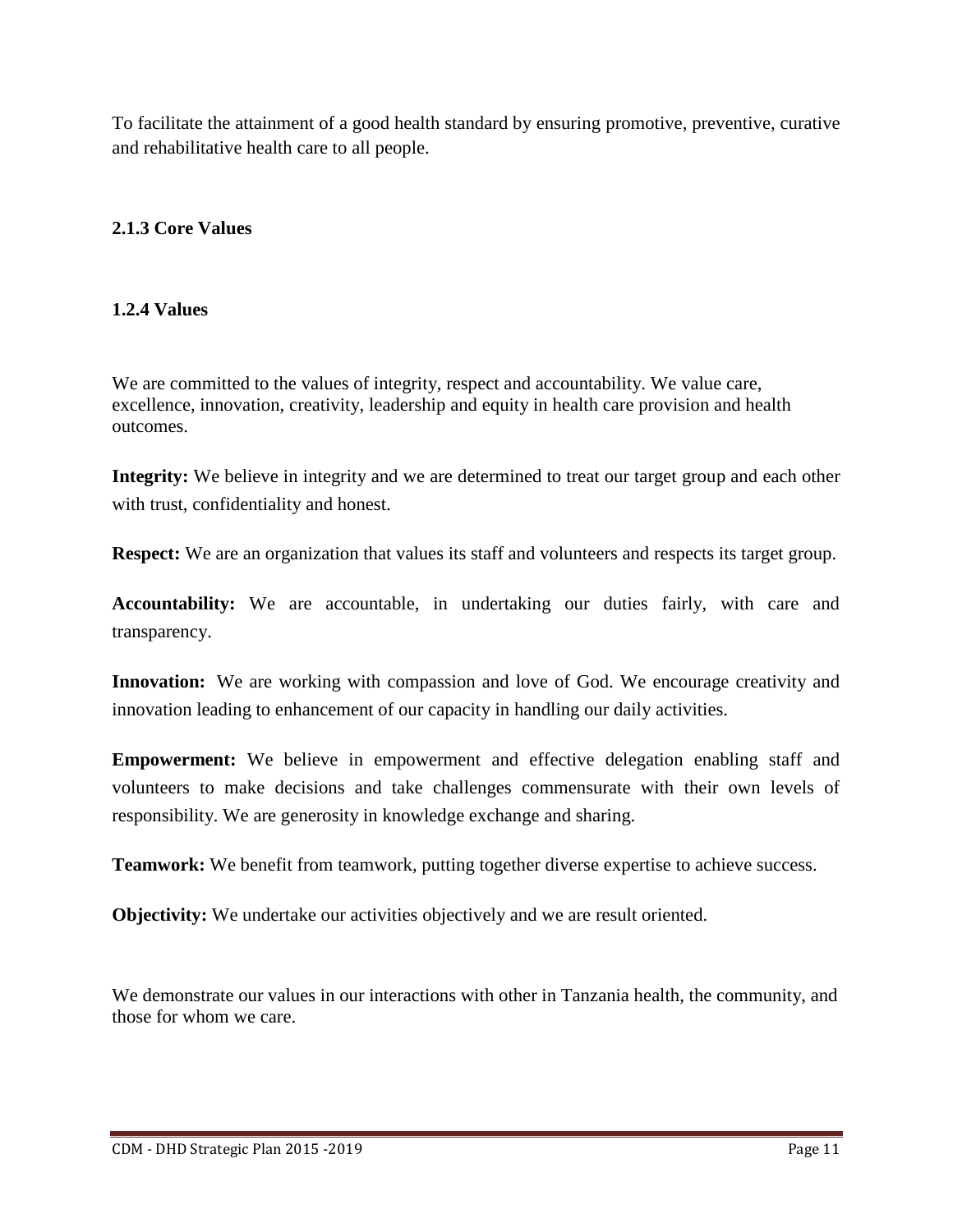# **2.2 Guiding Principles, Assumptions and Risks**

The work of DHD is guided by the following principles:

# **Table 1: Guiding Principles**

| <b>Principles</b>               | <b>Guidance</b>                                                                                                                                                                                          |  |
|---------------------------------|----------------------------------------------------------------------------------------------------------------------------------------------------------------------------------------------------------|--|
| <b>Respect for Human Rights</b> | The human rights of DHD beneficiaries will be<br>protected.                                                                                                                                              |  |
| Inclusion                       | The strategic response will reflect the<br>involvement of all major sectors<br>and<br>stakeholders; respect for the diversity of<br>perspectives (e.g. cultural and professional)<br>and approaches.     |  |
| Ownership                       | Committed leadership from the beneficiaries<br>along with the sustained commitment of<br>resources to enable the response.                                                                               |  |
| Sustainability                  | The strategies and financing for the expanded<br>response will be consistent with available<br>resources, structures and opportunities.                                                                  |  |
| Measurement and Accountability  | There<br>will<br>be<br>continuous<br>monitoring,<br>evaluation and reporting to all stakeholders and<br>the community.                                                                                   |  |
| Quality                         | We believe that excellence of service and the<br>provision of high quality, effective and<br>accessible will be achieved through delivering<br>of innovative, cost-effective and integrated<br>services. |  |
| Integrity                       | We believe it imperative to be open, honest,<br>transparent and ethical in our decision-making<br>and to ensure equitable access to a safe, high                                                         |  |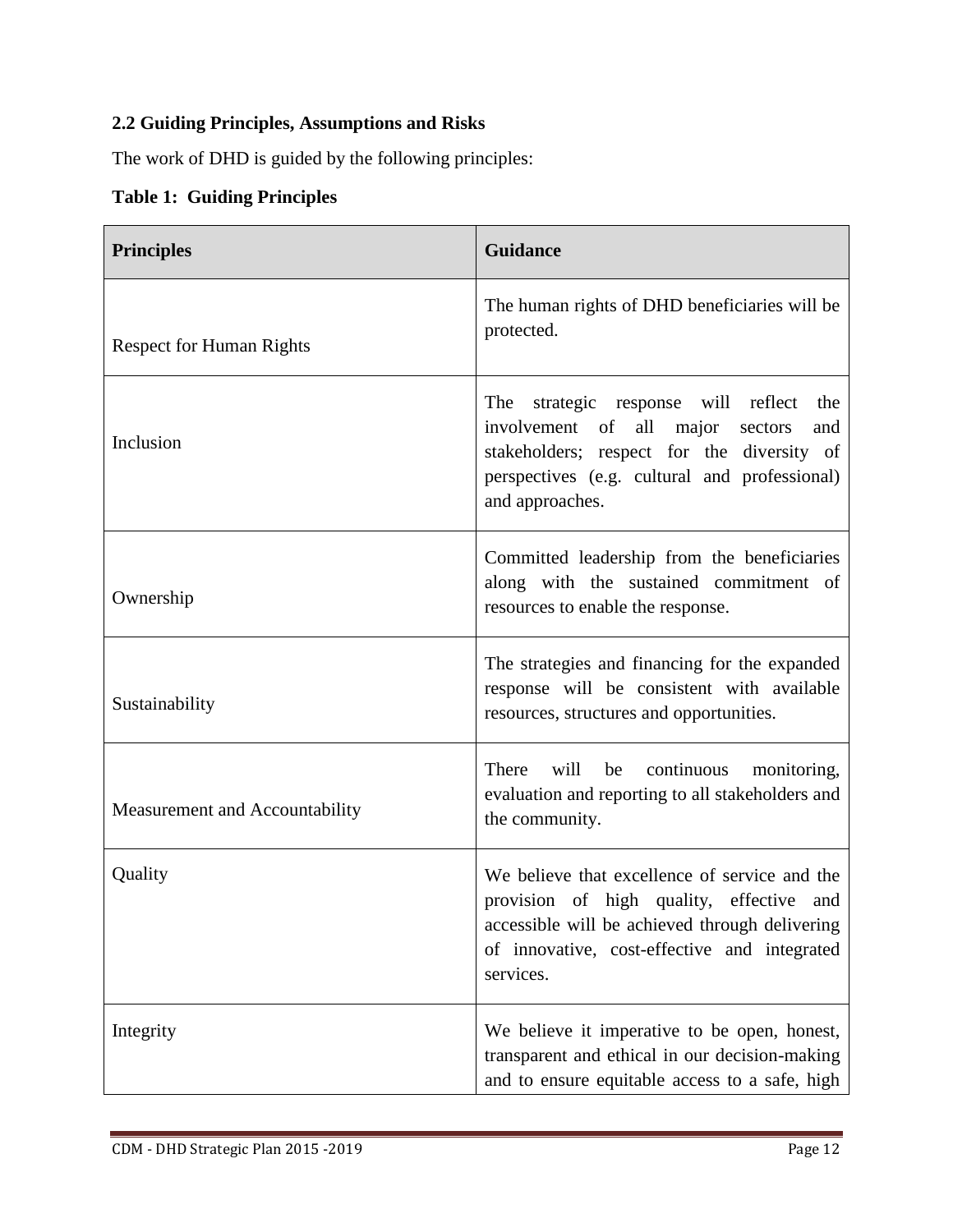|                 | quality health services.                                                                                                                                                            |
|-----------------|-------------------------------------------------------------------------------------------------------------------------------------------------------------------------------------|
| Professionalism | We shall strive to attain the highest quality<br>standards in everything we do through the<br>application of professionally competent staff<br>and embracement of modern technology |
| Dignity         | We recognize that dignity is God given and we<br>strive to enhance self respect and esteem of<br>every person.                                                                      |
| Team spirit     | We seek to pursue team work as a means of<br>building understanding and cooperation in our<br>internal relationships.                                                               |
| Humane          | We strive to always uphold the attributes of<br>kindness, gentleness and benevolence.                                                                                               |

# **2.3 Assumptions and Risks**

During the implementation of Strategic Plan things may happen that can affect the successful

implementation of the plan itself. Assumptions therefore have to be made. A number of assumptions and risks were identified as follows:

|  | <b>Table 2: Assumptions and Risks</b> |  |
|--|---------------------------------------|--|
|--|---------------------------------------|--|

| <b>Assumptions</b>                                                                                         | <b>Risks</b>                                                                                                                                                                                                                |
|------------------------------------------------------------------------------------------------------------|-----------------------------------------------------------------------------------------------------------------------------------------------------------------------------------------------------------------------------|
| Donors continue to provide support to DHD.                                                                 | If Donors significantly reduced or cut off<br>financial support to DHD would severely<br>challenge the sustainability of DHD - SP<br>framework.                                                                             |
| DHD significantly strengthens its capabilities<br>and capacities to lead, coordinate and manage<br>the SP. | If DHD fails to function effectively in its key<br>role leading and coordinating and holding<br>beneficiaries accountable for<br>the<br>implementation of SP it is likely that few of the<br>result of SP will be achieved. |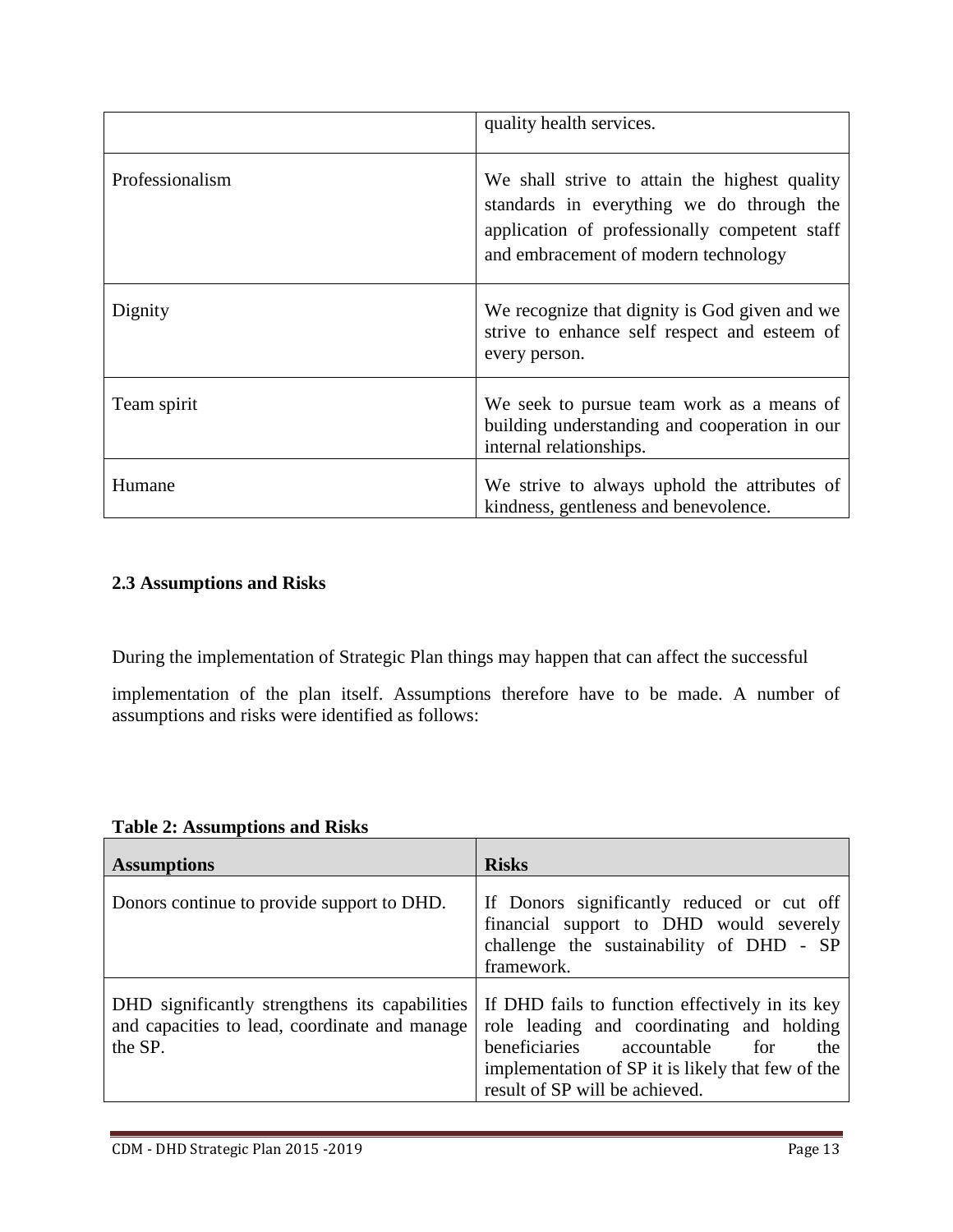| Continuing Country Peace and Stability.                                           | If Civil War outbreak, it will affect to a great<br>extent implementation of the Plan.                                                                                             |  |
|-----------------------------------------------------------------------------------|------------------------------------------------------------------------------------------------------------------------------------------------------------------------------------|--|
| Maintenance<br>financial<br>of<br>management,<br>accountability and transparency. | If finance is not managed well in accordance<br>with DHD Financial Regulations<br>and<br>Procedures it will lead to Frauds<br><sub>or</sub><br>embezzlement of organization funds. |  |
| weather conditions<br>Climate<br>and<br>change<br>remaining stable.               | If<br>prolonged dry<br>weather, floods<br>and<br>earthquakes happens based on human activities<br>or Acts of our Almighty God will affect DHD<br>implementation Plans.             |  |

These assumptions will be part of the implementation process and will be monitored and evaluated to see the rate of progress towards achieving the targets set in this Strategic Plan.

#### **CHAPTER THREE**

#### **3.0 THE ENVIRONMENT SCAN – SWOT ANALYSIS**

#### **3.1 SWOT Analysis**

The following is a summary of Strengths, Weaknesses, Opportunities and Threats highlighted by the management, the staff and the stakeholders of the DHD during the environmental scan process.

#### **Table 3: SWOT Analysis**

**STRENGTHS OPPORTUNITIES**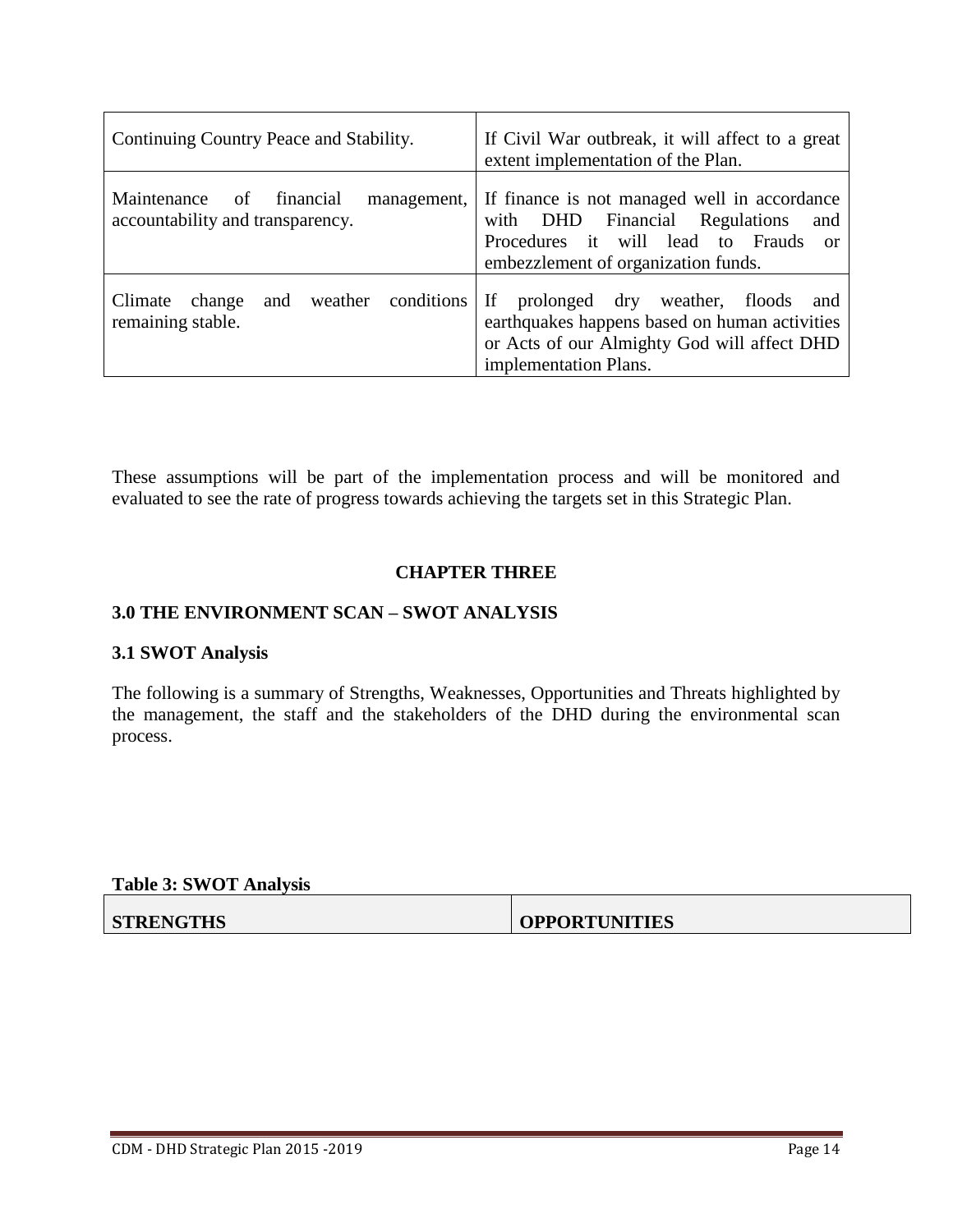| <b>GOOD LEADERSHIP</b><br>Strong culture of hospitality<br>Dedicated, charismatic staff<br>and<br>$\bullet$<br>leadership<br>Use of participatory processes<br>$\bullet$<br>Cohesion among staff.<br>$\bullet$<br>Committed and facilitative Board.<br>$\bullet$<br>Capacity to attract development<br>partners.<br>Morning<br>devotion<br>and<br>sharing<br>$\bullet$<br>meetings to enhance transparency. | <b>GOOD PUBLIC IMAGE</b><br>Acceptable by community<br>Moral support from community.<br>$\bullet$<br>will<br>and<br>Good<br>Trust<br>by<br>$\bullet$<br>international organizations.<br>Meet beneficiaries' expectations.<br>$\bullet$<br>Offer quality and standard services.<br>$\bullet$<br>Guided by the principle of fairness<br>$\bullet$<br>and equity, of giving back to the<br>community. |
|-------------------------------------------------------------------------------------------------------------------------------------------------------------------------------------------------------------------------------------------------------------------------------------------------------------------------------------------------------------------------------------------------------------|----------------------------------------------------------------------------------------------------------------------------------------------------------------------------------------------------------------------------------------------------------------------------------------------------------------------------------------------------------------------------------------------------|
| <b>SKILLED WORKFORCE</b><br>Very committed and productive at<br>work.<br>Talented, educated and driven.<br>$\bullet$<br>Diverse, innovative and ready to<br>$\bullet$<br>tackle challenges.<br>Highly regarded outreach programs.                                                                                                                                                                           | <b>GOOD MARKET &amp; PUBLICITY</b><br>Ongoing calls for proposals.<br>High chances to access funding for<br>implementation of our intervention<br>activities.                                                                                                                                                                                                                                      |
| <b>AVAILABILITY</b><br>OF<br><b>SOME</b><br><b>WORKING</b><br><b>MATERIALS</b><br>Desktop<br>computers,<br>laptops,<br>$\bullet$<br>printers,<br>photocopier,<br>scanner,<br>cameras, and internet facilities.                                                                                                                                                                                              |                                                                                                                                                                                                                                                                                                                                                                                                    |
| OF<br><b>OPERATIONAL</b><br><b>AVAILABILITY</b><br><b>POLICIES (Working Tools)</b><br>Financial Policy.<br>$\bullet$<br>Human Resource Manual.<br>Fund Mobilization Policy.                                                                                                                                                                                                                                 |                                                                                                                                                                                                                                                                                                                                                                                                    |
| <b>WEAKNESSES</b>                                                                                                                                                                                                                                                                                                                                                                                           | <b>THREATS</b>                                                                                                                                                                                                                                                                                                                                                                                     |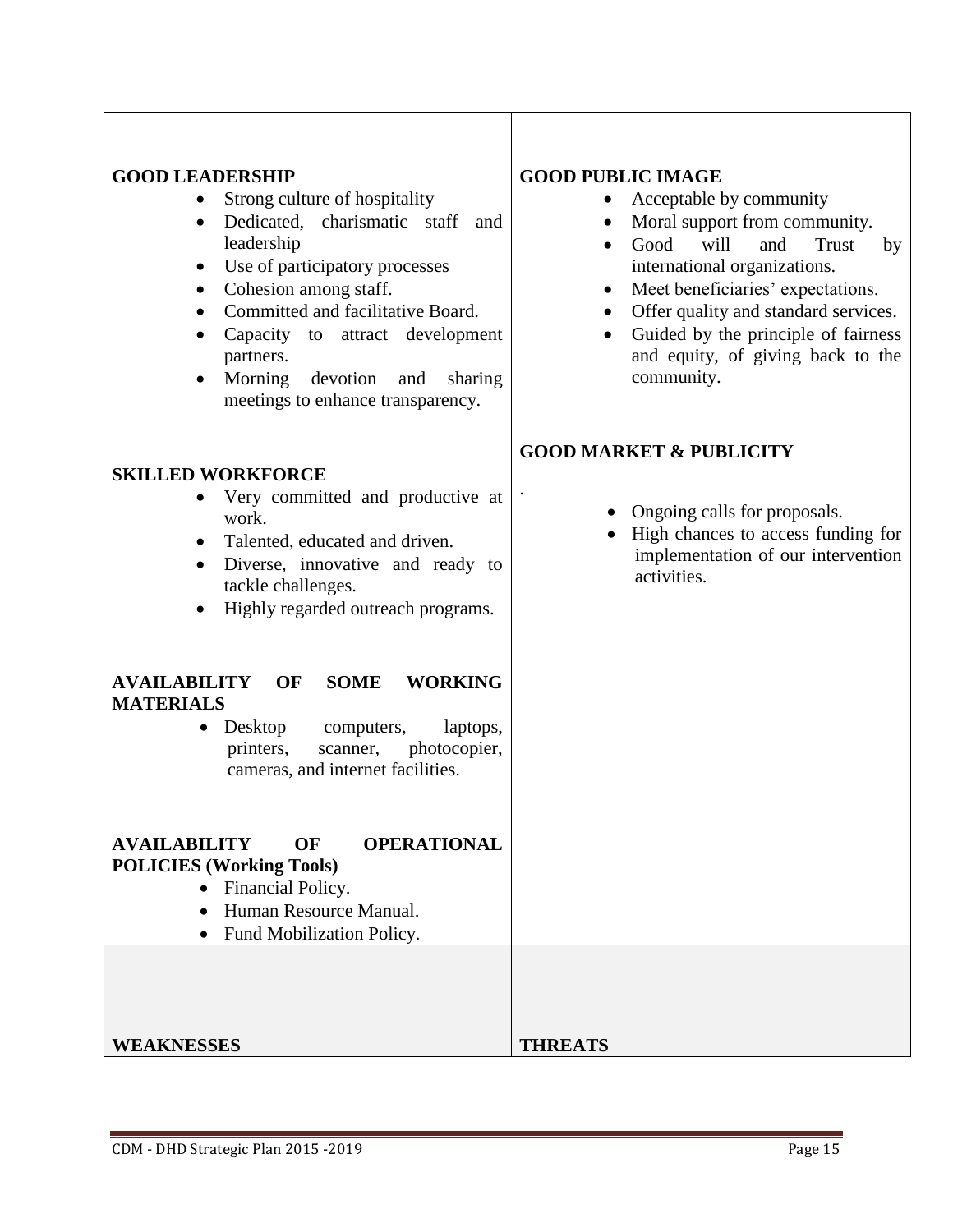| <b>LIMITED INADEQUATE</b><br><b>ORGANIZATIONAL RESOURCES:</b><br>Inadequate working materials.<br>٠<br>Inadequate capacity for Fundraising.<br>Insufficient financial and human resources. | <b>GENERAL CHALLENGES</b><br>Change in leadership/key staff due to<br>$\bullet$<br>retirement, reassignment, or resignation<br>could disrupt good performance of DHD.<br>Current economic pressures could reduce<br>$\bullet$<br>income substantially.<br>Peace instability.<br>Poor weather conditions. |  |
|--------------------------------------------------------------------------------------------------------------------------------------------------------------------------------------------|----------------------------------------------------------------------------------------------------------------------------------------------------------------------------------------------------------------------------------------------------------------------------------------------------------|--|
|                                                                                                                                                                                            | <b>DEPENDENCY</b><br>• Donor Dependency.<br>High expectations from the community.<br>$\bullet$                                                                                                                                                                                                           |  |

# **3.2 Stakeholder Analysis**

Stakeholders are individuals, groups of people or organizations that have direct and indirect involvement/interest with DHD intervention activities and hence they can have positive or negative influence towards implementation of DHD Objectives.

An analysis of stakeholders who have a stake in activities was undertaken as reflected in Table 4 below, with the view to developing action plans and in the process, identifying areas that require coordination, networking and information sharing.

| S/n | <b>Stakeholder Group</b> | <b>Stakeholder Interest</b>                                                                                      |                                                | Potential/Affects   Level of Influence<br>(High/Medium/Low |
|-----|--------------------------|------------------------------------------------------------------------------------------------------------------|------------------------------------------------|------------------------------------------------------------|
| 1.  | <b>DHD</b> Employees     | Implement<br>intervention activities working with the<br>and<br>ensure<br>organization<br>accomplish effectively | $DHD$ - Knowledge of High<br>the   communities |                                                            |

**Table 4: Stakeholder Analysis**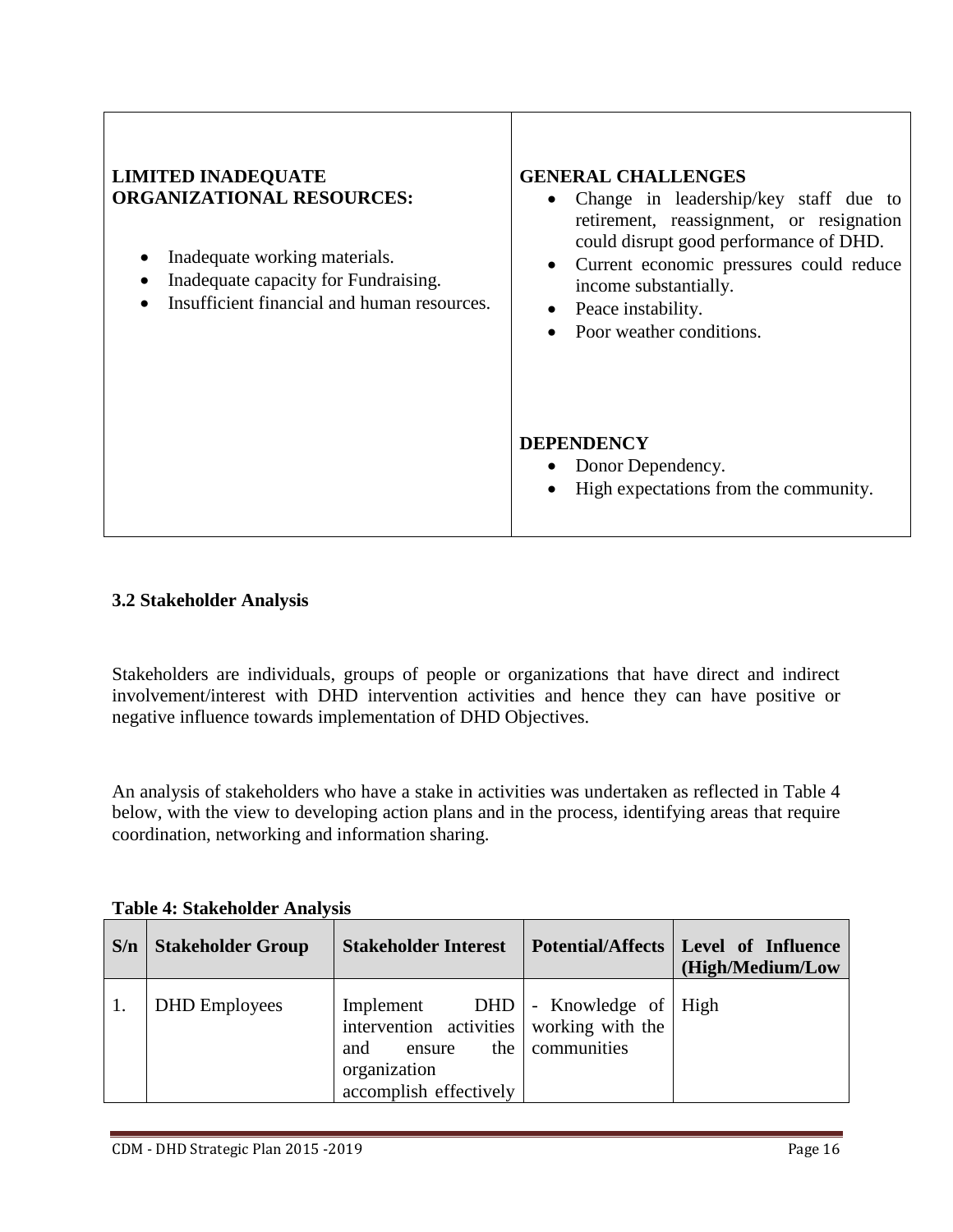|    |                                                                  | its<br>Vision<br>and<br>Mission.                                                                                                                                                                                       | -Qualified<br>and<br>competent<br>staff<br>rendering<br>in<br>quality<br>health<br>services.                                                 |        |
|----|------------------------------------------------------------------|------------------------------------------------------------------------------------------------------------------------------------------------------------------------------------------------------------------------|----------------------------------------------------------------------------------------------------------------------------------------------|--------|
| 2. | Government<br>Sector<br>(Local<br>and<br>Central<br>Governments) | Develop policies and<br>Guidelines                                                                                                                                                                                     | Can enforce Law                                                                                                                              | High   |
|    |                                                                  | Government Officials<br>offer<br>maximum<br>DHD<br>supports<br>to<br>Programs.                                                                                                                                         |                                                                                                                                              |        |
| 3. | Non<br>Governmental<br>Sector (FBOs, NGOs,<br>$CBOs$ )           | - Sharing experiences<br>and information.<br>Opportunity<br>for<br>$\overline{\phantom{0}}$<br>forming partnerships.<br><b>Building Alliances</b><br>and Collaborations to<br>advocate and influence<br>policy change. | Enhance<br>cooperation<br>and<br>minimize<br>work<br>duplication                                                                             | High   |
| 4. | (Local<br>Donors<br>$\&$<br>International)                       | -Provide Grants (funds<br>and materials)                                                                                                                                                                               | -Change<br>in<br>conditions.<br>Priorities<br>and<br>policies.<br>-Aid dependency.<br>-Occasional<br>untimely<br>disbursement<br>of<br>fund. | Medium |
| 5. | The Mass Media                                                   | Publicize<br>DHD's                                                                                                                                                                                                     |                                                                                                                                              | Medium |
|    |                                                                  | work.                                                                                                                                                                                                                  | Publicity                                                                                                                                    |        |
| 6. | The Diocesan Health<br>Board                                     | - Governing body.                                                                                                                                                                                                      | Ensure effective<br>implementation                                                                                                           | High   |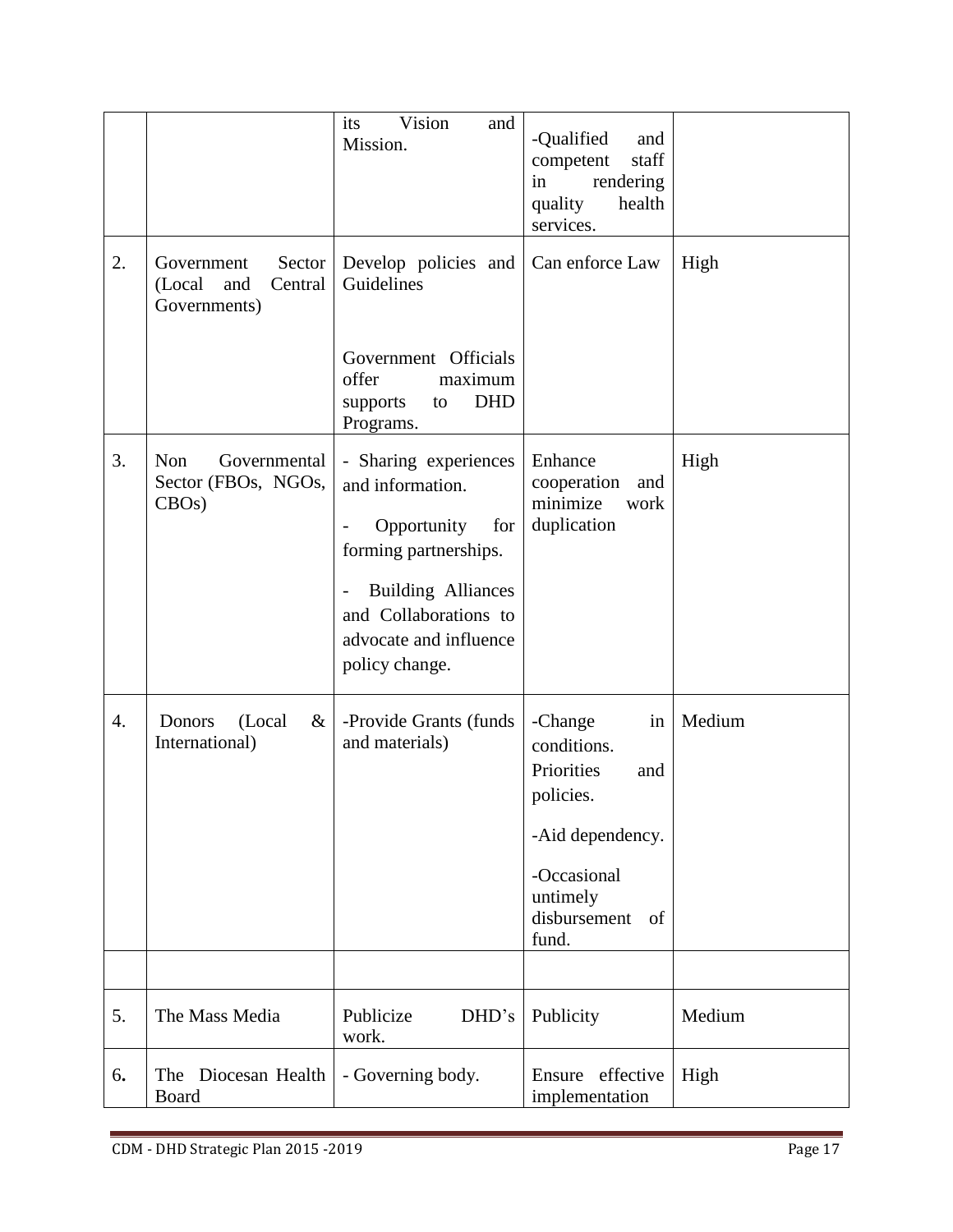| - Decision making      | <b>DHD</b><br>of |
|------------------------|------------------|
|                        | intervention     |
| - In charge of policy  | activities.      |
| constitutional<br>and  |                  |
| issues.                |                  |
|                        |                  |
| - Legal entity for DHD |                  |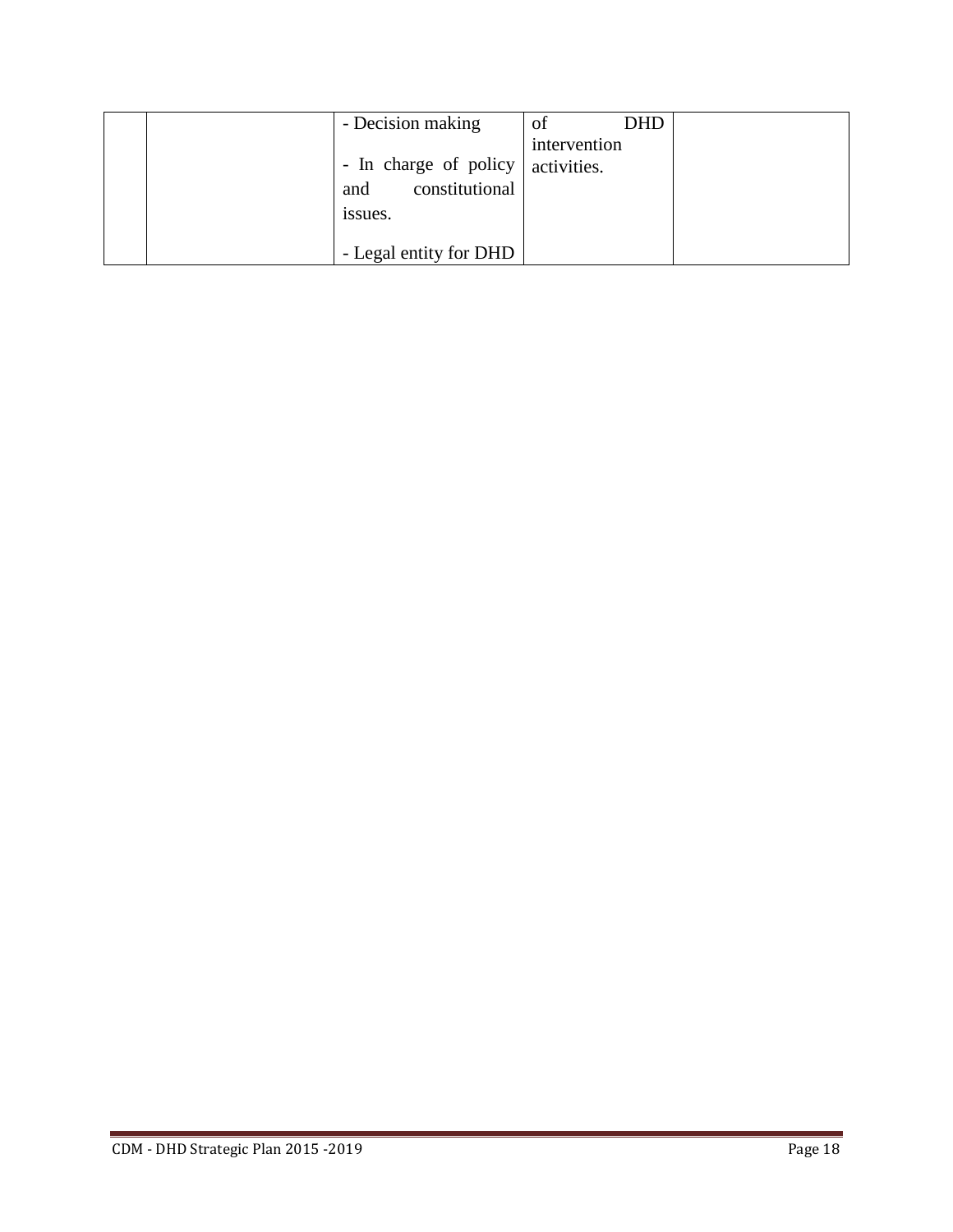# **CHAPTER FOUR**

| <b>KEY FOCUS AREAS AND ACTION STEPS- JANUARY 2015 – DECEMBER 2019</b> |  |  |  |  |
|-----------------------------------------------------------------------|--|--|--|--|
|-----------------------------------------------------------------------|--|--|--|--|

| S/no         | <b>Key Areas</b>               | <b>Priority</b>                                                                                                        | <b>Key Activities</b>                                                                                                                                                                                                                                |    | <b>Timeframe</b> |    |    |                                                       | <b>Process</b>                                                                                                  |
|--------------|--------------------------------|------------------------------------------------------------------------------------------------------------------------|------------------------------------------------------------------------------------------------------------------------------------------------------------------------------------------------------------------------------------------------------|----|------------------|----|----|-------------------------------------------------------|-----------------------------------------------------------------------------------------------------------------|
|              |                                | Objective                                                                                                              |                                                                                                                                                                                                                                                      | 15 | 16               | 17 | 18 | 19                                                    | <b>Indicators</b>                                                                                               |
| $\mathbf{1}$ | <b>Pastoral Care</b>           | To continue<br>maintaining<br>the<br>philosophy of<br><b>Pastoral Care</b><br>at all Church<br>health<br>facilities as | To enhance Church<br>health facilities to<br>provide spiritual<br>services to the patients<br>and workers.                                                                                                                                           |    |                  |    |    |                                                       | Number of CDM<br>Church health<br>facilities<br>With spiritual<br>services.                                     |
|              | stipulated in<br>Lk. 4: 18 -21 | To continue to provide<br>training on Pastoral<br>care to Church health<br>care workers.                               |                                                                                                                                                                                                                                                      |    |                  |    |    | Number of<br>Church health<br>care workers<br>trained |                                                                                                                 |
|              |                                |                                                                                                                        | To ensure a fully<br>fledge Chaplaincy<br>service is backed up<br>by knowledgeable,<br>skillful and experience<br>Laity or a priest who<br>has been trained to<br>provide Pastoral care<br>(clinical pastoral<br>education) in health<br>facilities. |    |                  |    |    |                                                       | Number of<br>skillful and<br>experience<br>Laity/Priest<br>providing fully<br>fledge<br>Chaplaincy<br>services. |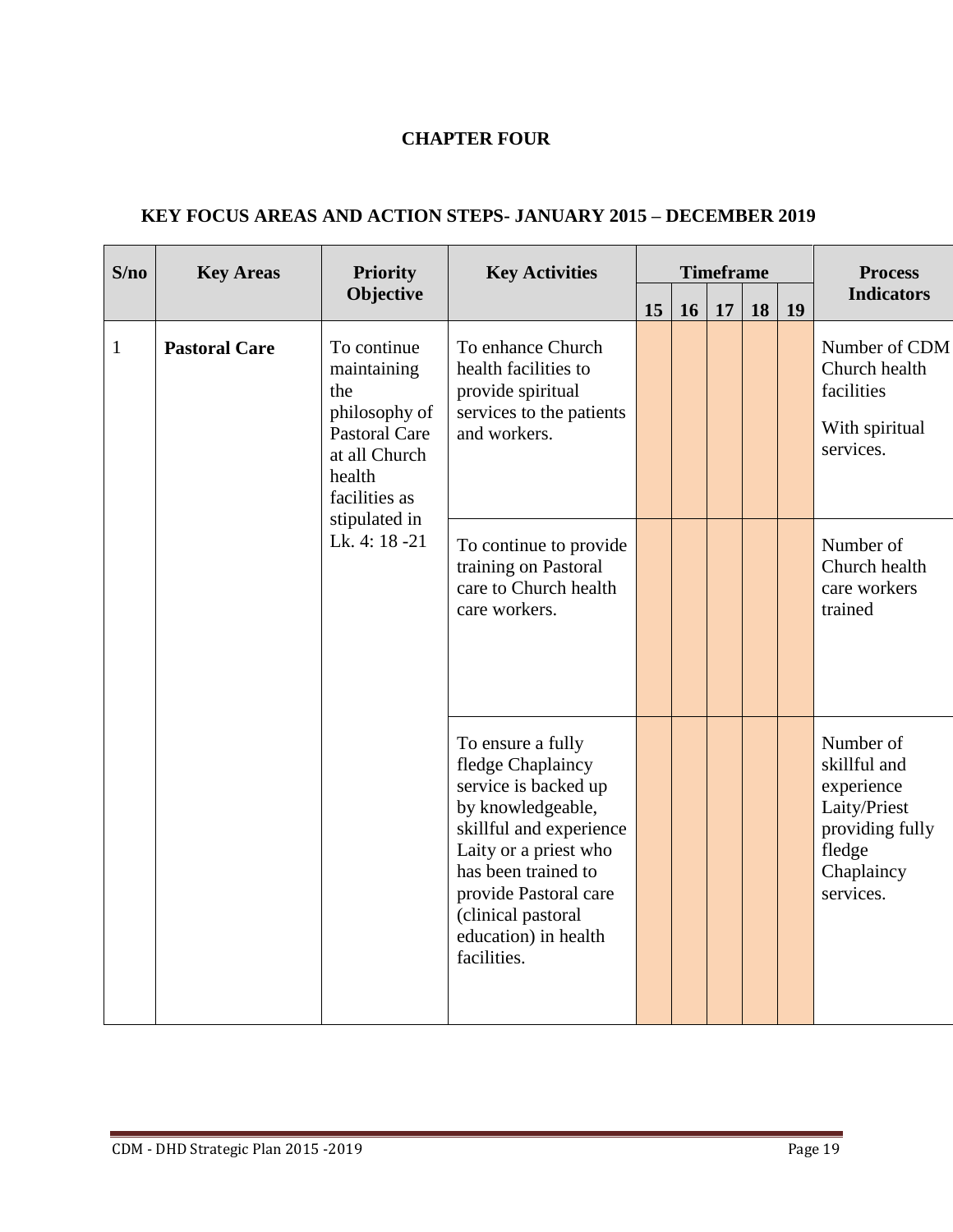| $\overline{2}$ | <b>Interventions</b><br>2.1 Communicable<br>Diseases and<br>Outbreaks | To reduce<br>morbidity and<br>mortality rates<br>through<br>improving<br>various<br>methods of<br>controlling<br>and                                           | To collaborate with<br>other health<br>stakeholders to ensure<br>availability of<br>vaccines, drugs,<br>medical devices and<br>reagents for the<br>control of infectious<br>disease outbreaks. |  |  | % decrease of<br>infectious disease<br>outbreaks.                                                    |
|----------------|-----------------------------------------------------------------------|----------------------------------------------------------------------------------------------------------------------------------------------------------------|------------------------------------------------------------------------------------------------------------------------------------------------------------------------------------------------|--|--|------------------------------------------------------------------------------------------------------|
|                |                                                                       | preventing<br>infectious<br>diseases,<br>outbreaks and<br>new<br>infections.                                                                                   | To strengthen the<br>capacity of health staff<br>for the control of<br>communicable<br>diseases, outbreaks<br>and a willingness to<br>deal with disasters<br>from explosions.                  |  |  | % capacity<br>increase of health<br>staff in<br>controlling<br>communicable<br>disease<br>outbreaks. |
|                |                                                                       |                                                                                                                                                                | To ensure that<br>program of<br>vaccination,<br>environmental<br>sanitation; use of safe<br>drinking water with<br>the delivery of health<br>education will be<br>given greater<br>emphasis.   |  |  | Numbers of<br>health programs<br>implemented.                                                        |
|                | 2.2 Non-<br>Communicable<br>Diseases and<br>Accidents (NCDs)          | Make efforts<br>to enlighten<br>people on the<br>existing<br>relationships<br>between the<br>change in life<br>style and the<br>spread of non-<br>communicable | Exert efforts to<br>manage the spread of<br>non-communicable<br>diseases and accidents<br>through counseling,<br>behavior change<br>communication and<br>changes in life styles.               |  |  | Percentages<br>decrease in the<br>spread of non-<br>communicable<br>diseases and<br>accidents.       |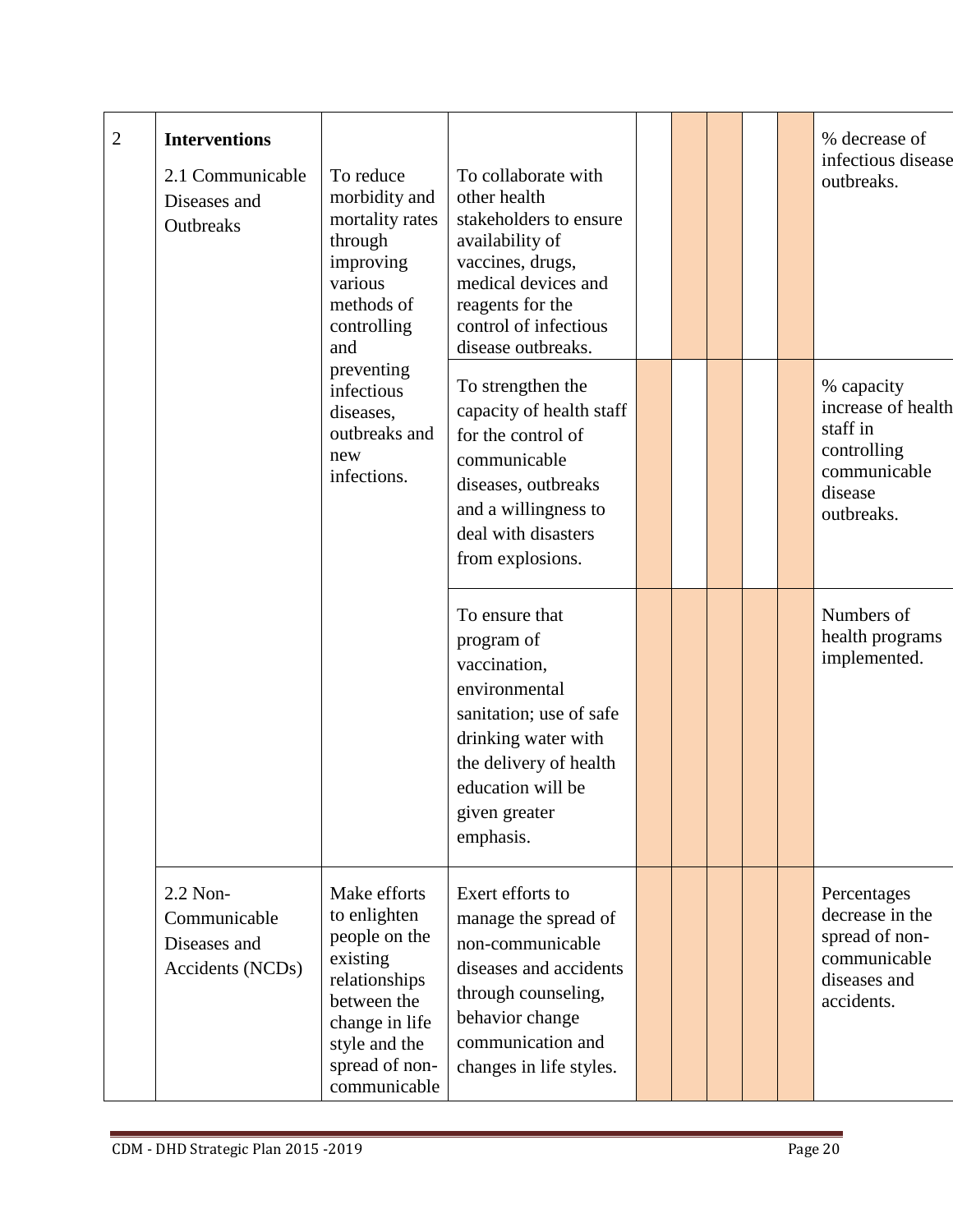|   |                                                         | diseases and<br>accidents.                                                                                                                 | Collaborate with other<br>healthcare<br>stakeholders in<br>conducting the spread<br>of non-communicable<br>diseases and<br>accidents.                                 |  |  | Number of<br>healthcare<br>stakeholders<br>participating in<br>combating non-<br>communicable<br>diseases and<br>accidents. |
|---|---------------------------------------------------------|--------------------------------------------------------------------------------------------------------------------------------------------|-----------------------------------------------------------------------------------------------------------------------------------------------------------------------|--|--|-----------------------------------------------------------------------------------------------------------------------------|
|   |                                                         |                                                                                                                                            | Ensure that<br>beneficiaries are fully<br>involved in the<br>implementation of<br>strategies to reduce<br>the spread of non-<br>infectious diseases<br>and accidents. |  |  | Number of<br>beneficiaries<br>implements the<br>strategies to<br>reduce the<br>epidemic and<br>accidents.                   |
| 3 | <b>Special Groups</b><br>3.1 Mother and<br>Child health | To reduce<br>maternal and<br>child<br>mortality rates<br>emphasis<br>being in<br>controlling                                               | To ensure that<br>pregnant women and<br>infants receive better<br>health care.                                                                                        |  |  | % of pregnant<br>women and infan<br>access quality<br>health care.                                                          |
|   |                                                         | un-necessary<br>death to<br>children under<br>the age of five<br>years and<br>especially for<br>those with<br>less than one<br>year old as | To work up innovative<br>programs aimed to<br>reduce maternal and<br>child mortality rates                                                                            |  |  | Percentages<br>reduction of<br>maternal and<br>child mortality<br>rates in CDM<br>health facilities.                        |
|   |                                                         | stipulated in<br>the<br>Millennium<br>Development<br>Goals.                                                                                | To educate<br>communities and<br>particularly women on<br>the importance of<br>health care                                                                            |  |  | Number of<br>meetings, group<br>discussions,<br>seminars, IEC<br>material<br>distribution etc<br>conducted.                 |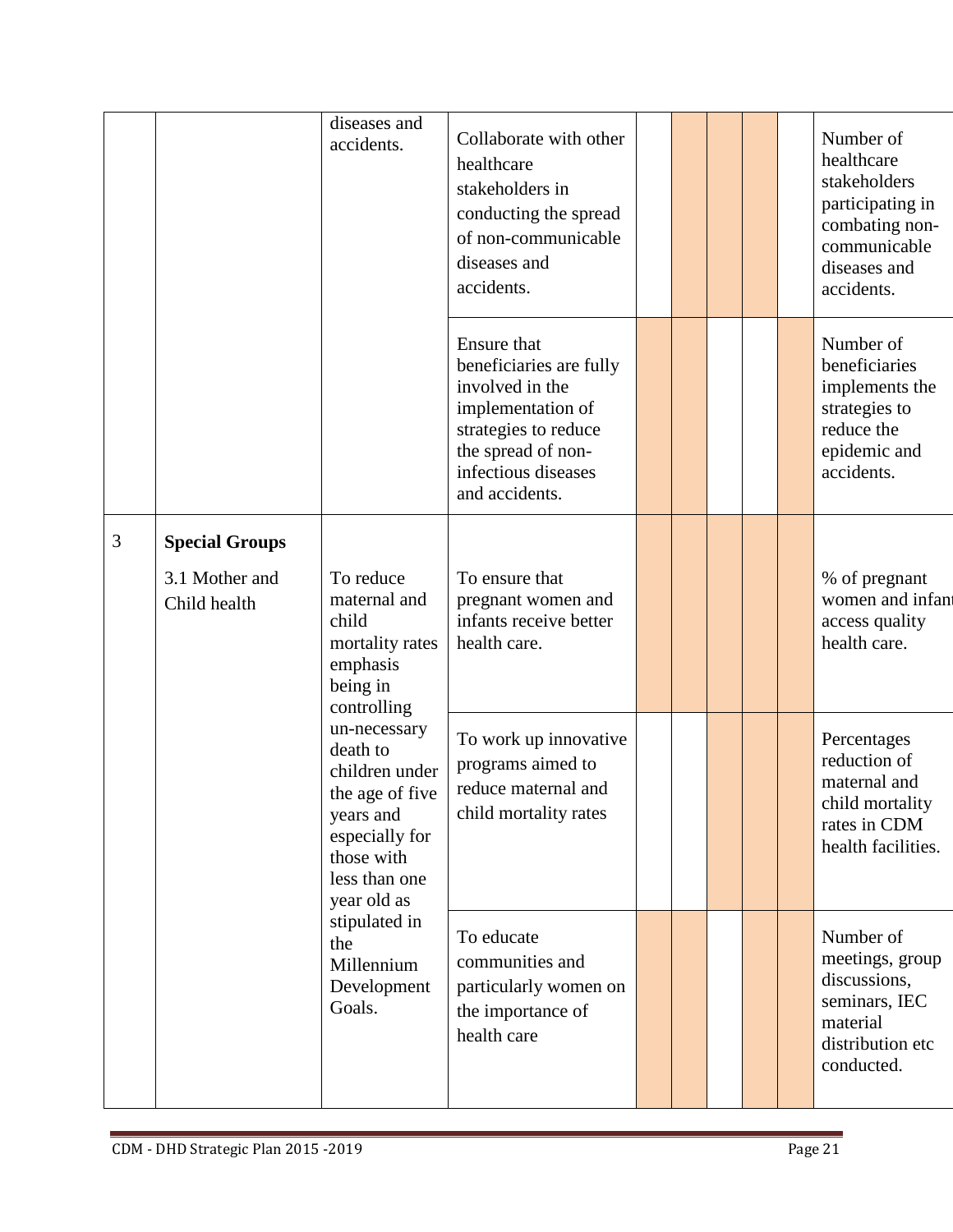|  | 3.2 Health Care for<br>the Elderly                                                                                                                                                                                                                          | To establish<br>and strengthen<br>a community<br>based system<br>that will<br>enable elderly<br>people to get<br>better health<br>care services<br>within their<br>localities | Ensure community<br>based systems provide<br>better health care<br>services to the elderly<br>people starting from<br>the level of Small<br>Christian<br>Communities.<br>Continue to cooperate<br>with the communities<br>and other health care<br>stakeholders in<br>identifying elderly and<br>provide spiritual care,<br>social and material<br>support. |  |                                            | Percentages of<br>elderly people<br>improve their<br>nutritional status.<br>Number of Small<br>Christian<br>Communities<br>support elderly<br>intervention<br>activities<br>including<br>spiritual care,<br>social and<br>material support. |
|--|-------------------------------------------------------------------------------------------------------------------------------------------------------------------------------------------------------------------------------------------------------------|-------------------------------------------------------------------------------------------------------------------------------------------------------------------------------|-------------------------------------------------------------------------------------------------------------------------------------------------------------------------------------------------------------------------------------------------------------------------------------------------------------------------------------------------------------|--|--------------------------------------------|---------------------------------------------------------------------------------------------------------------------------------------------------------------------------------------------------------------------------------------------|
|  |                                                                                                                                                                                                                                                             |                                                                                                                                                                               | Continue to conduct<br>lobbying and<br>advocacy campaigns<br>on the rights of the<br>elderly.                                                                                                                                                                                                                                                               |  |                                            | Number of<br>advocacy<br>campaigns<br>conducted                                                                                                                                                                                             |
|  | To enable<br>3.3 Orphans and<br>communities<br>Vulnerable<br>to identify,<br>Children (OVCs)<br>care for and<br>provide basic<br>needs for<br>OVCs and<br>ensuring their<br>child's right<br>to survive,<br>protection and<br>development<br>is maintained. | To involve<br>communities and<br>other OVCs<br>stakeholders in the<br>provision of spiritual,<br>social and material<br>support.                                              |                                                                                                                                                                                                                                                                                                                                                             |  | Percentage<br>number of OVCs<br>supported. |                                                                                                                                                                                                                                             |
|  |                                                                                                                                                                                                                                                             |                                                                                                                                                                               | To continue<br>strengthening systems<br>those have been<br>established in the<br><b>Small Christian</b>                                                                                                                                                                                                                                                     |  |                                            | % of Small<br>Christian<br>Communities<br>System<br>strengthened.                                                                                                                                                                           |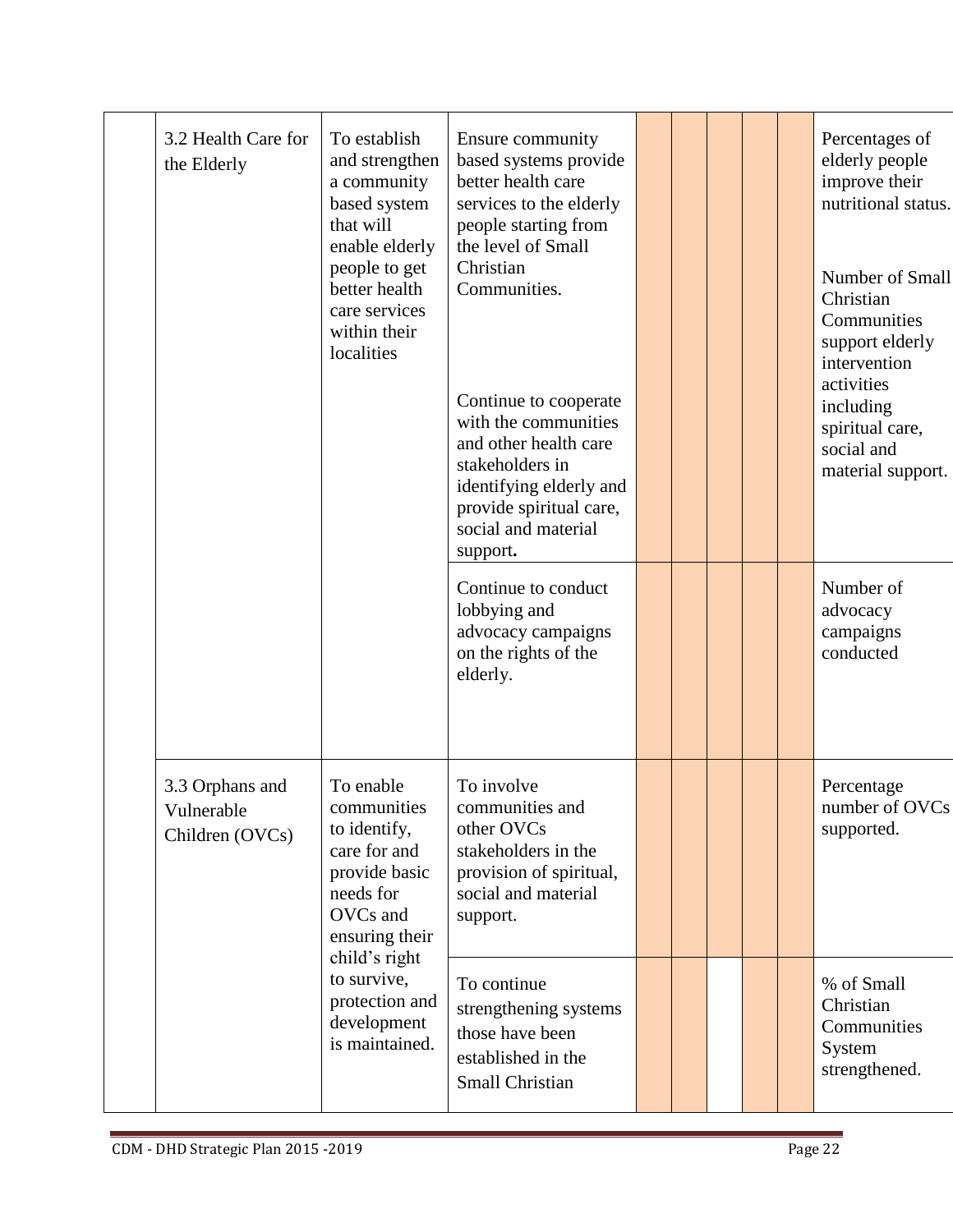|                 |                                                                                                    | Communities for the<br>purpose of caring for<br>OVCs.                                                                                                                                       |  |  |                                                                                                     |
|-----------------|----------------------------------------------------------------------------------------------------|---------------------------------------------------------------------------------------------------------------------------------------------------------------------------------------------|--|--|-----------------------------------------------------------------------------------------------------|
|                 |                                                                                                    | To<br>strengthen/motivate<br>extended families to<br>care and adopt OVCs.                                                                                                                   |  |  | Number of<br>extended families<br>care and adopt<br>OVC.                                            |
| 3.4 Adolescents | To promote<br>positive life<br>skills<br>necessary for<br>healthy and<br>responsible<br>adulthood. | To empower parents,<br>guardians, counselors,<br>teachers and health<br>care workers to<br>prepare adolescents to<br>deal with physical,<br>cognitive, emotional<br>and social transitions. |  |  | Percentage<br>increased number<br>of adolescents<br>who have<br>acquired life-<br>skills education. |
|                 |                                                                                                    | To impart life-skills<br>education including<br>marriage, childbearing<br>and family life to in-<br>school and out-school<br>adolescents.                                                   |  |  | Percentage<br>increased number<br>of civilized<br>adolescents.                                      |
|                 |                                                                                                    | To ensure Peer group<br>involvement and Peer<br>leadership is<br>effectively utilized.                                                                                                      |  |  | Number of peer<br>groups in action.                                                                 |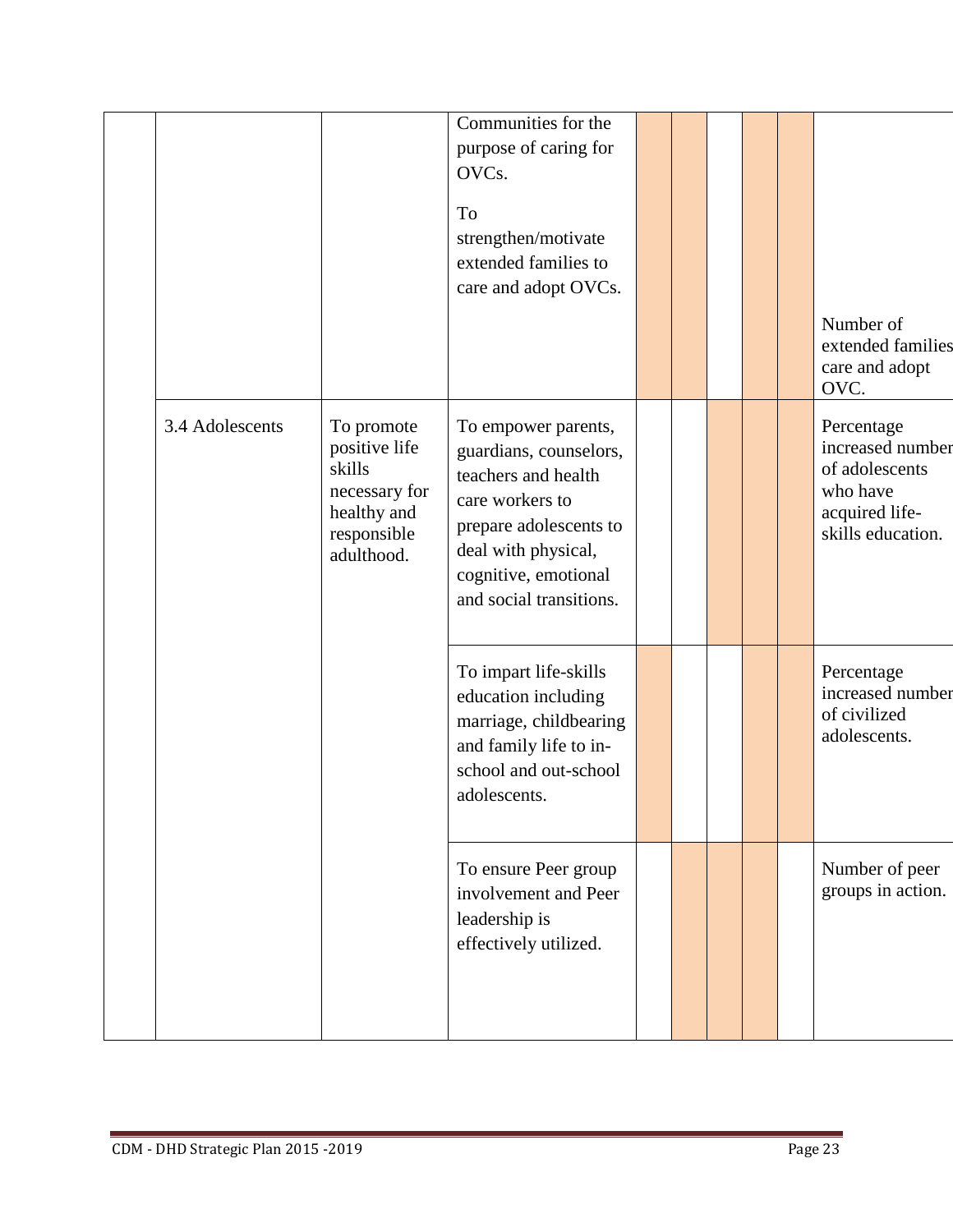|                | 3.5 Persons With<br>Disabilities (PWD)  | To follow<br>Christ's<br>example of<br>helping the<br><b>Disabled</b><br>people<br>through<br>scientific<br>means and<br>improved | To deal with ordinary<br>people to eliminate<br>factors that may cause<br>disabilities such as<br>disease, malnutrition,<br>accidents, genetic<br>factors and problems<br>during childbirth.    |  |  | Percentages<br>decreased of<br>factors led to<br>disabilities.                                                                                  |
|----------------|-----------------------------------------|-----------------------------------------------------------------------------------------------------------------------------------|-------------------------------------------------------------------------------------------------------------------------------------------------------------------------------------------------|--|--|-------------------------------------------------------------------------------------------------------------------------------------------------|
|                |                                         | access to<br>health<br>services.                                                                                                  | To provide counseling<br>services to the<br>disabled so as to<br>accept their<br>disabilities and avoid<br>own stigmatization.                                                                  |  |  | Number of<br>counseling<br>services<br>provided.                                                                                                |
| $\overline{4}$ | <b>Emergency and</b><br><b>Disaster</b> | To contribute<br>to the<br>reduction of<br>occurrence of<br>disasters and<br>catastrophes<br>in Kilimanjaro<br>region.            | To collaborate with<br>various stakeholders<br>in preventing,<br>preparing for and<br>responding to<br>emergencies and<br>disasters, especially<br>those related to the<br>health sector.       |  |  | Number of health<br>stakeholders<br>involved in the<br>program.                                                                                 |
|                |                                         |                                                                                                                                   | To improve and<br>strengthen the<br>capacity of health<br>professionals in<br>responding to<br>emergencies and<br>disasters, including<br>procurement of<br>Ambulances for<br>carrying patients |  |  | Percentages<br>increased<br>capacity of health<br>professionals in<br>responding to<br>emergencies and<br>disasters.<br>Number of<br>Ambulances |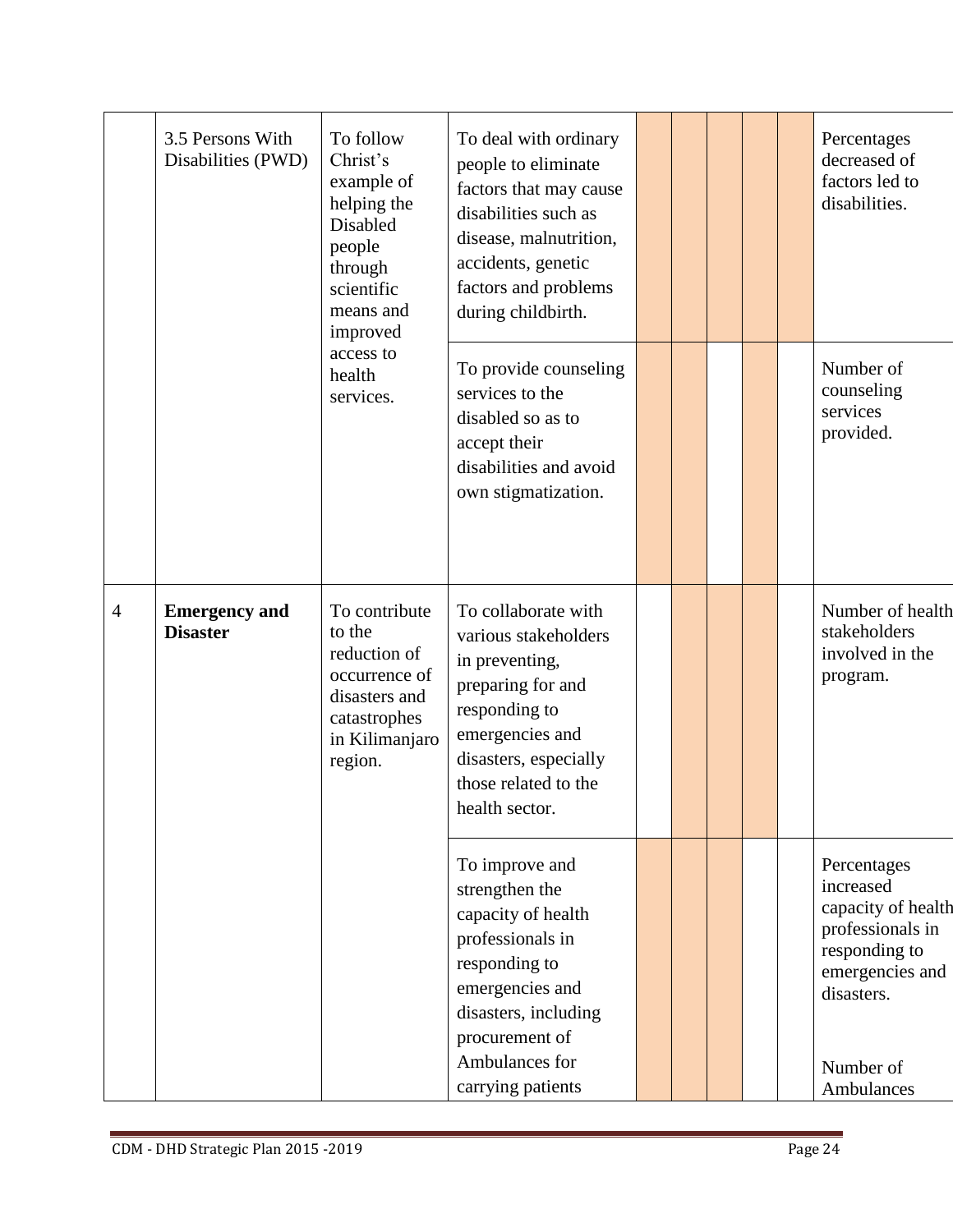|   |                                                                                   |                                                                                                                                                                     | during emergency<br>time.                                                                                                                                                                                                   |  |  | procured and in<br>operational.                                                                                   |
|---|-----------------------------------------------------------------------------------|---------------------------------------------------------------------------------------------------------------------------------------------------------------------|-----------------------------------------------------------------------------------------------------------------------------------------------------------------------------------------------------------------------------|--|--|-------------------------------------------------------------------------------------------------------------------|
|   |                                                                                   |                                                                                                                                                                     | To perform regular<br>exercises for<br>emergency<br>preparedness.                                                                                                                                                           |  |  | Number of<br>regular exercises<br>for emergency<br>preparedness<br>conducted.                                     |
| 5 | <b>Traditional</b><br><b>Medicine and</b><br><b>Alternative</b><br><b>Therapy</b> | To continue<br>developing,<br>coordinating<br>and improving<br>the quality<br>delivering of<br>natural<br>remedies and<br>alternative                               | To conduct studies of<br>natural remedies in<br>order to improve<br>health delivering<br>systems.                                                                                                                           |  |  | Percentages of<br>people appreciate<br>the quality health<br>services offered<br>by the CDM<br>health facilities. |
|   |                                                                                   | therapy.                                                                                                                                                            | To ensure sanitation is<br>well maintained in all<br>equipment and vessels<br>used for traditional<br>medicines and<br>alternative therapy.                                                                                 |  |  | Percentages of<br>people appreciate<br>the quality health<br>services offered<br>by the CDM<br>health facilities. |
| 6 | <b>Research</b>                                                                   | To create a<br>sustainable<br>science<br>culture in<br>which health<br>research plays<br>a significant<br>role in<br>guiding policy<br>formulation<br>and action to | To promote dialogue<br>and information<br>sharing between<br>researchers, health<br>care providers and<br>communities in order<br>to ensure that research<br>is relevant to the<br>needs of the people<br>and that research |  |  | Number of health<br>research<br>conducted and<br>their findings<br>utilized<br>effectively.                       |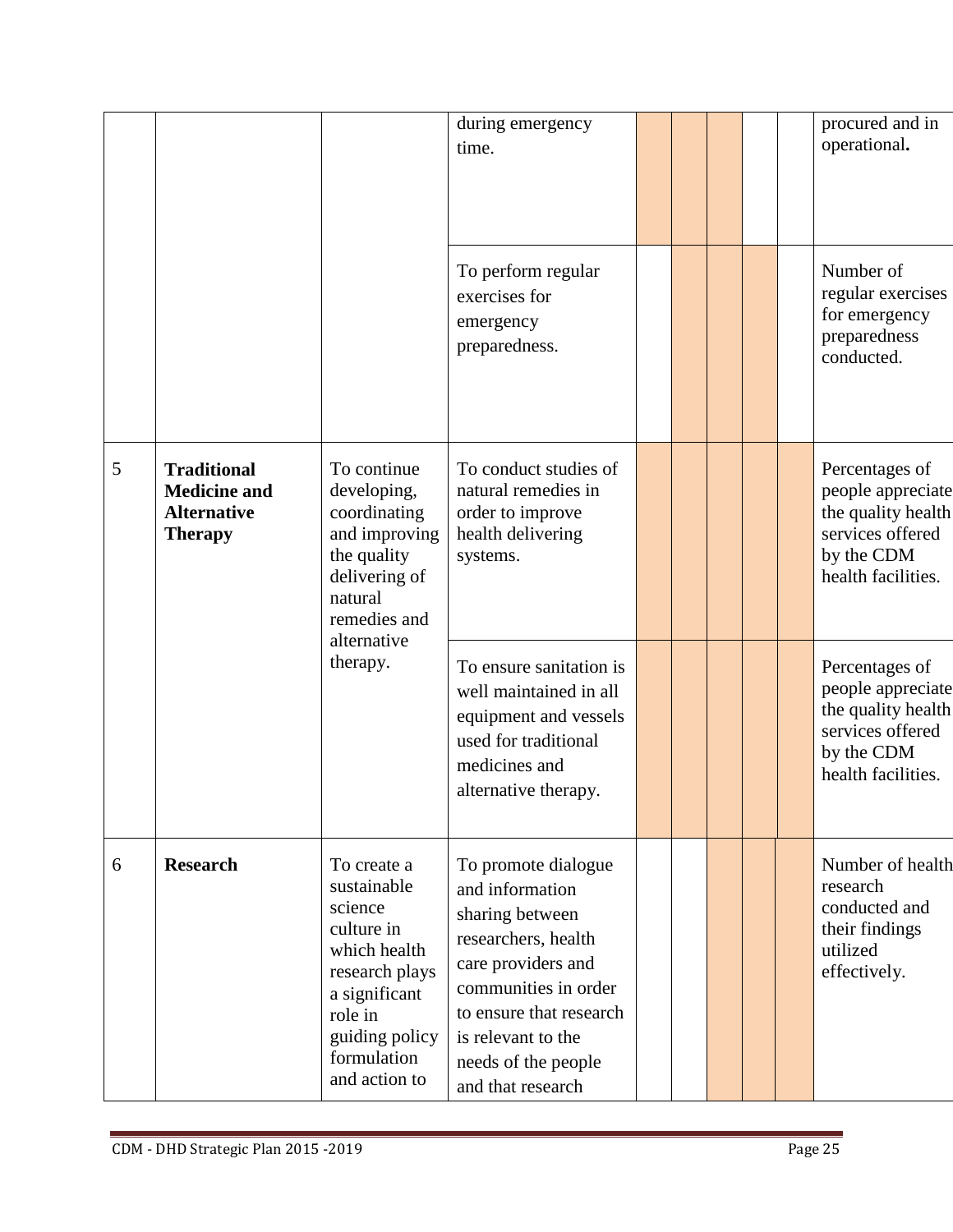|                |                                                                      | improve the<br>health and<br>development<br>of our<br>beneficiaries.                                                        | findings are utilized<br>by the relevant<br>stakeholders.                                                                                        |  |  |                                                      |
|----------------|----------------------------------------------------------------------|-----------------------------------------------------------------------------------------------------------------------------|--------------------------------------------------------------------------------------------------------------------------------------------------|--|--|------------------------------------------------------|
|                |                                                                      |                                                                                                                             | To harness donor<br>funds to ensure<br>funding of prioritized<br>operational research<br>that will inform policy<br>and strategy<br>development. |  |  | Grant from<br>Donor agencies<br>in place.            |
| $\overline{7}$ | <b>Human Resource</b><br><b>Management</b> and<br><b>Development</b> | To increase<br>availability of<br>properly<br>trained health<br>workforce in<br>order to meet<br>the health<br>needs of the | To train and retain<br>health workers in<br>partnership with the<br>Government.                                                                  |  |  | Number of health<br>workers trained<br>and retained. |
|                |                                                                      | people in the<br>Diocesan<br>health<br>facilities.                                                                          | To strengthen<br>management and<br>leadership skills at all<br>levels to ensure clear<br>roles and<br>responsibilities for the<br>health staff   |  |  | Increase<br>accountability<br>and transparency.      |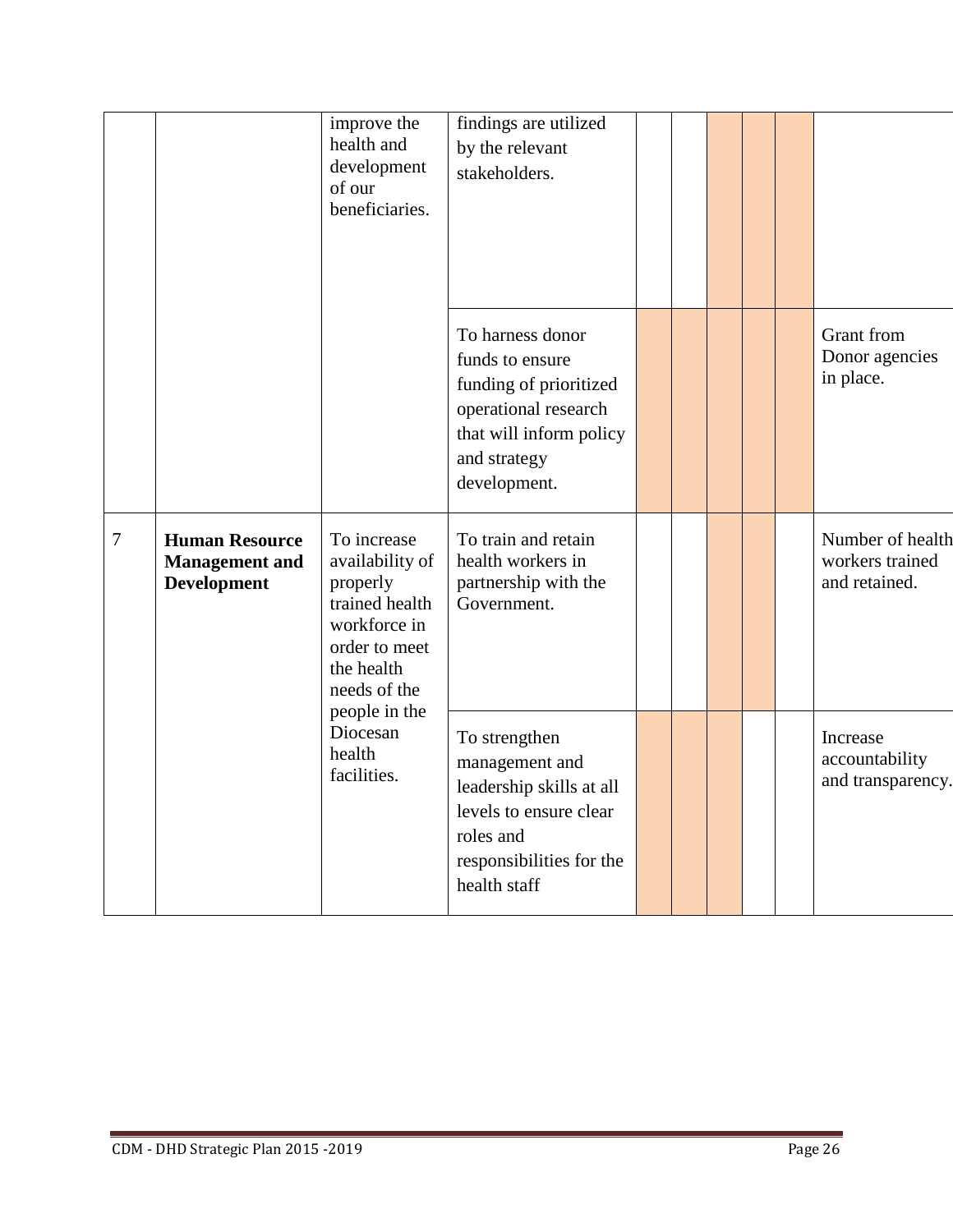|   |                                                                    |                                                                                                                           | To develop and<br>implement a safe<br>working environment<br>in order to minimize<br>health risks for the<br>human resources and<br>patients. |  |  | A Safe working<br>environment<br>Policy developed<br>and in place.                                                |
|---|--------------------------------------------------------------------|---------------------------------------------------------------------------------------------------------------------------|-----------------------------------------------------------------------------------------------------------------------------------------------|--|--|-------------------------------------------------------------------------------------------------------------------|
|   |                                                                    |                                                                                                                           | To promote Nursing<br>Schools in Kibosho,<br>Huruma Hospitals and<br>Kilema College of<br>Health Sciences.                                    |  |  | 2 Nursing<br>Schools of<br>Kibosho, Huruma.<br>Kilema College<br>of Health<br>Sciences<br>improved.               |
| 8 | <b>Medicines and</b><br><b>Health Supplies</b>                     | To ensure that<br>essential,<br>efficacious,<br>safe, good<br>quality and<br>affordable<br>medicines are<br>available and | To ensure adequate<br>financing of essential<br>medicines and health<br>supplies in all CDM<br>health facilities.                             |  |  | Percentages of<br>people appreciate<br>the quality health<br>services offered<br>by the CDM<br>health facilities. |
|   |                                                                    | used<br>rationally at<br>all times.                                                                                       | To procure stocks and<br>distribute timely to the<br>Diocesan health<br>facilities                                                            |  |  | Percentages of<br>people appreciate<br>the quality health<br>services offered<br>by the CDM<br>health facilities. |
| 9 | <b>Health</b><br><b>Infrastructure</b><br>and Medical<br>Equipment | To improve<br>health<br>infrastructure<br>and provide<br>efficient, safe<br>and<br>sustainable<br>health                  | To plan and procure<br>medical equipment<br>according to the<br>agreed standards.                                                             |  |  | Number of<br>standard medical<br>equipment in<br>place.                                                           |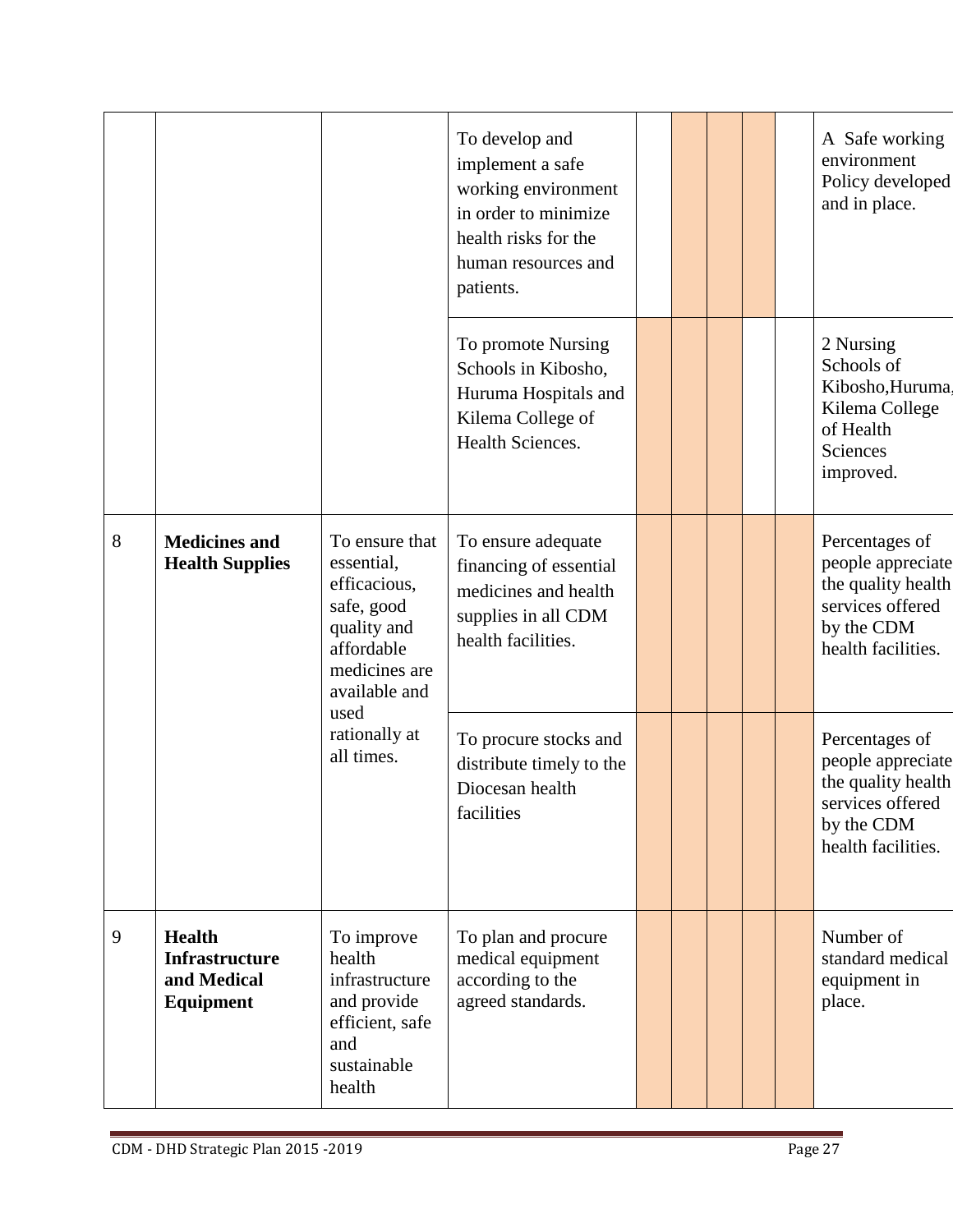|    |                               | services to all<br>CDM health<br>facilities.                                                                       | To provide the<br>infrastructure,<br>including IT<br>infrastructure,<br>necessary for staff to<br>carry out their<br>functions<br>professionally.   |  |  | Increase<br>percentages of<br>staff that carry<br>their jobs<br>professionally. |
|----|-------------------------------|--------------------------------------------------------------------------------------------------------------------|-----------------------------------------------------------------------------------------------------------------------------------------------------|--|--|---------------------------------------------------------------------------------|
|    |                               |                                                                                                                    | To<br>rehabilitate/renovate<br>or construct/procure<br>other health<br>infrastructures as<br>needs may arise in the<br>Church health<br>facilities. |  |  | Number of CDM<br>health facility<br>infrastructures<br>improved.                |
| 10 | Laboratory<br><b>Services</b> | To offer<br>quality health<br>services<br>through well<br>trained and<br>skilled staff<br>capable at<br>diagnosing | Continue to improve<br>the investigation of<br>diseases through<br>laboratory.                                                                      |  |  | Percentages<br>increased in<br>diseases<br>investigation.                       |
|    |                               | diseases using<br>modern<br>laboratory<br>equipment.                                                               | Ensure availability of<br>adequate laboratory<br>equipment, radiology<br>and reagents.                                                              |  |  | Number of<br>adequate<br>laboratory<br>equipment,<br>radiology and<br>reagents. |
|    |                               |                                                                                                                    | Train staff on<br>sophisticated<br>laboratory<br>technologies.                                                                                      |  |  | Number of staff<br>trained on<br>sophisticated<br>laboratory<br>technologies.   |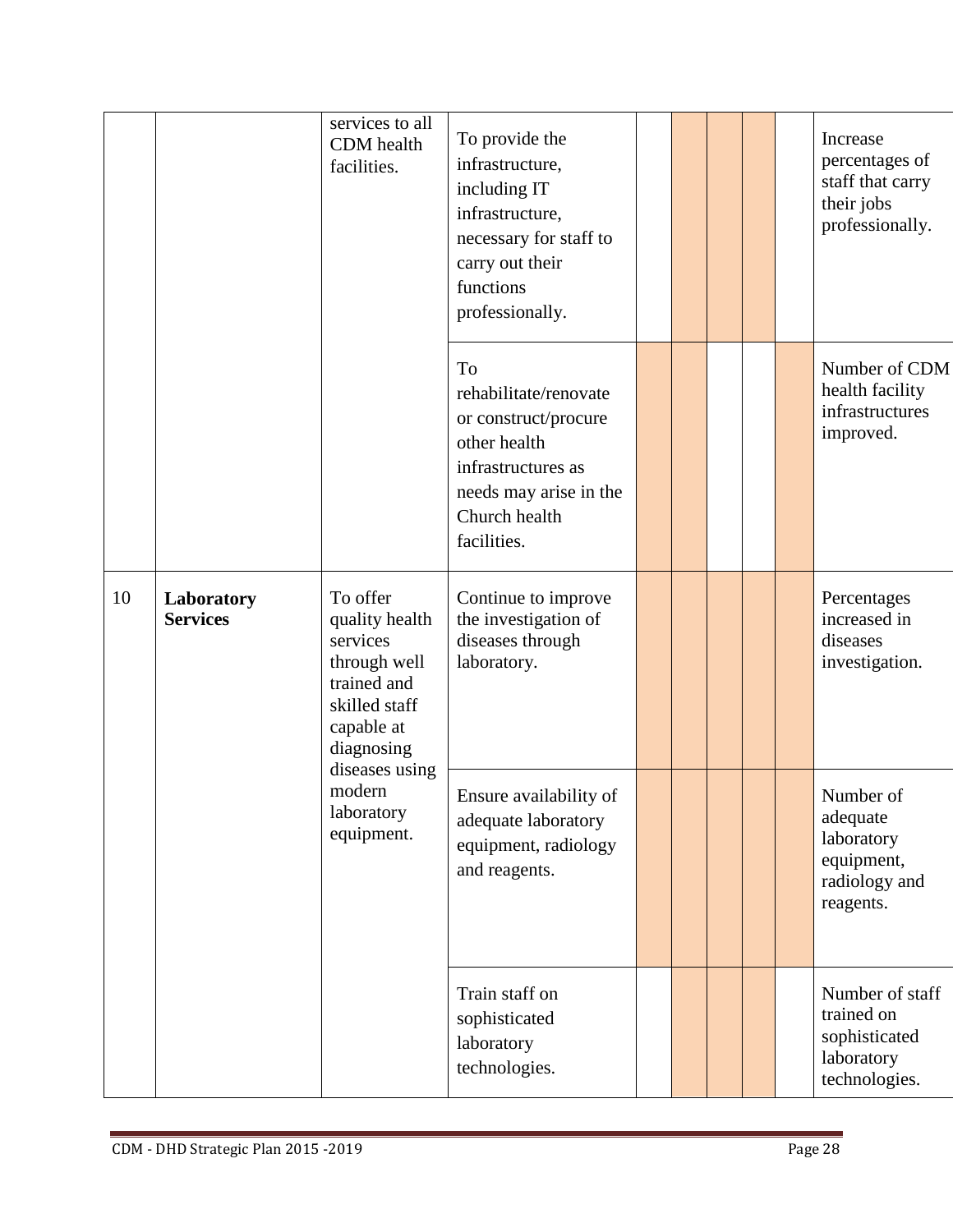| 11 | <b>Catholic Natural</b><br><b>Family Planning</b><br>(CNFP)            | To continue<br>advocating<br>that Catholic<br>NFP is a way<br>to avoid or<br>achieve<br>pregnancy<br>based on                                      | Teach people to<br>observe and interpret<br>certain signs a woman<br>gives in her monthly<br>fertility cycle.                                                   |  |  | Number of<br>people<br>appreciated the<br><b>Catholic NFP</b><br>methods. |
|----|------------------------------------------------------------------------|----------------------------------------------------------------------------------------------------------------------------------------------------|-----------------------------------------------------------------------------------------------------------------------------------------------------------------|--|--|---------------------------------------------------------------------------|
|    |                                                                        | awareness of a<br>woman's<br>fertility.                                                                                                            | Teach people to have<br>sexual intercourse at<br>the peak of fertile time<br>to achieve pregnancy.                                                              |  |  | Number of<br>people<br>appreciated the<br><b>Catholic NFP</b><br>methods. |
|    |                                                                        |                                                                                                                                                    | Teach people to avoid<br>conception through<br>avoiding intercourse<br>during the fertile time                                                                  |  |  | Number of<br>people trained to<br>avoid conception.                       |
| 12 | <b>Financial</b><br><b>Resources (Health</b><br><b>Care Financing)</b> | To mobilize<br>sufficient<br>financial<br>resources to<br>fund the<br>health planned<br>programmes<br>whilst<br>ensuring<br>equity,<br>efficiency, | To ensure that<br>procedures and<br>accounts of purchases,<br>payments, receipts and<br>so forth are<br>maintained in a<br>systematic and<br>scientific manner. |  |  | Percentages<br>decreased in fund<br>embezzlement.                         |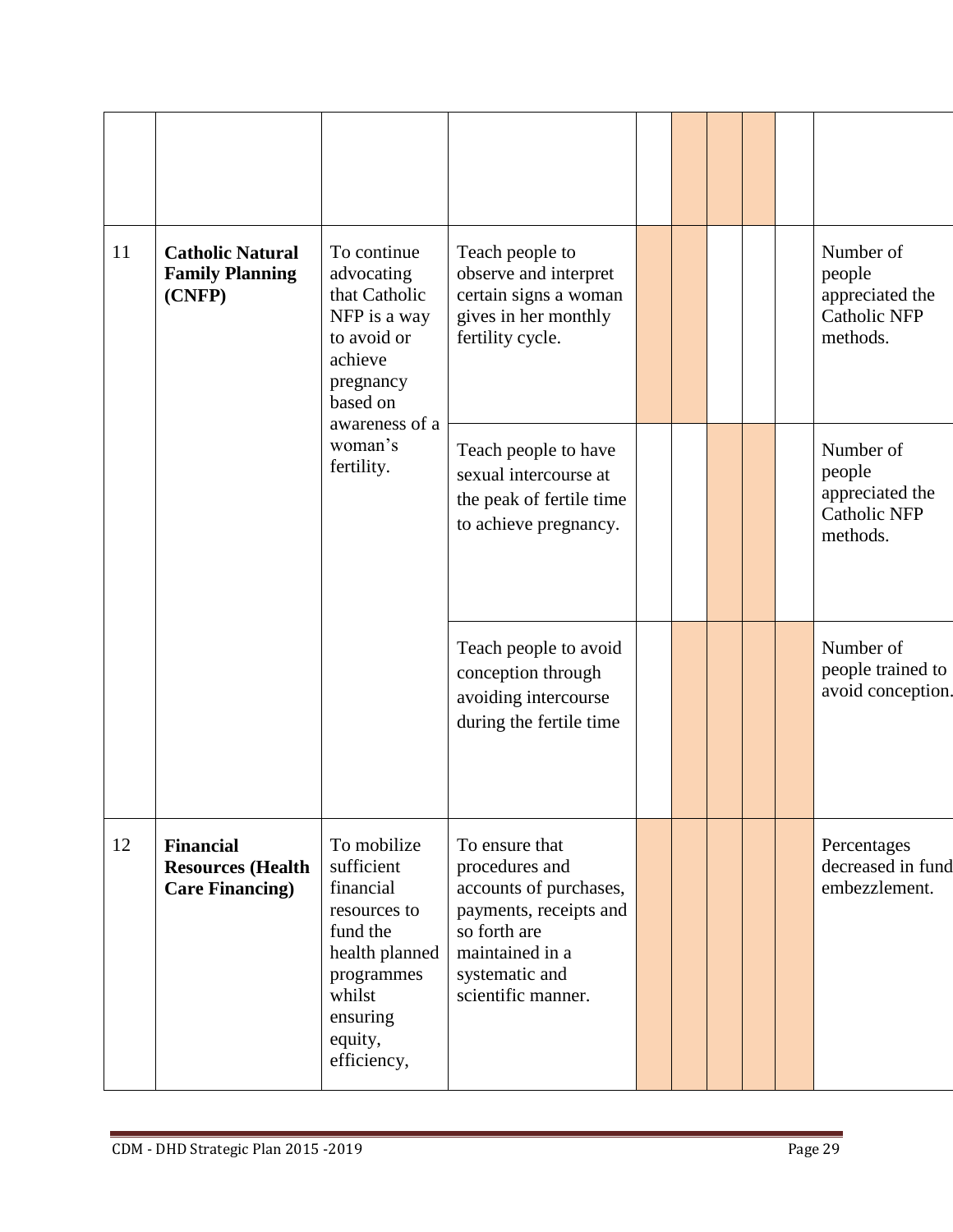| transparency<br>and<br>accountability<br>in resource<br>allocation and<br>utilization. | To mobilize, distribute<br>and monitor use of<br>financial resources for<br>specific<br>activities/programmes.                                                                                      |  |  | Number of<br>programmes<br>implemented<br>effectively and as<br>intended. |
|----------------------------------------------------------------------------------------|-----------------------------------------------------------------------------------------------------------------------------------------------------------------------------------------------------|--|--|---------------------------------------------------------------------------|
|                                                                                        | To build capacity of<br>the Diocesan Health<br>Department in<br>Planning, Monitoring<br>and Evaluation,<br>Financial management<br>and control, Resource<br>mobilization and<br>Negotiation skills. |  |  | Percentage<br>increase in<br>working<br>performances.                     |
|                                                                                        | To develop viable<br>income generating<br>projects to<br>complement<br>traditional sources of<br>income.                                                                                            |  |  | Number of viable<br>Income<br>Generating<br>Projects<br>generated.        |
|                                                                                        | To develop Donation<br>Policy and Procedures<br>to govern the<br>solicitation,<br>acceptance and<br>administration of all<br>types of donations.                                                    |  |  | <b>Donation Policy</b><br>and Procedures<br>in place.                     |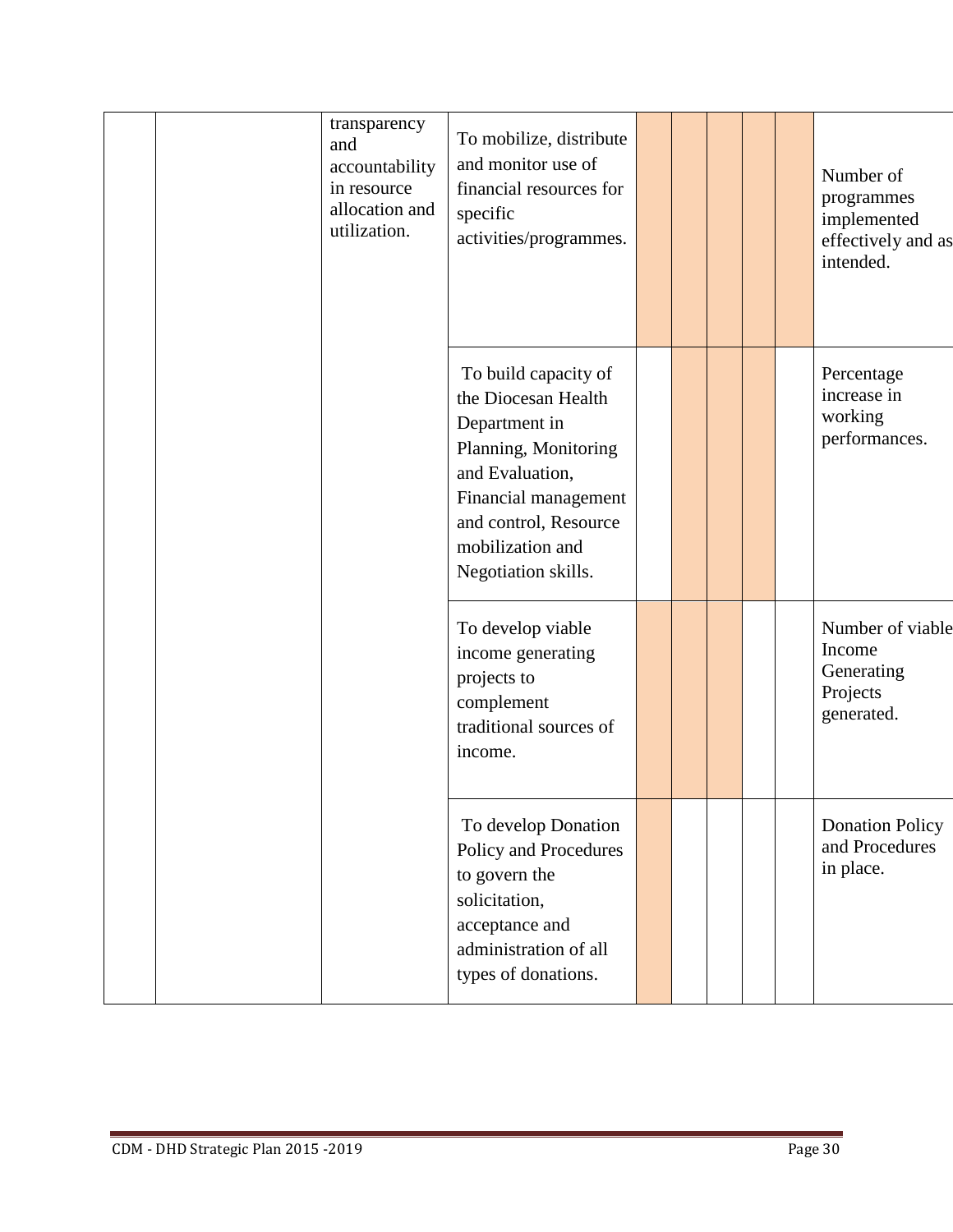| 13 | Partnership with<br>Government                      | To improve<br>cooperation<br>with the<br>Government<br>in rendering<br>quality health<br>services that<br>meet the | To continue to provide<br>health care in<br>collaboration with the<br>Government without<br>compromising<br>Catholic values and<br>identity.                                                                                                                                                   |  |  | Percentage<br>increased in<br>working<br>efficiencies.           |
|----|-----------------------------------------------------|--------------------------------------------------------------------------------------------------------------------|------------------------------------------------------------------------------------------------------------------------------------------------------------------------------------------------------------------------------------------------------------------------------------------------|--|--|------------------------------------------------------------------|
|    |                                                     | needs of the<br>population<br>served by the<br>Diocesan<br>health<br>facilities.                                   | To train the Diocesan<br><b>Health Department</b><br>staff to acquire<br>knowledge in<br>communication and to<br>enable the Department<br>to carry out smoothly<br>and formidable<br>negotiations with the<br>Government in<br>planning, monitoring<br>and evaluation of<br>agreed programmes. |  |  | Number of staff<br>trained.                                      |
| 14 | <b>Standards of</b><br><b>Treatment and</b><br>Care | To maintain<br>standards of<br>treatment and<br>care that meet<br>high<br>standards.                               | To establish Medical<br><b>Audit Committee to</b><br>develop, maintain and<br>monitor standards in<br>diagnosis, treatment<br>and care.                                                                                                                                                        |  |  | Medical Audit<br>Committee<br>established and<br>in operational. |
|    |                                                     |                                                                                                                    | To ensure<br>implementation of<br>acceptable/quality/<br>high standards of<br>treatment and care for<br>patients.                                                                                                                                                                              |  |  | Percentages<br>increased in<br>health service<br>delivery.       |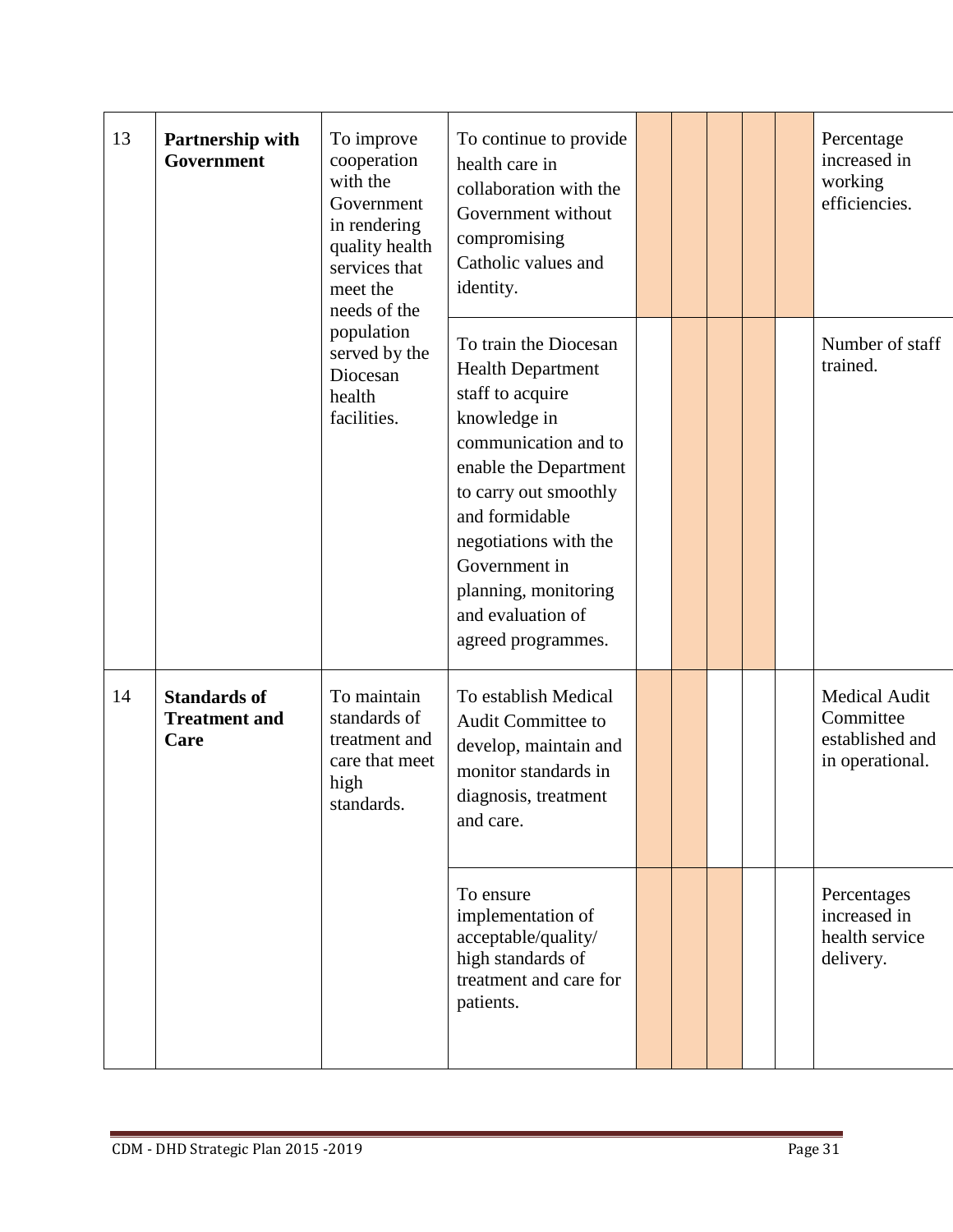| 15 | <b>Standard</b><br><b>Precautions and</b><br><b>Health Care</b><br><b>Waste</b><br><b>Management</b> | To develop<br>and<br>disseminate to<br>the Diocesan<br>health<br>facilities rules<br>for Hospital<br>Waste<br>Management. | To ensure well-<br>written, readily<br>available and updated<br>list of standard<br>precautions are in<br>place to all Diocesan<br>health facilities. |  |  | Standard<br>Precautions and<br><b>Health Care</b><br>Waste<br>Management<br>Policy developed<br>and in place.                                   |
|----|------------------------------------------------------------------------------------------------------|---------------------------------------------------------------------------------------------------------------------------|-------------------------------------------------------------------------------------------------------------------------------------------------------|--|--|-------------------------------------------------------------------------------------------------------------------------------------------------|
|    |                                                                                                      |                                                                                                                           | To conduct in-house<br>training to all health<br>care workers in<br>occupational risks and<br>application of<br>standard precautions.                 |  |  | Number of<br>healthcare<br>workers trained.                                                                                                     |
|    |                                                                                                      |                                                                                                                           | To ensure that health<br>care waste<br>management is<br>designed in<br>accordance with the<br><b>National Health</b><br>Policy.                       |  |  | <b>Health Care</b><br>Waste<br>Management<br>Policy developed<br>and in<br>operational.                                                         |
| 16 | <b>Ethical and Legal</b><br><b>Issues</b>                                                            | To ensure that<br>Church<br>approved<br>Ethical and<br>Legal issues<br>are well<br>maintained in<br>all Diocesan          | To make sure that all<br>employees follow the<br>ethical standards of<br>the Church<br>irrespective of their<br>personal beliefs.                     |  |  | Percentage<br>increased number<br>of people who<br>appreciated the<br>quality of health<br>services offered<br>by the CDM<br>health facilities. |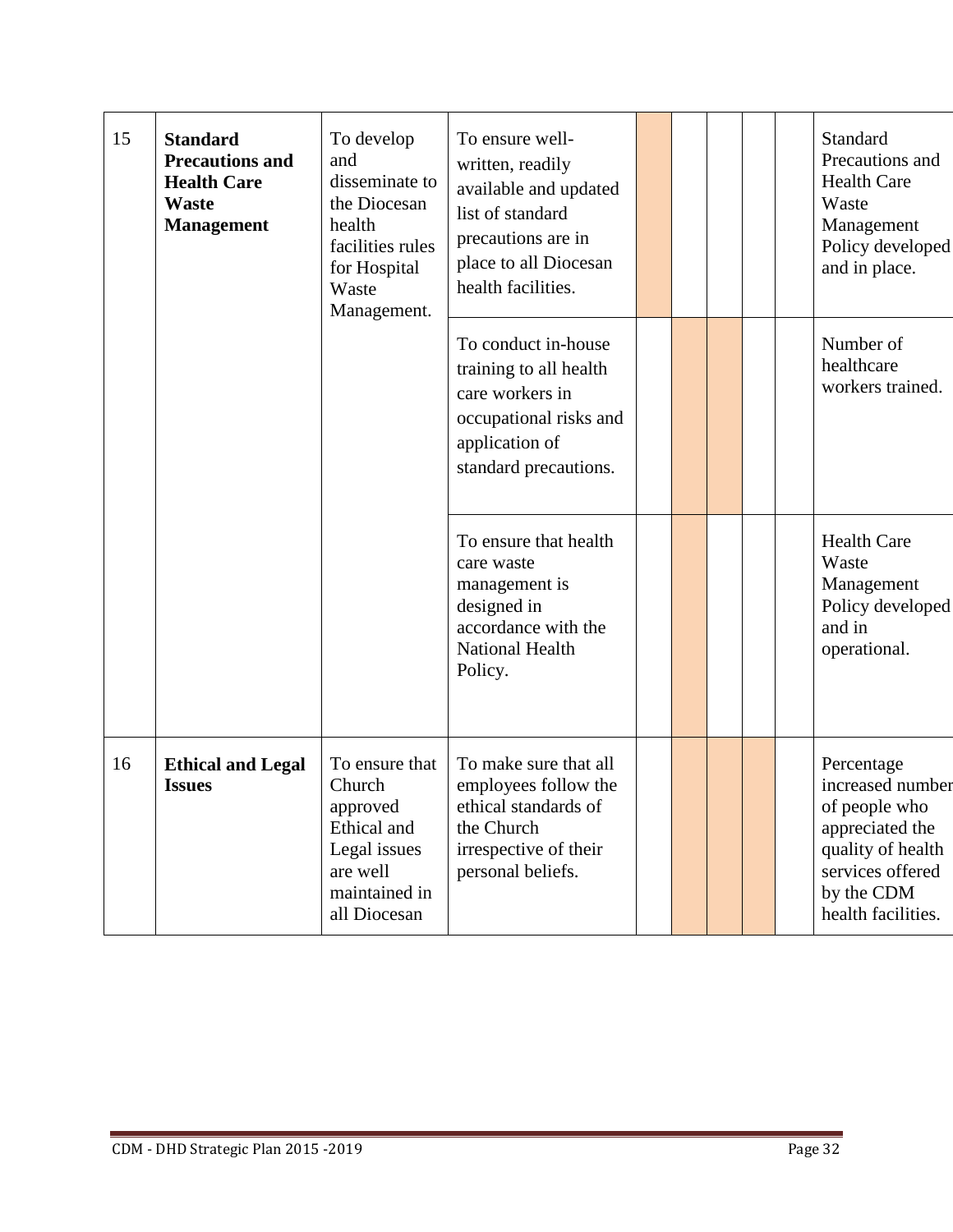| health<br>facilities. | To enable Diocesan<br>health facilities to<br>have a forum to<br>address the ethical<br>conflicts that their<br>employees experience<br>in relation to patient<br>care and management.                                                                                  |  |  | Number of<br>forums held.                                                                                                                                                |
|-----------------------|-------------------------------------------------------------------------------------------------------------------------------------------------------------------------------------------------------------------------------------------------------------------------|--|--|--------------------------------------------------------------------------------------------------------------------------------------------------------------------------|
|                       | To ensure Patients and<br><b>Employee Legal</b><br>Rights are maintained<br>i.e. Compensates<br>employees in case of<br>injured by a<br>Psychiatric patients,<br>contracted TB<br>following working in<br>TB clinic, or operation<br>conducted to wrong<br>patient etc. |  |  | Percentages of<br>health workers<br>enjoys employed<br>by the CDM<br>health facilities.<br>Percentages<br>increased of<br>patient's health<br>services<br>satisfactions. |
|                       | To enhance following<br>of the teaching of the<br>Church with regard to<br>ethical issues related<br>to patient care,<br>research and academic<br>activities.                                                                                                           |  |  | Percentages<br>increased of<br>quality<br>healthcare<br>services.                                                                                                        |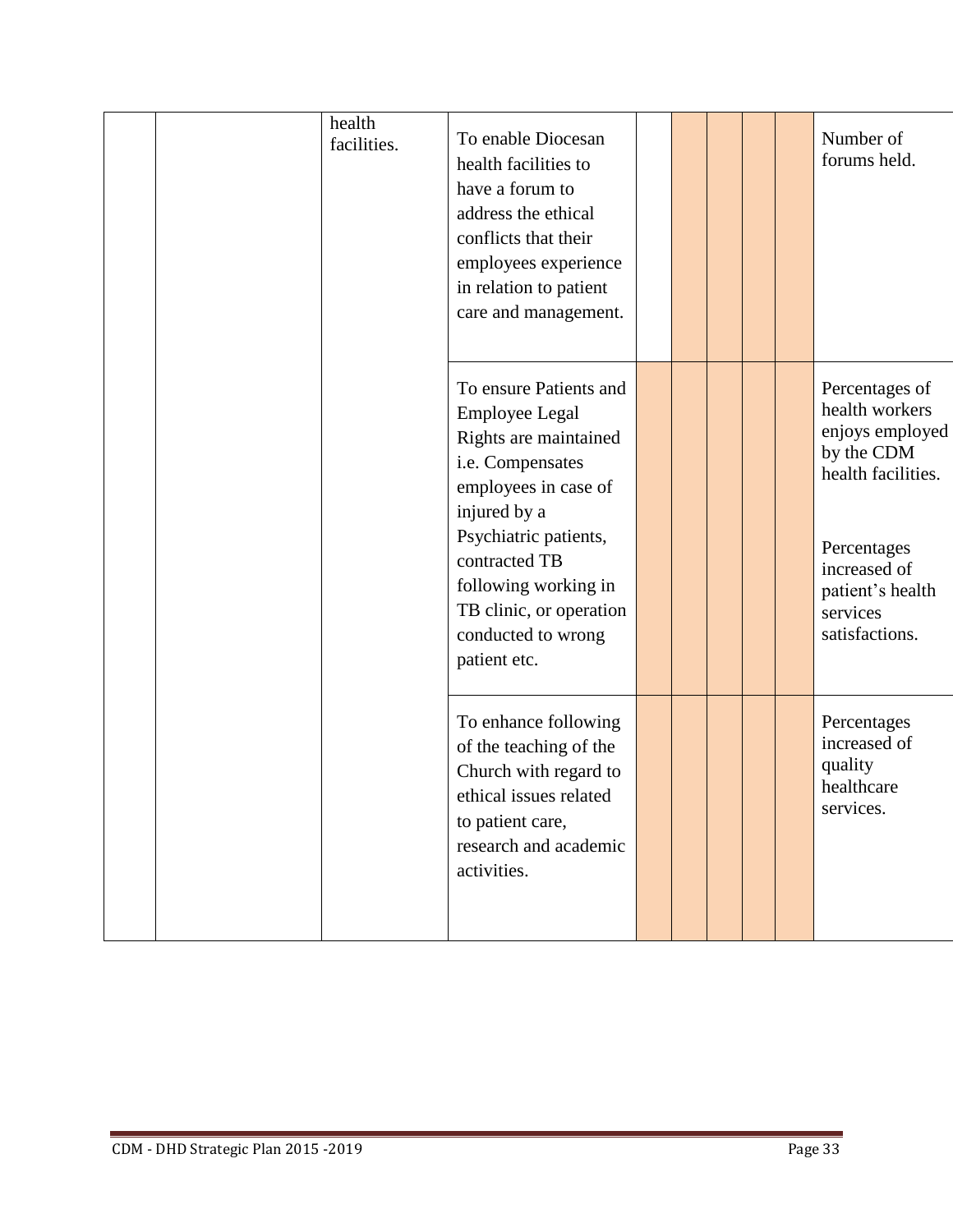#### **CHAPTER FIVE**

#### **5.0 IMPLEMENTING THE STRATEGIC PLAN 2015 - 2019**

#### **5.1 Implementation Arrangements**

An effective management framework is a pre-requisite for effective implementation of the Strategic Plan. The management framework is clearly defining the roles of the key actors and it is only through shared common vision, mission and goals that the institutional vision will be realized. DHD will involve other key Stakeholders like Government, NGOs, CBO, and development partners in implementing this Strategic Plan.

#### **5.2 Implementation**

The following measures will be taken in order to ensure optimal implementation of the Strategic Plan:

- 1. Ensure that relevant stakeholders are involved in the implementation as necessary.
- 2. Prepare annual operational plans (Work Plan) and budgets for implementation of the Strategic Plan.
- 3. Ensure that the Annual Budget process is directly linked to the objectives and targets set in the Strategic Plan.
- 4. Set up a Steering Committee for overseeing and coordinating the implementation of the Strategic Plan.
- **5.** Implement the Monitoring and evaluation mechanisms proposed in this Strategic Plan in order to assist in assessing successes and failures of implementation annually and in taking remedial measures.
- 6. Ensure that an annual budget is provided for monitoring and evaluation of the Strategic Plan.

The implementation of the Strategic Plan 2015 -2019 is presented in tabular format below: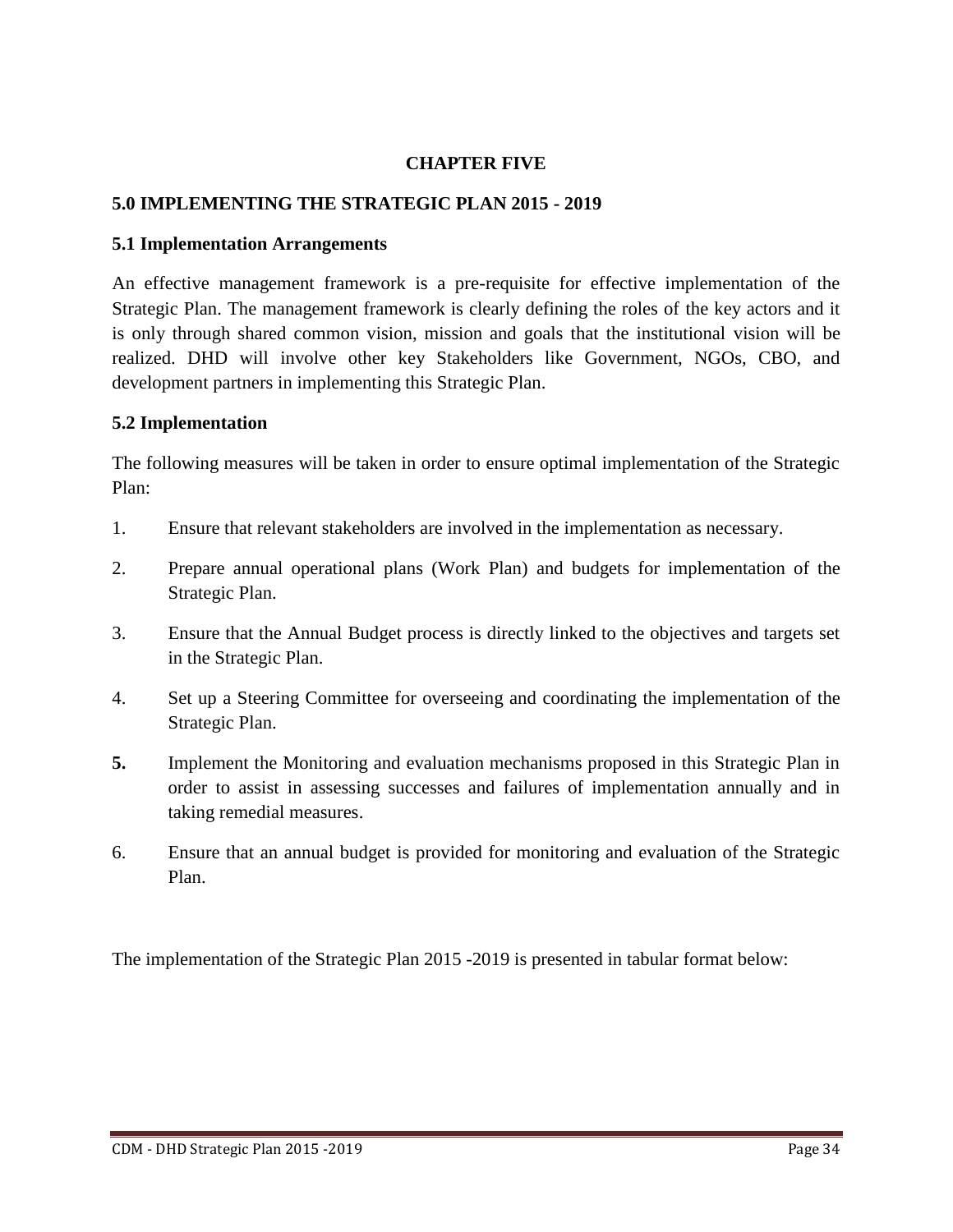# **5.3. IMPLEMENTATION PLAN**

| 1: DESIGNATED DISTRICT HOSPITALS (DDH)                             |                                                                                                                                                                                                                                |                                                            |                                                        |
|--------------------------------------------------------------------|--------------------------------------------------------------------------------------------------------------------------------------------------------------------------------------------------------------------------------|------------------------------------------------------------|--------------------------------------------------------|
| <b>Strategic Objectives</b>                                        | <b>Expected Results</b>                                                                                                                                                                                                        | <b>Indicator</b>                                           | <b>Means of</b><br><b>Verification</b>                 |
| 1. To increase<br>accessibility to health<br>services              | The number of CDM<br>health facilities<br>providing<br>comprehensive health<br>services is increased,<br>including diagnostic<br>capacity (with<br>laboratory), treatment<br>and follow-up.                                    | Proportion of health<br>facilities providing<br>service    | <b>Progress Reports</b><br>(Annually and<br>Quarterly) |
|                                                                    | Community<br>participation is<br>increased in health<br>promotion, prevention<br>and home based care<br>for communicable and<br>non-communicable<br>diseases,<br><b>Maternal Newborn</b><br>and Child health and<br>nutrition. | Number of people<br>participating in health<br>activities. | <b>Progress Reports</b><br>(Annually and<br>Quarterly) |
| 2. To improve quality<br>of<br>health services                     | Adherence to<br>standards, technical<br>tools, guidelines and<br>protocols is improved                                                                                                                                         | Number of health<br>staff working in<br>health facilities. | <b>Progress Reports</b><br>(Annually and<br>Quarterly) |
| 3. To strengthen<br>management of<br>Diocesan Health<br>facilities | 5 Council Designated<br>Hospitals of Kibosho,<br>Huruma and<br>Kilema.Also Ngoyoni<br>and St. Joseph (VAH)<br>have strategic health<br>plans, based on the<br><b>CDM Health Strategic</b><br>Plan.                             | Proportion of DDH<br>with strategic health<br>plan         |                                                        |
| <b>II: HUMAN RESOURCES</b>                                         |                                                                                                                                                                                                                                |                                                            |                                                        |
| <b>Strategic Objectives</b>                                        | <b>Expected Results</b>                                                                                                                                                                                                        | <b>Indicator</b>                                           | <b>Means of</b>                                        |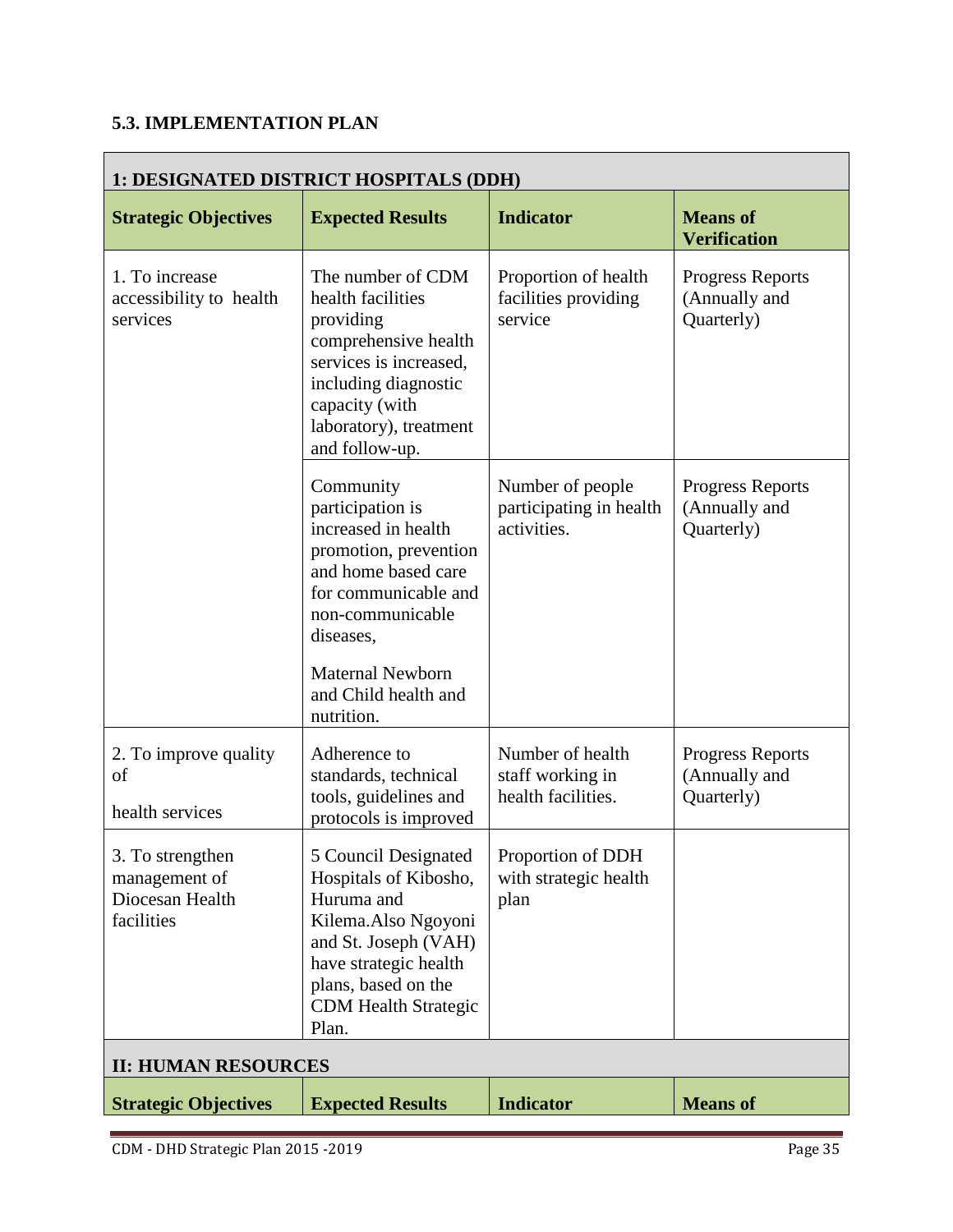|                                                                                                                              |                                                                                                                                                                           |                                                                                        | <b>Verification</b>                                    |
|------------------------------------------------------------------------------------------------------------------------------|---------------------------------------------------------------------------------------------------------------------------------------------------------------------------|----------------------------------------------------------------------------------------|--------------------------------------------------------|
| 1. Strengthen Human<br><b>Resources for Health</b><br>(HRH) planning                                                         | HRH planning is in<br>place<br>incorporating at all<br>levels                                                                                                             | Availability of HRH<br>plans in CDM health<br>facilities.                              | <b>Progress Reports</b><br>(Annually and<br>Quarterly) |
| 2. To maximize<br>effective<br>utilization of HRH                                                                            | HR tasks of<br>recruitment,<br>management and<br>retention are<br>implemented at the<br>appropriate<br>Level                                                              | Availability of<br>comprehensive HRH<br>plans and reports in<br>CDM health facilities. | <b>Progress Reports</b><br>(Annually and<br>Quarterly) |
|                                                                                                                              | Productivity and<br>effectiveness of health<br>staff is improved<br>through improvement<br>of attitude and<br>performance based<br>systems                                | Staff work load                                                                        | <b>Progress Reports</b><br>(Annually and<br>Quarterly) |
| 3. Increase production<br>and<br>improve quality of<br>training<br>(pre-service, in-service)<br>and<br>continuous education) | Production of required<br>health workforce<br>increased, in order to<br>match with demands<br>in health sector (both<br>in numbers as in<br>competencies of<br>graduates) | Number of graduates<br>by cadre                                                        | Progress Reports<br>(Annually and<br>Quarterly)        |
| <b>III: HEALTH CARE FINANCING</b>                                                                                            |                                                                                                                                                                           |                                                                                        |                                                        |
| <b>Strategic Objectives</b>                                                                                                  | <b>Expected Results</b>                                                                                                                                                   | <b>Indicator</b>                                                                       | <b>Means of</b><br><b>Verification</b>                 |
| 1. Reduce the budget<br>gap by mobilizing<br>adequate and<br>sustainable financial<br>resources                              | Comprehensive<br><b>Financing Strategy</b><br>developed and<br>implemented                                                                                                | Sources of annual<br>budget for health to<br>Financing strategy<br>priorities          | <b>Financing Strategy</b><br>document                  |
| 2. Improve<br>management of health                                                                                           | <b>Efficient</b> and<br>transparent in using of                                                                                                                           | Percentage of health<br>facilities using fund                                          | Supervision report                                     |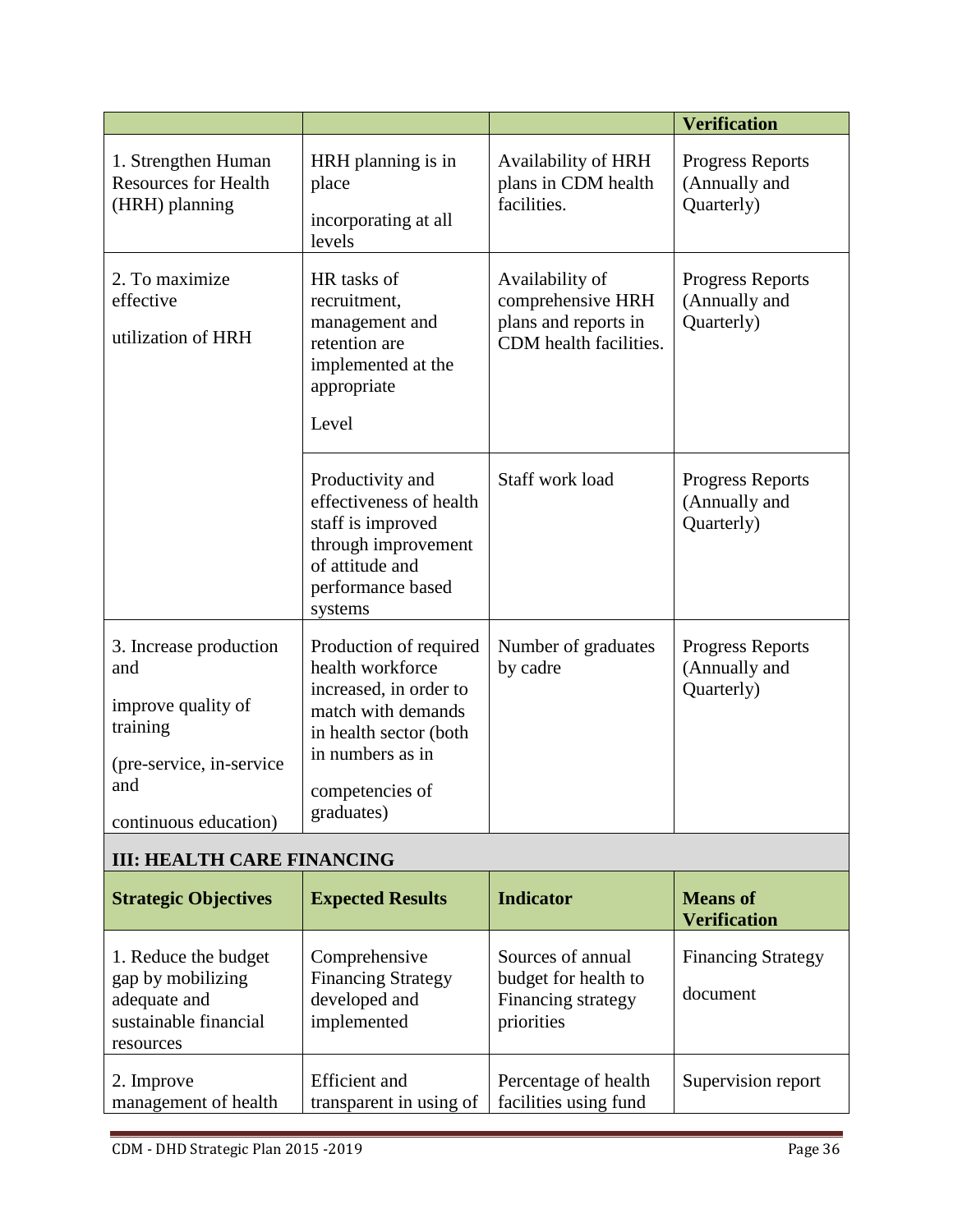| funds                                                                           | health funds applying<br><b>Standard Operational</b><br>Procedures (SOP)                                                        | management SOP                                                       |                                                        |  |  |  |  |  |
|---------------------------------------------------------------------------------|---------------------------------------------------------------------------------------------------------------------------------|----------------------------------------------------------------------|--------------------------------------------------------|--|--|--|--|--|
| 3. Increase efficiency<br>and<br>effectiveness in use of<br>financial resources | <b>Health facilities</b><br>budgeting, accounting<br>and auditing processes<br>are implemented in a<br>transparent way          | Percentage of CDM<br>health facilities with<br>clean auditing report | <b>Progress Reports</b><br>(Annually and<br>Quarterly) |  |  |  |  |  |
| <b>V: PARTNERSHIP WITH GOVERNMENT</b>                                           |                                                                                                                                 |                                                                      |                                                        |  |  |  |  |  |
| <b>Strategic Objectives</b>                                                     | <b>Expected Results</b>                                                                                                         | <b>Indicator</b>                                                     | <b>Means</b> of                                        |  |  |  |  |  |
|                                                                                 |                                                                                                                                 |                                                                      | <b>Verification</b>                                    |  |  |  |  |  |
| 1. Ensure effective<br>Operationalisation of<br>Partnership                     | Partnership forums at<br>CDH levels are<br>functional for joint<br>planning,<br>implementation and<br>M&E of health<br>services | Functional forums at<br><b>CDH</b> levels                            | <b>Progress Reports</b><br>(Annually and<br>Quarterly) |  |  |  |  |  |
| VI: MATERNAL NEWBORN AND CHILD HEALTH                                           |                                                                                                                                 |                                                                      |                                                        |  |  |  |  |  |

| <b>Strategic Objectives</b>                                                                  | <b>Expected Results</b>                                                                                                                                          | <b>Indicator</b>                                                                                                                | <b>Means of</b><br><b>Verification</b>                 |
|----------------------------------------------------------------------------------------------|------------------------------------------------------------------------------------------------------------------------------------------------------------------|---------------------------------------------------------------------------------------------------------------------------------|--------------------------------------------------------|
| 1. Increase access to<br>Maternal, Newborn and<br>Child Health (MNCH)<br>services            | The number of health<br>facilities that can<br>provide quality<br><b>MNCH</b> services as<br>regulated in the<br><b>Essential Health</b><br>Package is increased | Number of health<br>facilities with MNCH<br>services according to<br><b>EHP</b>                                                 | <b>Progress Reports</b><br>(Annually and<br>Quarterly) |
| 2. Strengthening the<br>health<br>systems to provide<br>quality<br><b>MNCH</b> and nutrition | Health Policy and<br>Guidelines $2014 -$<br>2024 used at all health<br>facilities                                                                                | Availability of CDM<br>Health Policy $2014 -$<br>2024 and numbers of<br>health workers trained<br>in using Policy<br>Guidelines | Supervision reports                                    |
| services                                                                                     | Availability of<br>essential equipment<br>and supplies is<br>guaranteed                                                                                          | Availability of tracer<br>medicines and<br>Medical supplies                                                                     | <b>Progress Reports</b><br>(Annually and<br>Quarterly) |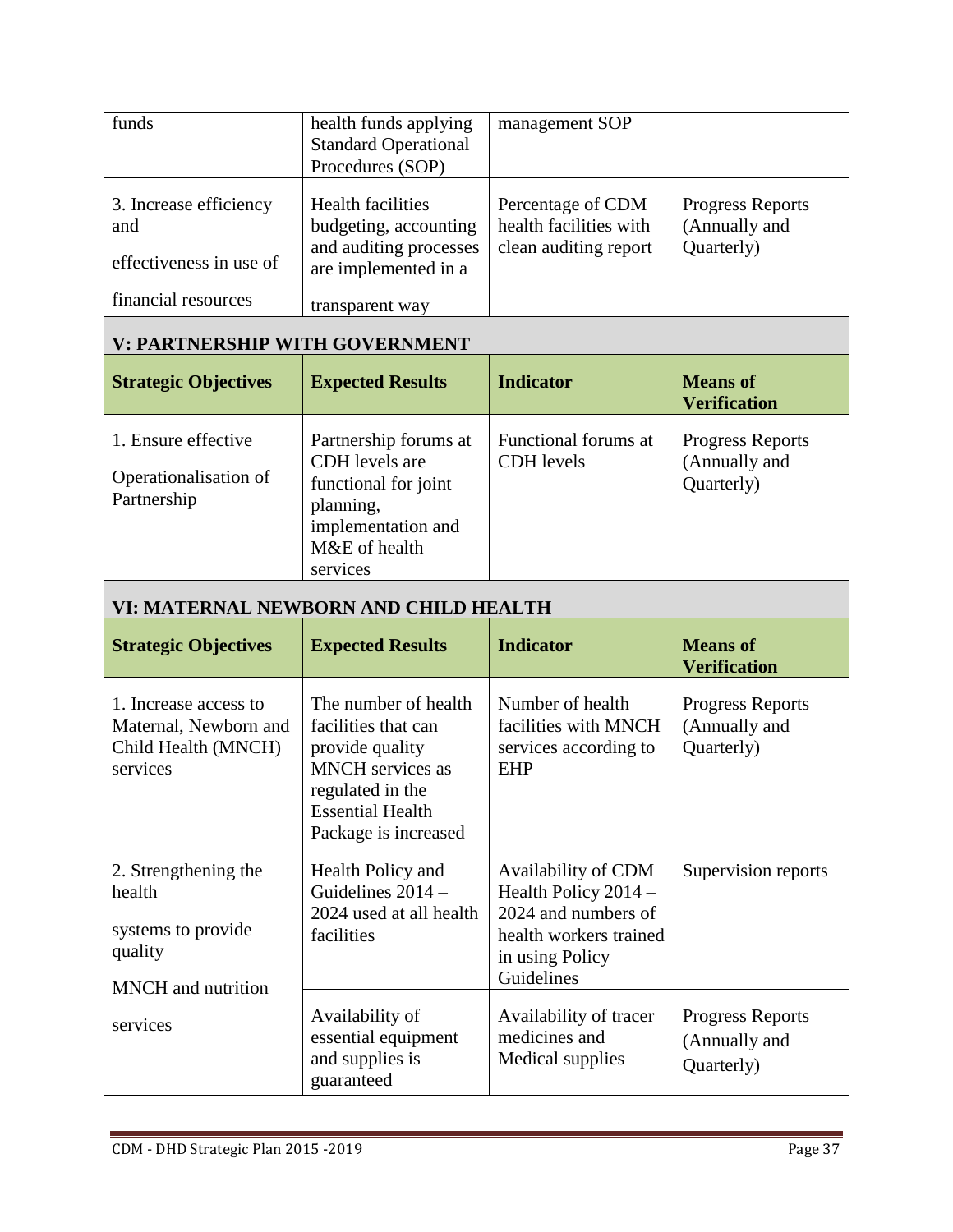| Service delivery to<br>women, newborns and<br>children is improved                                           | <b>Maternal Mortality</b><br>Ratio, Neonatal<br>Mortality Rate and<br><b>Child Mortality Rate</b><br>Proportion of Health<br><b>Facilities staffed</b><br>appropriately. | Health facility<br>records |
|--------------------------------------------------------------------------------------------------------------|--------------------------------------------------------------------------------------------------------------------------------------------------------------------------|----------------------------|
| <b>Nutrition</b><br>interventions have<br>improved reducing<br>nutritional disorders in<br>vulnerable groups | Anaemia among<br>pregnant women and<br>under five children                                                                                                               | Survey                     |

# **VII: DISEASE CONTROL**

| <b>Strategic Objectives</b>                                                             | <b>Expected Results</b>                                                                                                                                                                  | <b>Indicator</b>                                                                                         | <b>Means of</b><br><b>Verification</b>                 |
|-----------------------------------------------------------------------------------------|------------------------------------------------------------------------------------------------------------------------------------------------------------------------------------------|----------------------------------------------------------------------------------------------------------|--------------------------------------------------------|
| 1. Improve disease<br>surveillance of<br>communicable and non-<br>communicable diseases | Integrated disease<br>surveillance systems<br>is functional providing<br>timely and accurate<br>information for<br>prevention and control<br>measures (early<br>warning systems,<br>EWS) | Number of notifiable<br>diseases reported<br>Number of epidemic<br>control interventions<br>based on EWS | Disease surveillance<br>reports                        |
| 2. Enhance community<br>participation in health<br>promotion and disease<br>prevention  | IEC and advocacy<br>programmes in the<br>community are<br>implemented                                                                                                                    | Community<br>involvement in<br>disease control<br>programmes                                             | <b>Progress Reports</b><br>(Annually and<br>Quarterly) |
| <b>Non Communicable Diseases</b>                                                        |                                                                                                                                                                                          |                                                                                                          |                                                        |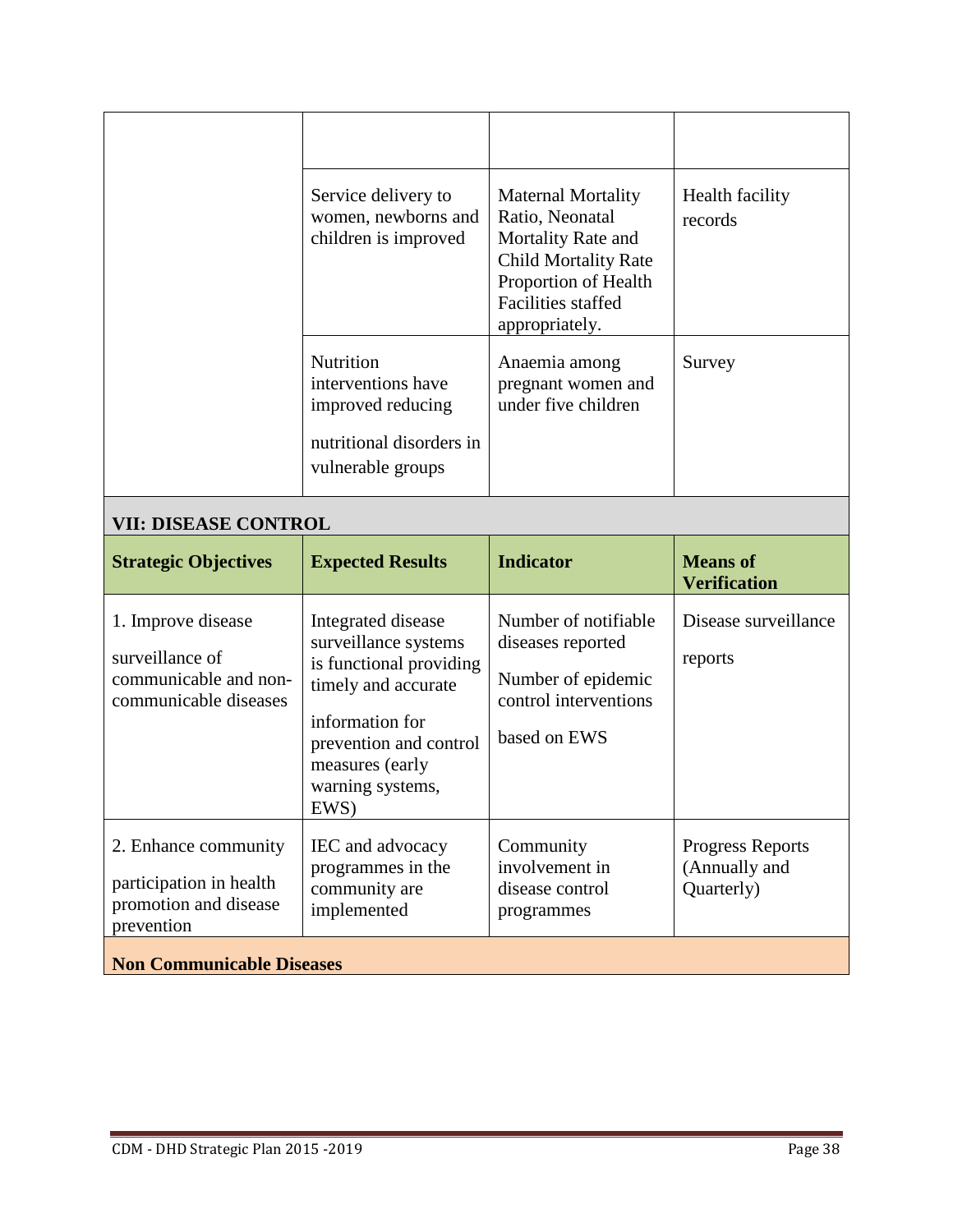| 1. To reduce the burden<br>of<br>Non Communicable<br>Diseases, mental<br>disorders and substance<br>abuse                                                                                                                         | Promotive, preventive<br>and curative services<br>for Non-<br>communicable<br>Diseases (NCD),<br>Mental Health and<br><b>Substance Abuse</b><br>(MH&SA) are<br>integrated into the<br>existing health<br>services at all CDM<br>health facilities,<br>through capacity<br>building and provision<br>of necessary<br>resources. | Number of cases of<br>relevant non<br>communicable<br>diseases treated                                                                                                     | <b>Progress Reports</b><br>(Annually and<br>Quarterly) |  |  |  |
|-----------------------------------------------------------------------------------------------------------------------------------------------------------------------------------------------------------------------------------|--------------------------------------------------------------------------------------------------------------------------------------------------------------------------------------------------------------------------------------------------------------------------------------------------------------------------------|----------------------------------------------------------------------------------------------------------------------------------------------------------------------------|--------------------------------------------------------|--|--|--|
|                                                                                                                                                                                                                                   | All CDM health<br>facilities have<br>effective systems in<br>place for treatment<br>and referral of<br>injuries and road<br>traffic accidents                                                                                                                                                                                  | Number of injury<br>treatments in health<br>facilities                                                                                                                     | <b>Progress Reports</b><br>(Annually and<br>Quarterly) |  |  |  |
| <b>VIII: EMERGENCY PREPAREDNESS</b>                                                                                                                                                                                               |                                                                                                                                                                                                                                                                                                                                |                                                                                                                                                                            |                                                        |  |  |  |
| <b>Strategic Objectives</b>                                                                                                                                                                                                       | <b>Expected Results</b>                                                                                                                                                                                                                                                                                                        | <b>Indicator</b>                                                                                                                                                           | <b>Means</b> of<br><b>Verification</b>                 |  |  |  |
| 1. Establish systems at<br>Necessary resources<br>all levels for immediate<br>(human, financial,<br>material) available for<br>emergency response to<br>health disasters<br>immediate response to<br>(threatening)<br>emergencies |                                                                                                                                                                                                                                                                                                                                | Percentage of<br>identified<br>emergencies with<br>adequate response<br>from the health sector<br>Timely availability of<br>information on<br>emergencies and<br>disasters | <b>Progress Reports</b><br>(Annually and<br>Quarterly) |  |  |  |
| IX: MONITORING AND EVALUATION (M&E)                                                                                                                                                                                               |                                                                                                                                                                                                                                                                                                                                |                                                                                                                                                                            |                                                        |  |  |  |
| <b>Strategic Objectives</b>                                                                                                                                                                                                       | <b>Expected Results</b>                                                                                                                                                                                                                                                                                                        | <b>Indicator</b>                                                                                                                                                           | <b>Means of</b>                                        |  |  |  |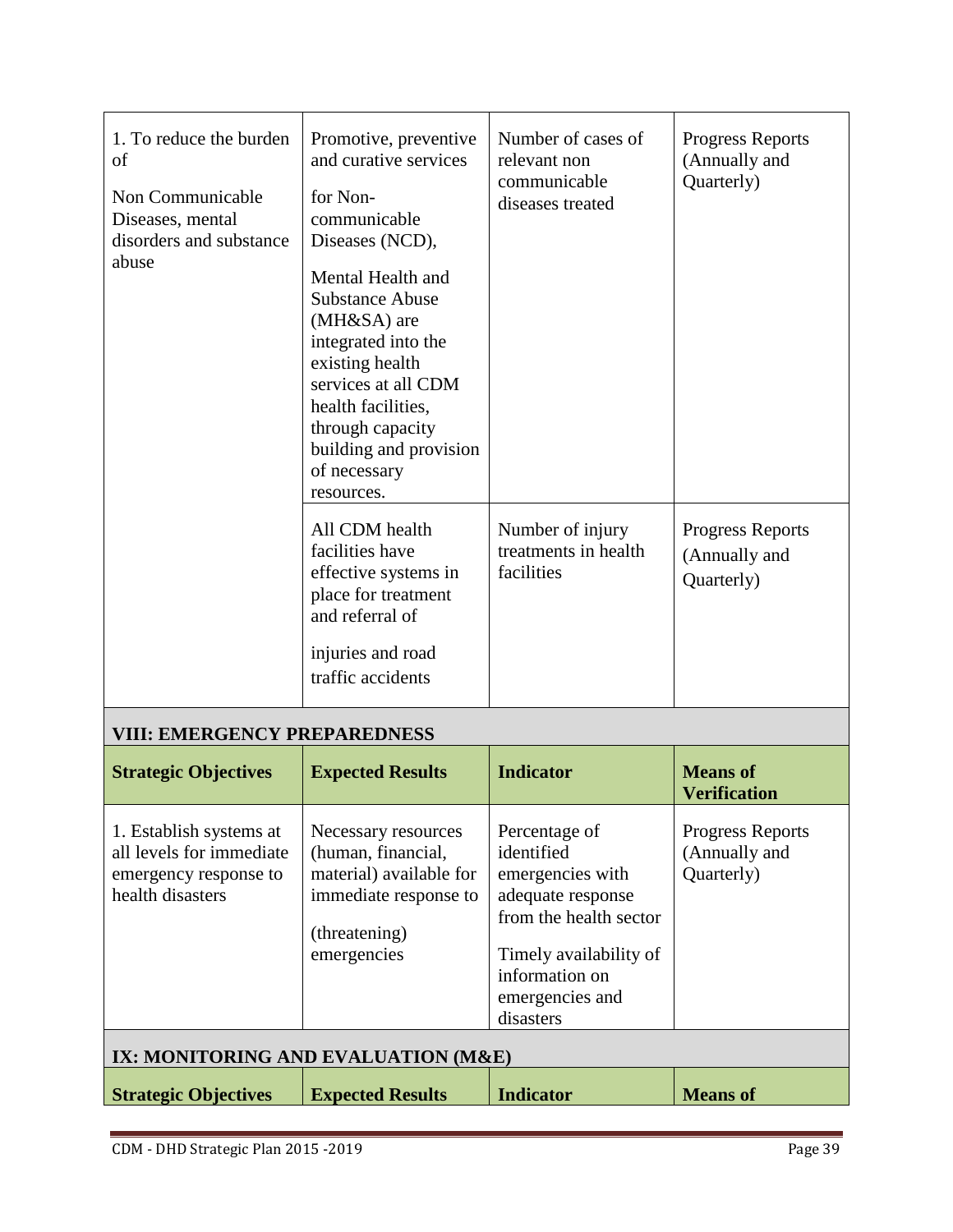|                                                                                                                                                            |                                                                                                                                                                                                                                                                  |                                                   | <b>Verification</b>                                    |  |  |
|------------------------------------------------------------------------------------------------------------------------------------------------------------|------------------------------------------------------------------------------------------------------------------------------------------------------------------------------------------------------------------------------------------------------------------|---------------------------------------------------|--------------------------------------------------------|--|--|
| 1. To develop a<br>comprehensive M&E                                                                                                                       | Comprehensive plan<br>in place, taking stock<br>of information needs<br>in the whole sector,<br>and of all<br>programmes, outlining<br>strategy for<br>comprehensive and<br>integrated monitoring<br>and evaluation                                              | Availability of M&E<br>Plan                       | Progress Reports<br>(Annually and<br>Quarterly)        |  |  |
| 2. Introduce data<br>aggregation and sharing<br>systems based on ICT                                                                                       | Data warehouses<br>established at all<br>CDM health facilities<br>sharing information.                                                                                                                                                                           | Functional data<br>warehouse at all level         | <b>Progress Reports</b><br>(Annually and<br>Quarterly) |  |  |
| X: OTHER IMPORTANT ISSUES                                                                                                                                  |                                                                                                                                                                                                                                                                  |                                                   |                                                        |  |  |
| <b>Capital Investments</b>                                                                                                                                 |                                                                                                                                                                                                                                                                  |                                                   |                                                        |  |  |
| <b>Strategic Objectives</b>                                                                                                                                | <b>Expected Results</b>                                                                                                                                                                                                                                          | <b>Indicator</b>                                  | <b>Means of</b><br><b>Verification</b>                 |  |  |
| 1: To maintain and<br>improve the existing<br>health infrastructure,<br>equipment and means<br>of transport to meet the<br>demands for service<br>delivery | Guidelines and<br>standard operating<br>procedures for<br>infrastructure<br>maintenance<br>(including waste<br>disposal) and<br>rehabilitation, for<br>maintenance of<br>equipment as well as<br>for means of transport<br>available in CDM<br>health facilities |                                                   | Supervision reports                                    |  |  |
| <b>Pharmaceuticals</b>                                                                                                                                     |                                                                                                                                                                                                                                                                  |                                                   |                                                        |  |  |
| <b>Strategic Objectives</b>                                                                                                                                | <b>Expected Results</b>                                                                                                                                                                                                                                          | <b>Indicator</b>                                  | <b>Means of</b><br><b>Verification</b>                 |  |  |
| 1. To ensure<br>accessibility                                                                                                                              | <b>CDM</b> Medicine Policy<br>developed,                                                                                                                                                                                                                         | Availability of<br>Health Policy (2014 -<br>2021) | <b>Progress Reports</b><br>(Annually and<br>Quarterly) |  |  |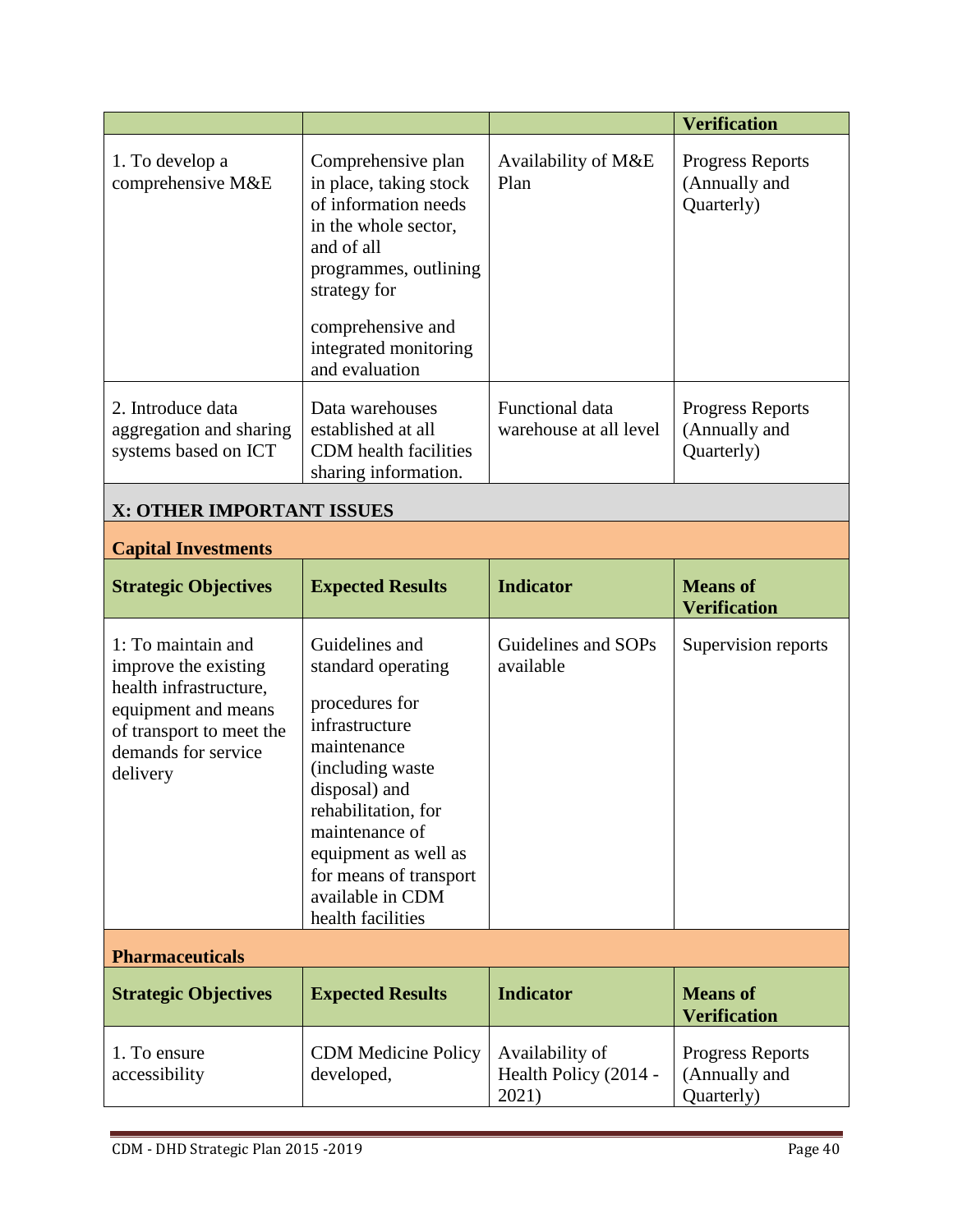| at all levels of safe,<br>efficacious<br>pharmaceuticals,                             | implemented and<br>monitored                                                                                                                |                                                                |                                                        |  |  |
|---------------------------------------------------------------------------------------|---------------------------------------------------------------------------------------------------------------------------------------------|----------------------------------------------------------------|--------------------------------------------------------|--|--|
| medical<br>supplies and equipment                                                     | Necessary (human,<br>financial and material)<br>resources for<br>procurement and<br>distribution of<br>medicines and<br>supplies available. | Disbursement of<br>funds for medicines<br>and medical supplies | <b>Progress Reports</b><br>(Annually and<br>Quarterly) |  |  |
| <b>ICT</b>                                                                            |                                                                                                                                             |                                                                |                                                        |  |  |
| <b>Strategic Objectives</b>                                                           | <b>Expected Results</b>                                                                                                                     | <b>Indicator</b>                                               | <b>Means of</b>                                        |  |  |
|                                                                                       |                                                                                                                                             |                                                                | <b>Verification</b>                                    |  |  |
| 1. Produce ICT strategy<br>to<br>make use of technology<br>for<br>information sharing | ICT strategy and work<br>plan made to promote<br><b>Health Management</b><br><b>Information System</b><br>(HMIS)                            | ICT strategy and<br>work plan available                        | <b>Progress Reports</b><br>(Annually and<br>Quarterly) |  |  |

# **CHAPTER SIX**

# **6.0 COSTING THE SP 2015 -2019**

#### **6.1 Costing Methodology**

The estimates were developed using an activity based costing methodology and are provided in US Dollars (USD). The strategy activities outlined in the Table 5 below were used as a base to begin the costing estimate. The activities are those outlined in the Key Focus Area of this SP.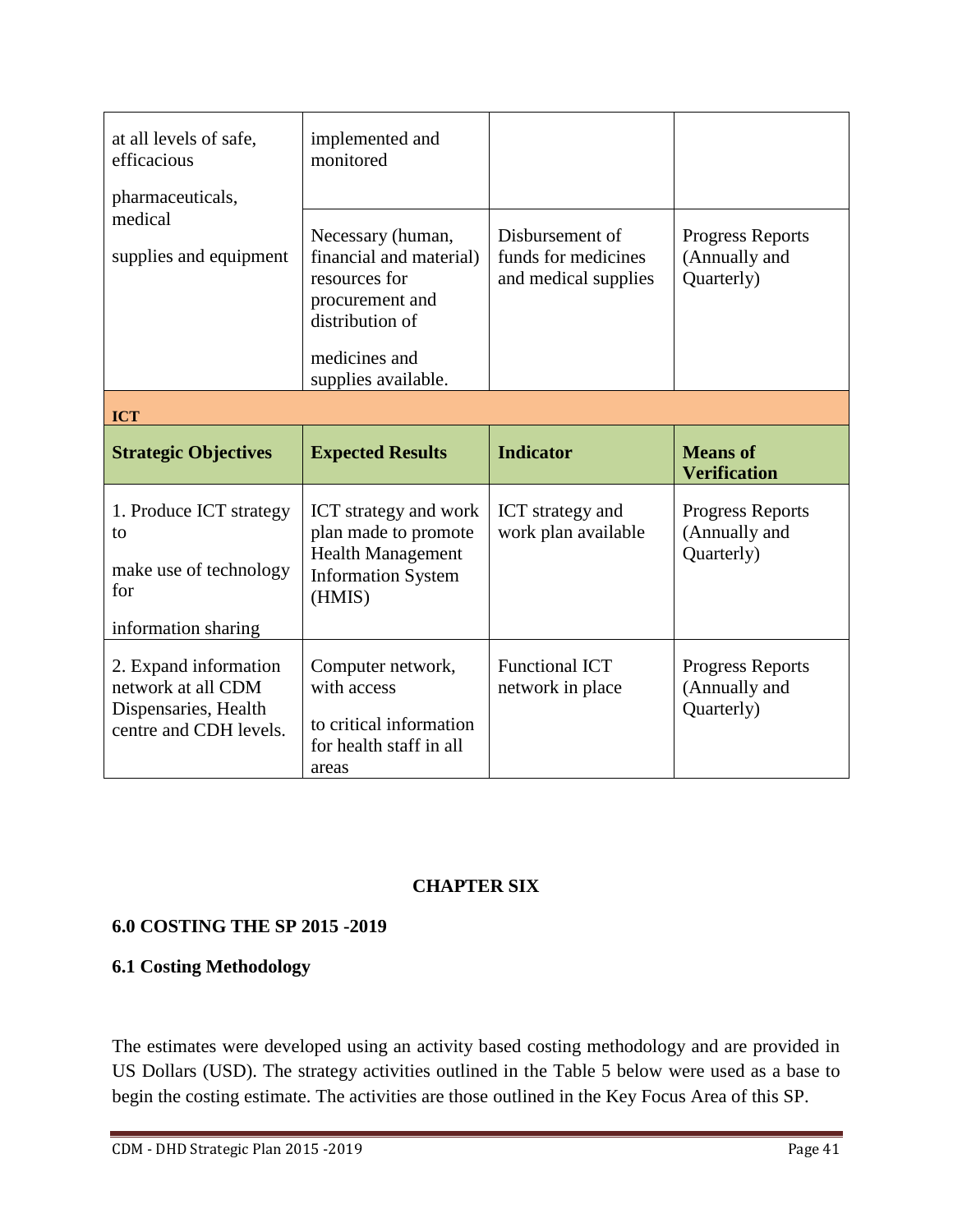#### **6.2 Overall Cost Summary**

The total Five-year cost for implementation of the strategy activities is estimated at **USD\$ 4,266,500**. The average per year needed to implement the SP is estimated at **USD\$ 203,168**. The estimates should be adjusted based on final inputs on activities, targets and progress towards the anticipated targets, and on an annual basis with the review and 'rolling of the Operational Plan and the preparation of budget estimates.

| <b>Key Focus</b><br><b>Areas</b>                                      | 2015/2016 | 2016/2017 | 2017/2018 | 2018/2019 | 2019/2019 | <b>TOTAL</b> | $\frac{6}{6}$  |
|-----------------------------------------------------------------------|-----------|-----------|-----------|-----------|-----------|--------------|----------------|
| <b>Pastoral Care</b>                                                  | 10,000    | 10,000    | 11,000    | 11,000    | 11,000    | 53,000       | $\mathbf{1}$   |
| Communicable<br>and<br><b>Diseases</b><br>Outbreaks                   | 25,000    | 25,000    | 27,500    | 27,500    | 27,500    | 132,500      | 3              |
| Non-<br>Communicable<br>and<br><b>Diseases</b><br>Accidents<br>(NCDs) | 27,500    | 27,500    | 30,250    | 30,250    | 30,250    | 145,750      | 3              |
| Mother<br>and                                                         | 30,000    | 30,000    | 33,000    | 33,000    | 33,000    | 159,000      | $\overline{4}$ |

**Table 5: Estimated SP Cost Summary by Key Focus Area over the Five-Year Period (USD\$)**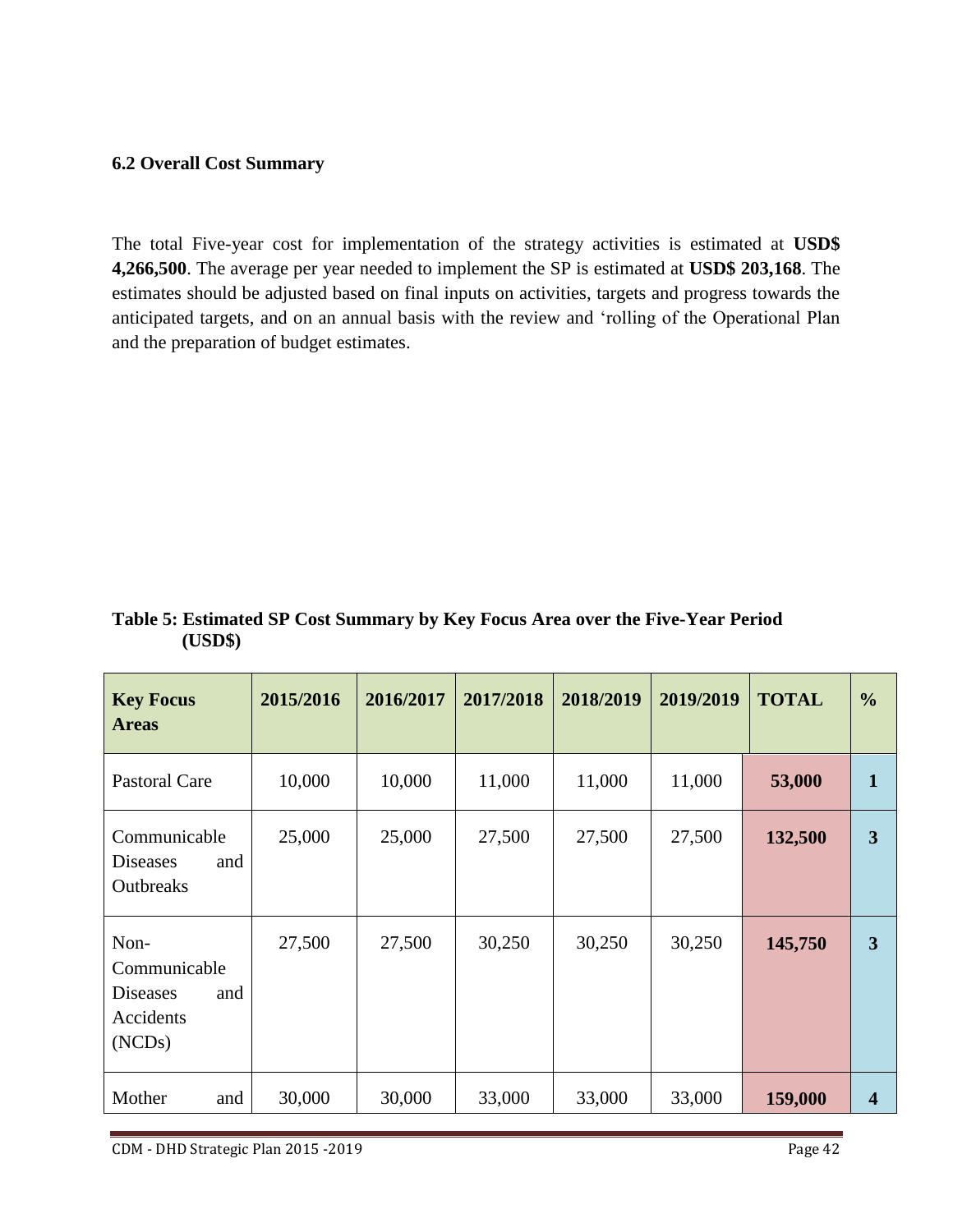| Child health                                          |         |         |         |         |         |           |                         |
|-------------------------------------------------------|---------|---------|---------|---------|---------|-----------|-------------------------|
| Health Care for<br>the Elderly                        | 20,000  | 20,000  | 22,000  | 22,000  | 22,000  | 106,000   | $\overline{2}$          |
| Orphans<br>and<br>Vulnerable<br>Children (OVCs)       | 35,000  | 35,000  | 38,500  | 38,500  | 38,500  | 185,500   | $\overline{\mathbf{4}}$ |
| Adolescents                                           | 28,000  | 28,000  | 30,800  | 30,800  | 30,800  | 148,400   | $\overline{\mathbf{3}}$ |
| With<br>Persons<br>Disabilities<br>(PWD)              | 24,000  | 24,000  | 26,400  | 26,400  | 26,400  | 127,200   | $\overline{\mathbf{3}}$ |
| Emergency and<br>Disaster                             | 20,000  | 20,000  | 22,000  | 22,000  | 22,000  | 106,000   | $\overline{2}$          |
| Traditional<br>Medicine and<br>Alternative<br>Therapy | 25,500  | 25,500  | 28,050  | 28,050  | 28,050  | 135,150   | $\overline{\mathbf{3}}$ |
| Research                                              | 20,000  | 20,000  | 22,000  | 22,000  | 22,000  | 106,000   | $\overline{2}$          |
| Human Resource<br>Management and<br>Development       | 40,000  | 40,000  | 44,000  | 44,000  | 44,000  | 212,000   | 6                       |
| Medicines<br>and<br><b>Health Supplies</b>            | 230,000 | 230,000 | 253,000 | 253,000 | 253,000 | 1,219,000 | 30                      |
| Health<br>Infrastructure<br>and<br>Medical            | 100,000 | 100,000 | 110,000 | 110,000 | 110,000 | 530,000   | 12                      |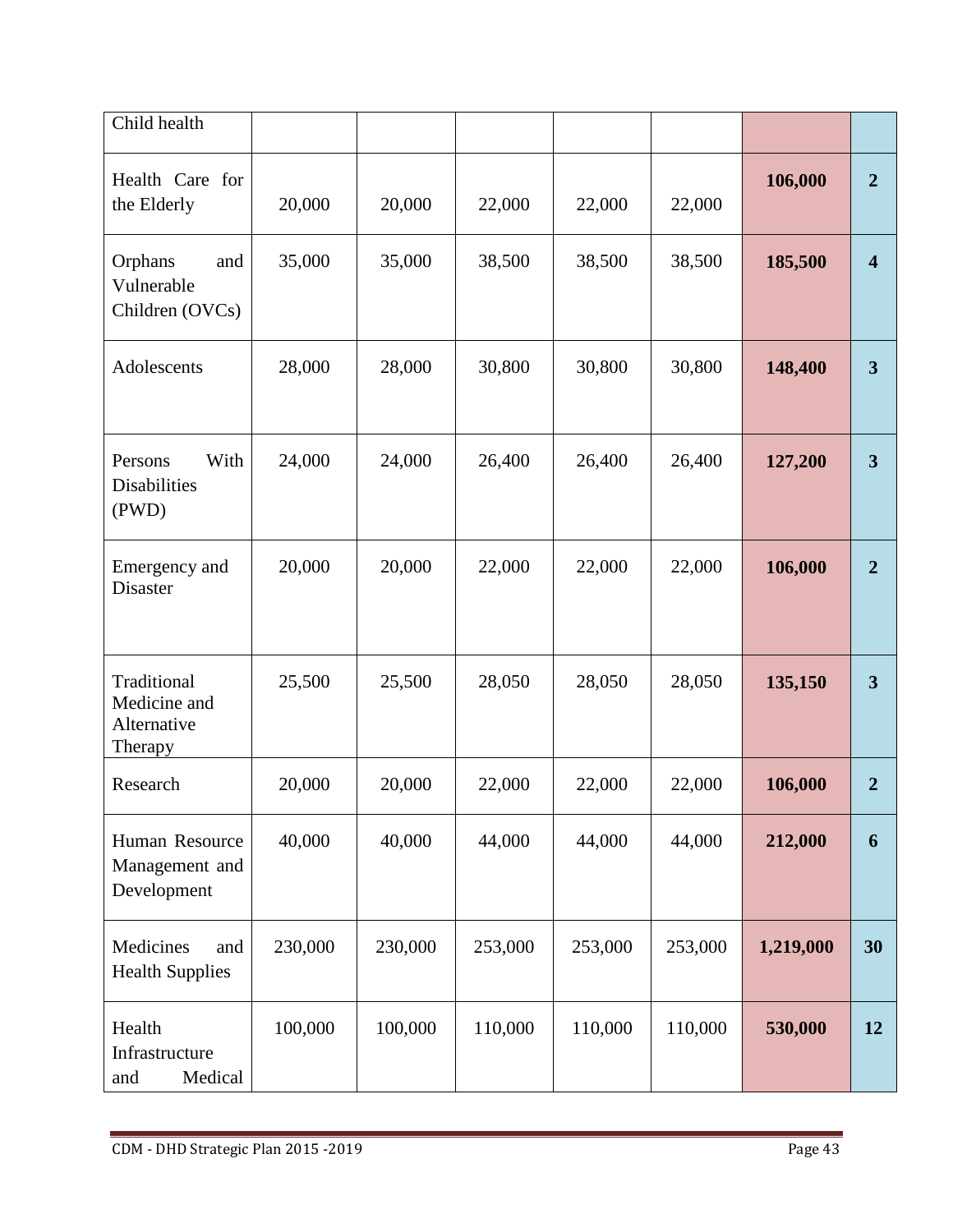| Equipment                                                               |         |         |         |         |         |           |                         |
|-------------------------------------------------------------------------|---------|---------|---------|---------|---------|-----------|-------------------------|
| Laboratory<br>Services                                                  | 80,000  | 80,000  | 88,000  | 88,000  | 88,000  | 424,000   | <b>10</b>               |
| Catholic Natural<br>Family Planning<br>(CNFP)                           | 20,000  | 20,000  | 22,000  | 22,000  | 22,000  | 106,000   | $\overline{2}$          |
| Financial<br>Resources<br>(Health<br>Care<br>Financing)                 | 30,000  | 30,000  | 33,000  | 33,000  | 33,000  | 159,000   | $\overline{\mathbf{4}}$ |
| Partnership with<br>Government                                          | 5,000   | 5,000   | 5,500   | 5,500   | 5,500   | 26,500    | $\mathbf{1}$            |
| <b>Standards</b><br>of<br>Treatment<br>and<br>Care                      | 10,000  | 10,000  | 11,000  | 11,000  | 11,000  | 53,000    | $\mathbf{1}$            |
| Standard<br>Precautions<br>and<br>Health<br>Care<br>Waste<br>Management | 15,000  | 15,000  | 16,500  | 16,500  | 16,500  | 79,500    | $\mathbf{3}$            |
| Ethical<br>and<br><b>Legal Issues</b>                                   | 10,000  | 10,000  | 11,000  | 11,000  | 11,000  | 53,000    | $\mathbf{1}$            |
| <b>TOTALS</b>                                                           | 805,000 | 805,000 | 885,500 | 885,500 | 885,500 | 4,266,500 | <b>100</b>              |

**NB: Costs have been raised in constant rate of 10% from year 3 -5**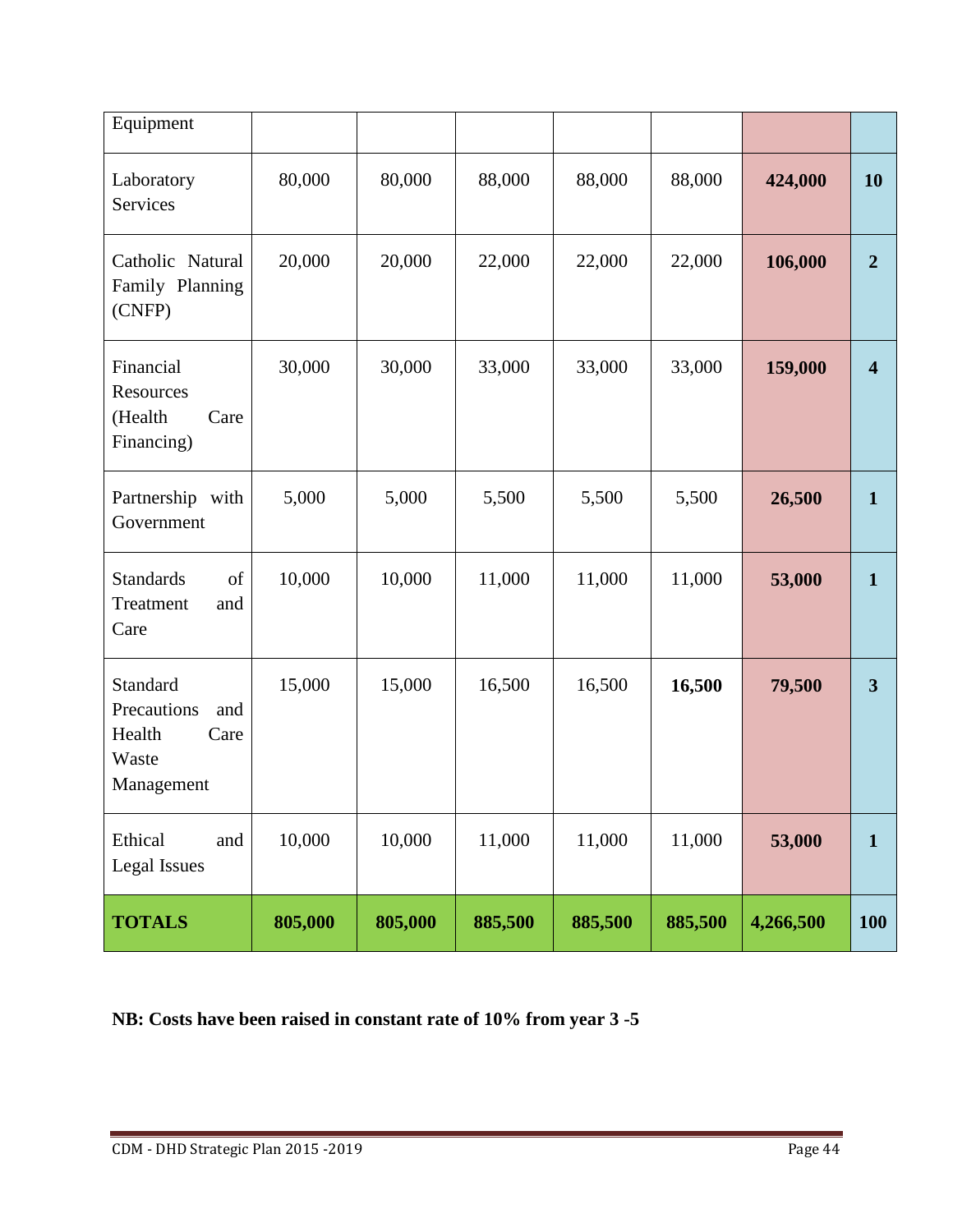# **CHAPTER SEVEN**

# **7.0 MONITORING AND EVALUATION ARRANGEMENTS**

# **7.1 Introduction**

The DHD will put in place a Monitoring and Evaluation (M&E) system for the Strategic Plan. The system will be designed to ensure effective and efficient implementation of the Strategic Plan and realization of the intended outputs, outcomes and impacts. Monitoring and evaluation is vital for directing the implementation of the Strategic Plan. It is the only way Organization can know whether interventions intimated by the Strategic Plan are effective and successful or not working, and thus respond appropriately.

Monitoring refers to the regular tracking of the implementation progress of the Strategic Plan. Evaluation, on the other hand, is a critical and objective appraisal of the achievement of the Planed outcomes and impacts. Evaluation will be based on the key indicators.

Both Monitoring and Evaluation will be participatory, where by all key stakeholders will be involved. This means, the key actors who will implement the Strategic Plan will be able to review their own progress in implementing assigned activities in the Plan using a reporting format, which will be developed by the DHD. The reports will be prepared on a quarterly basis and forwarded to the DHD Health Director who will review and compile the reports and present to the Diocesan Health Board (DHB) for review and decision making.

# **7.2 Monitoring**

Monitoring of the Strategic Plan will be the overall responsibility of the Diocesan Health Board. The Board will prepare detailed annual operational plans showing quarterly targets using the format presented below:

| # | Strategic Targets |                                   | <b>Planned</b> | <b>Budget</b> | <b>Time Frame</b> |              |  |  |                                                                     |  |  |  | <b>Responsible</b> |  |  |
|---|-------------------|-----------------------------------|----------------|---------------|-------------------|--------------|--|--|---------------------------------------------------------------------|--|--|--|--------------------|--|--|
|   |                   | objective   Assigned   activities |                |               | JI                | $\mathbf{F}$ |  |  | $\vert$ M $\vert$ A $\vert$ M $\vert$ J $\vert$ J $\vert$ A $\vert$ |  |  |  | $S$ O ND           |  |  |
|   |                   |                                   |                |               |                   |              |  |  |                                                                     |  |  |  |                    |  |  |
|   |                   |                                   |                |               |                   |              |  |  |                                                                     |  |  |  |                    |  |  |
|   |                   |                                   |                |               |                   |              |  |  |                                                                     |  |  |  |                    |  |  |
|   |                   |                                   |                |               |                   |              |  |  |                                                                     |  |  |  |                    |  |  |
|   |                   |                                   |                |               |                   |              |  |  |                                                                     |  |  |  |                    |  |  |
|   |                   |                                   |                |               |                   |              |  |  |                                                                     |  |  |  |                    |  |  |
|   |                   |                                   |                |               |                   |              |  |  |                                                                     |  |  |  |                    |  |  |

**Table 6: Annual Work Plan Format**